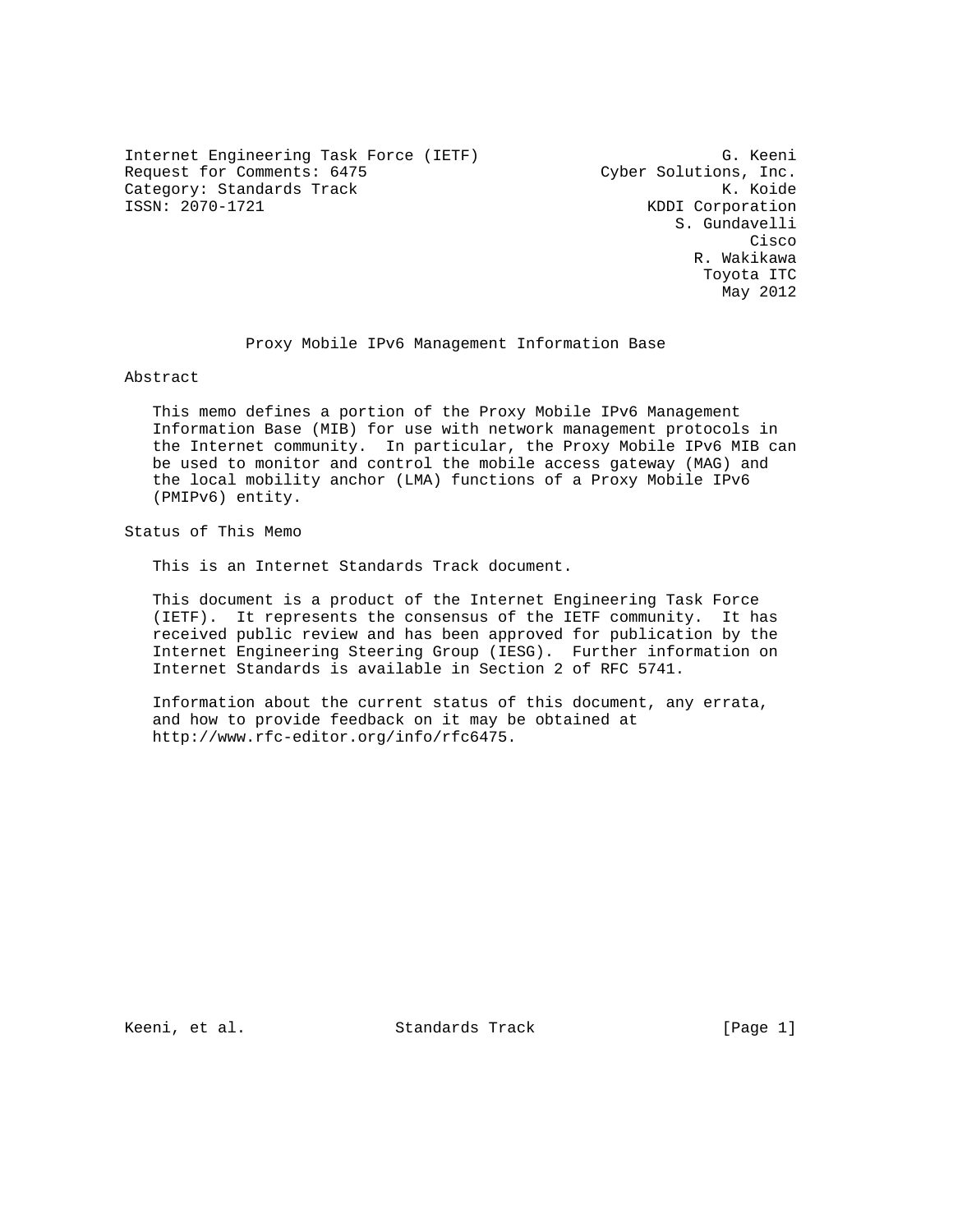# Copyright Notice

 Copyright (c) 2012 IETF Trust and the persons identified as the document authors. All rights reserved.

 This document is subject to BCP 78 and the IETF Trust's Legal Provisions Relating to IETF Documents (http://trustee.ietf.org/license-info) in effect on the date of publication of this document. Please review these documents carefully, as they describe your rights and restrictions with respect to this document. Code Components extracted from this document must include Simplified BSD License text as described in Section 4.e of the Trust Legal Provisions and are provided without warranty as described in the Simplified BSD License.

## Table of Contents

|  | 1. The Internet-Standard Management Framework 3            |
|--|------------------------------------------------------------|
|  |                                                            |
|  | 2.1. The Proxy Mobile IPv6 Protocol Entities 3             |
|  |                                                            |
|  | 3. Proxy Mobile IPv6 Monitoring and Control Requirements 4 |
|  |                                                            |
|  |                                                            |
|  |                                                            |
|  | 5.1. Proxy Mobile IPv6 Textual Conventions MIB             |
|  |                                                            |
|  |                                                            |
|  |                                                            |
|  |                                                            |
|  |                                                            |
|  |                                                            |
|  |                                                            |

Keeni, et al. Standards Track [Page 2]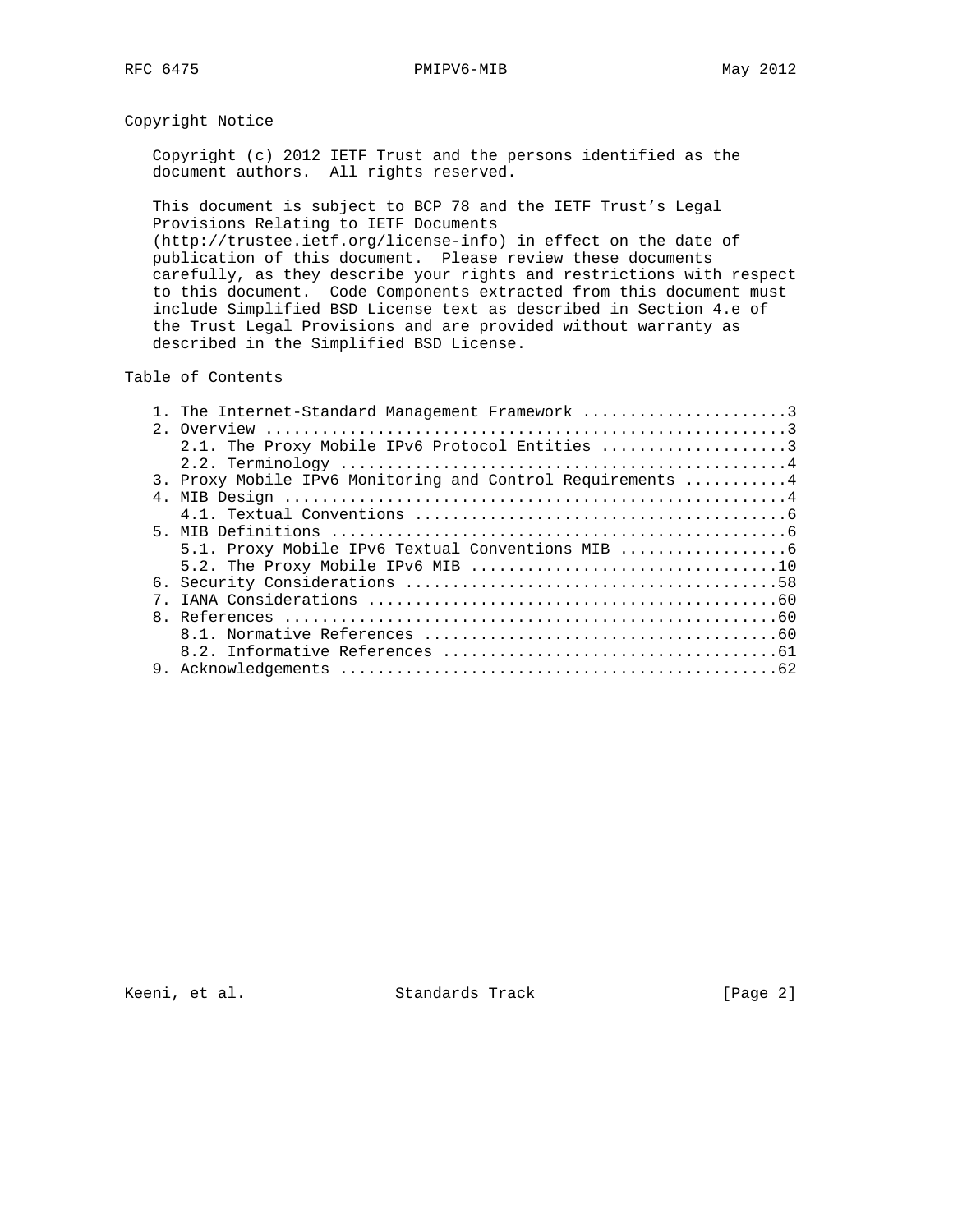1. The Internet-Standard Management Framework

 For a detailed overview of the documents that describe the current Internet-Standard Management Framework, please refer to section 7 of RFC 3410 [RFC3410].

 Managed objects are accessed via a virtual information store, termed the Management Information Base or MIB. MIB objects are generally accessed through the Simple Network Management Protocol (SNMP).

 Objects in the MIB are defined using the mechanisms defined in the Structure of Management Information (SMI). This memo specifies a MIB module that is compliant to the SMIv2, which is described in STD 58, RFC 2578 [RFC2578], STD 58, RFC 2579 [RFC2579] and STD 58, RFC 2580 [RFC2580].

2. Overview

2.1. The Proxy Mobile IPv6 Protocol Entities

 Proxy Mobile IPv6 (PMIPv6) [RFC5213] is an extension to the Mobile IPv6 (MIPv6) protocol that facilitates network-based localized mobility management (NETLMM) for IPv6 nodes in a PMIPv6 domain. There are three types of entities envisaged by the PMIPv6 protocol.

 mobile node (MN): In the PMIPv6 context, this term is used to refer to an IP host or router whose mobility is managed by the network.

 local mobility anchor (LMA): Local Mobility Anchor is the home agent for the mobile node in a Proxy Mobile IPv6 domain. It is the topological anchor point for the mobile node's home network prefix(es) and is the entity that manages the mobile node's binding state. The local mobility anchor has the functional capabilities of a home agent as defined in the Mobile IPv6 base specification [RFC6275] with the additional capabilities required for supporting the Proxy Mobile IPv6 protocol as defined in the PMIPv6 specification [RFC5213].

 mobile access gateway (MAG): Mobile Access Gateway is the entity on an access router that manages the mobility-related signaling for a mobile node that is attached to its access link. It is responsible for tracking the mobile node's movements to and from the access link and for signaling the mobile node's local mobility anchor.

 This document defines a set of managed objects (MOs) that can be used to monitor and control PMIPv6 entities.

Keeni, et al. Standards Track [Page 3]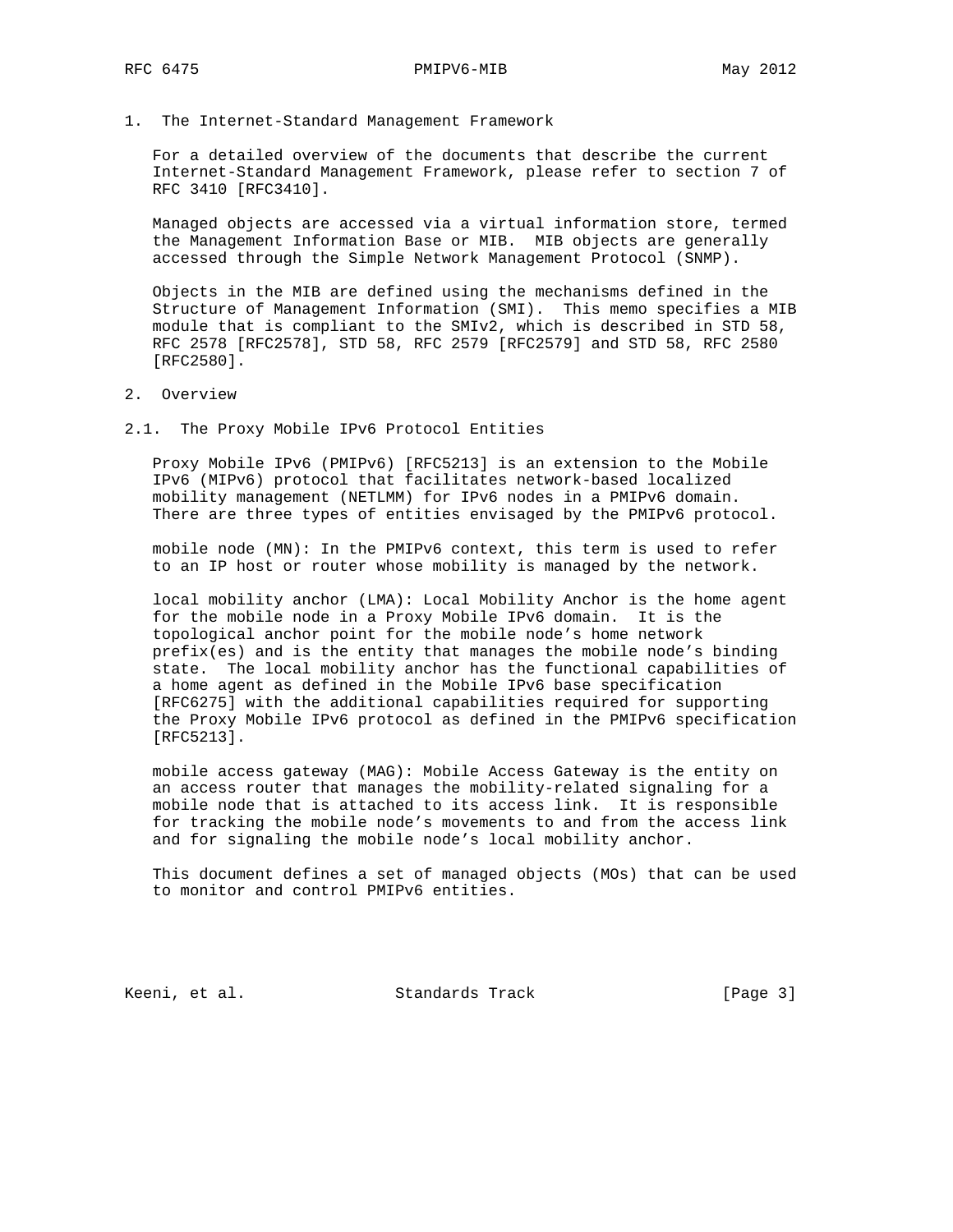2.2. Terminology

 The terminology used in this document is consistent with the definitions used in the Mobile IPv6 protocol specification [RFC6275] and in the NETLMM goals document [RFC4831].

 The key words "MUST", "MUST NOT", "REQUIRED", "SHALL", "SHALL NOT", "SHOULD", "SHOULD NOT", "RECOMMENDED", "NOT RECOMMENDED", "MAY", and "OPTIONAL" in this document are to be interpreted as described in BCP 14, RFC 2119 [RFC2119].

3. Proxy Mobile IPv6 Monitoring and Control Requirements

 For managing a PMIPv6 entity, it is necessary to monitor the following:

- o capabilities of PMIPv6 entities
- o signaling traffic due to PMIPv6 signaling
- o binding-related details (at LMA and MAG)
- o binding-related statistics (at LMA and MAG)

#### 4. MIB Design

 The basic principle has been to keep the MIB as simple as possible and, at the same time, to make it effective enough so that the essential needs of monitoring and control are met.

 The Proxy Mobile IPv6 Management Information Base (PMIPV6-MIB) extends the Mobile IPv6 Management Information Base (MIPV6-MIB) [RFC4295]. It is assumed that PMIPV6-MIB will always be implemented in conjunction with the MOBILEIPV6-MIB [RFC4295]. The PMIPV6-MIB uses the textual conventions defined in the INET-ADDRESS-MIB [RFC4001] and IP-MIB [RFC4293].

The PMIPV6-MIB is composed of the following groups of definitions:

- pmip6Core: a generic group containing objects that are common to all the Proxy Mobile IPv6 entities. Objects belonging to this group will be implemented on the corresponding Proxy Mobile IPv6 entity. pmip6BindingCacheTable belongs to this group.
- pmip6Mag: this group models the mobile access gateway service. Objects belonging to this group have the "pmip6Mag" prefix and will be implemented on the corresponding MAG.
- pmip6Lma: this group models the local mobility anchor service. Objects belonging to this group have the "pmip6Lma" prefix and will be implemented on the corresponding LMA.

Keeni, et al. Standards Track [Page 4]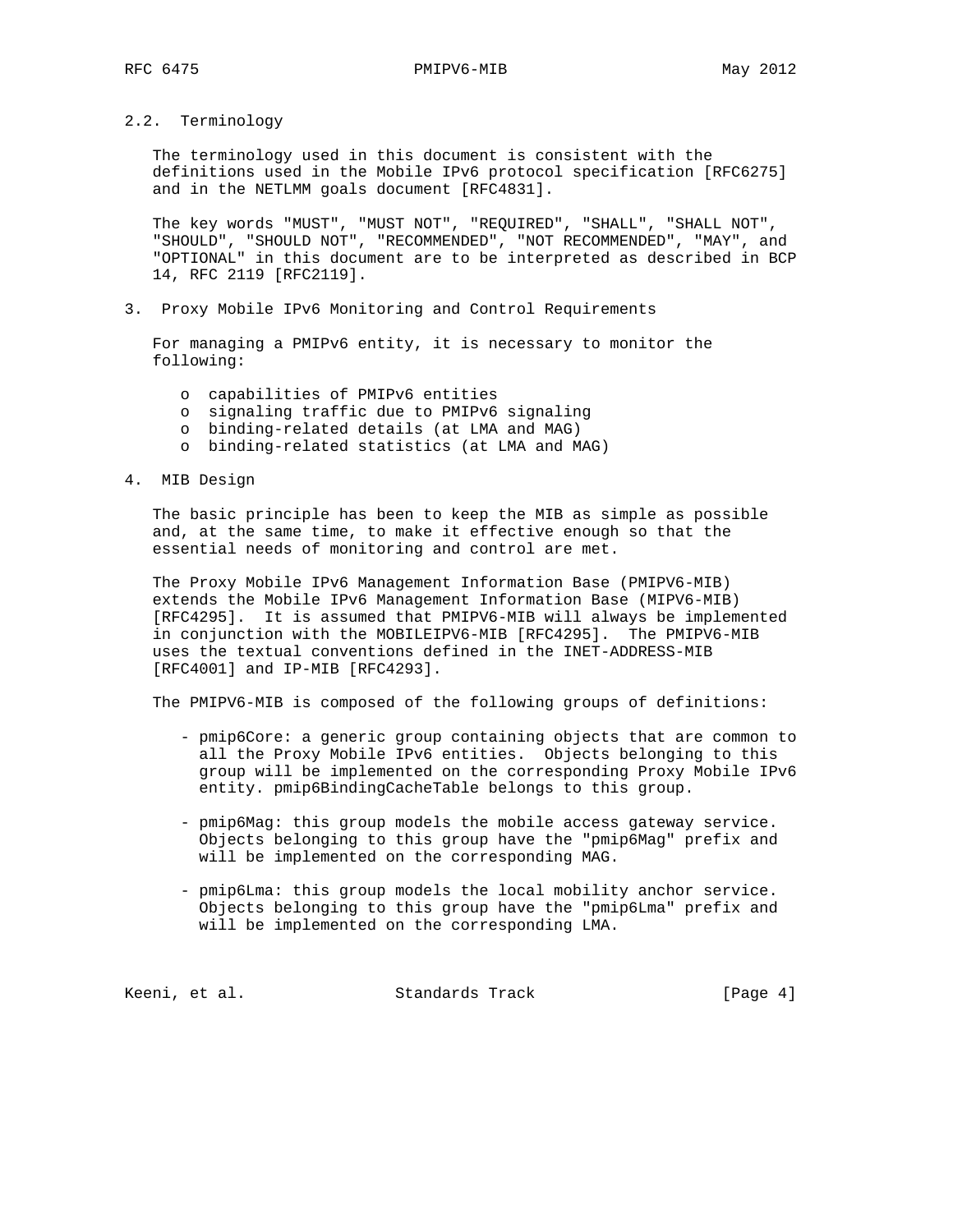- pmip6Notifications: defines the set of notifications that will be used to asynchronously monitor the Proxy Mobile IPv6 entities.

The tables contained in the above groups are as follows:

- pmip6BindingCacheTable: models the Binding Cache on the local mobility anchor.
- pmip6MagProxyCOATable: models the Proxy Care-of Addresses configured on the egress interfaces of the mobile access gateway.
- pmip6MagMnIdentifierTable: provides a mapping from the MAG internal pmip6MagMnIndex to the mobile node identifier.
- pmip6MagMnLLIdentifierTable: provides a mapping from the MAG internal pmip6MagMnLLIndex to the corresponding interface of the mobile node link-layer identifier.
- pmip6MagHomeNetworkPrefixTable: contains the home network prefixes assigned to interfaces of all mobile nodes attached to the MAG. Each interface is distinguished by the attached mobile node identifier (MN-Identifier) and the link-layer identifier (MN-LL-Identifier).
- pmip6MagBLTable: models the Binding Update List (BL) that includes PMIPv6-related information and is maintained by the mobile access gateway.
- pmip6MagMnProfileTable: contains the mobile node's policy profile that includes the essential operational parameters that are required by the network entities for managing the mobile node's mobility service.
- pmip6LmaLMAATable: contains the LMA Addresses (LMAAs) that are configured on the local mobility anchor. Each LMA Address acts as a transport endpoint of the tunnel between the local mobility anchor and the mobile access gateway.
- pmip6LmaMnIdentifierTable: provides a mapping from the LMA internal pmip6BindingMnIndex to the mobile node identifier.
- pmip6LmaMnLLIdentifierTable: provides a mapping from the LMA internal pmip6BindingMnLLIndex to the corresponding interface of the mobile node link-layer identifier.

Keeni, et al. Standards Track [Page 5]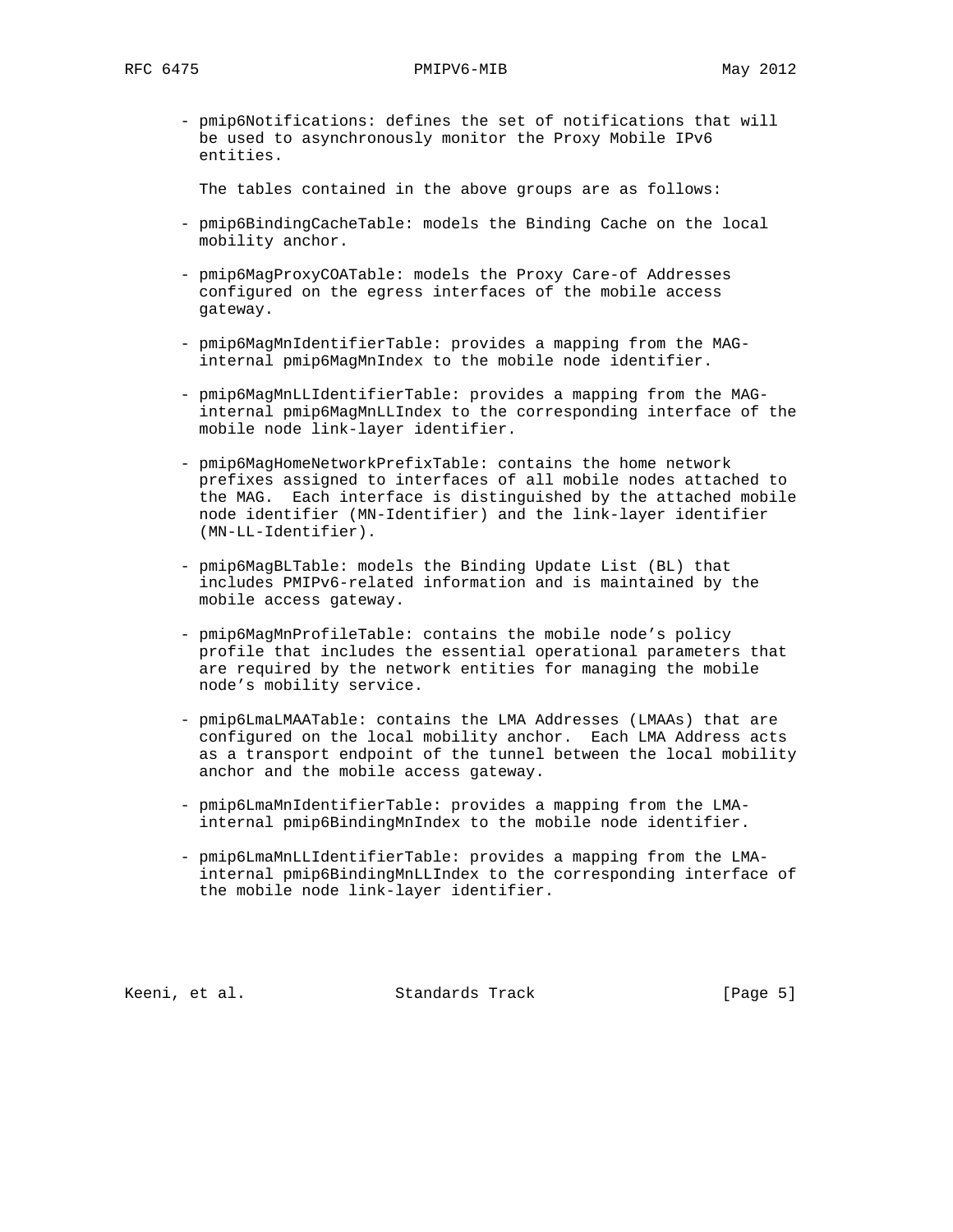- pmip6LmaHomeNetworkPrefixTable: contains the list of home network prefixes assigned to the connected interfaces of the mobile nodes anchored on an LMA.
- 4.1. Textual Conventions

 A Proxy Mobile IPv6 Textual Conventions MIB module containing Textual Conventions to represent commonly used Proxy Mobile IPv6 management information is defined. The intent is that these TEXTUAL CONVENTIONS (TCs) will be imported and used in PMIPv6-related MIB modules that would otherwise define their own representation(s). This MIB module includes references to RFC 4283 [RFC4283] and RFC 5213 [RFC5213].

- 5. MIB Definitions
- 5.1. Proxy Mobile IPv6 Textual Conventions MIB

 PMIPV6-TC-MIB DEFINITIONS ::= BEGIN IMPORTS MODULE-IDENTITY, mib-2, Unsigned32 FROM SNMPv2-SMI  $---$  [RFC2578] TEXTUAL-CONVENTION  $FROM$  SNMP $v2-TC$ ;  $[RFC2579]$ 

 pmip6TCMIB MODULE-IDENTITY -<br>LAST-UPDATED "2012050700002" -- 7th May, 2012 ORGANIZATION "IETF NETLMM Working Group" CONTACT-INFO Glenn Mansfield Keeni Postal: Cyber Solutions, Inc. 6-6-3, Minami Yoshinari Aoba-ku, Sendai, Japan 989-3204. Tel: +81-22-303-4012 Fax: +81-22-303-4015 EMail: glenn@cysols.com Sri Gundavelli Postal: Cisco Systems 170 W.Tasman Drive, San Jose, CA 95134

- **USA**  Tel: +1-408-527-6109
	- EMail: sgundave@cisco.com

Keeni, et al. Standards Track [Page 6]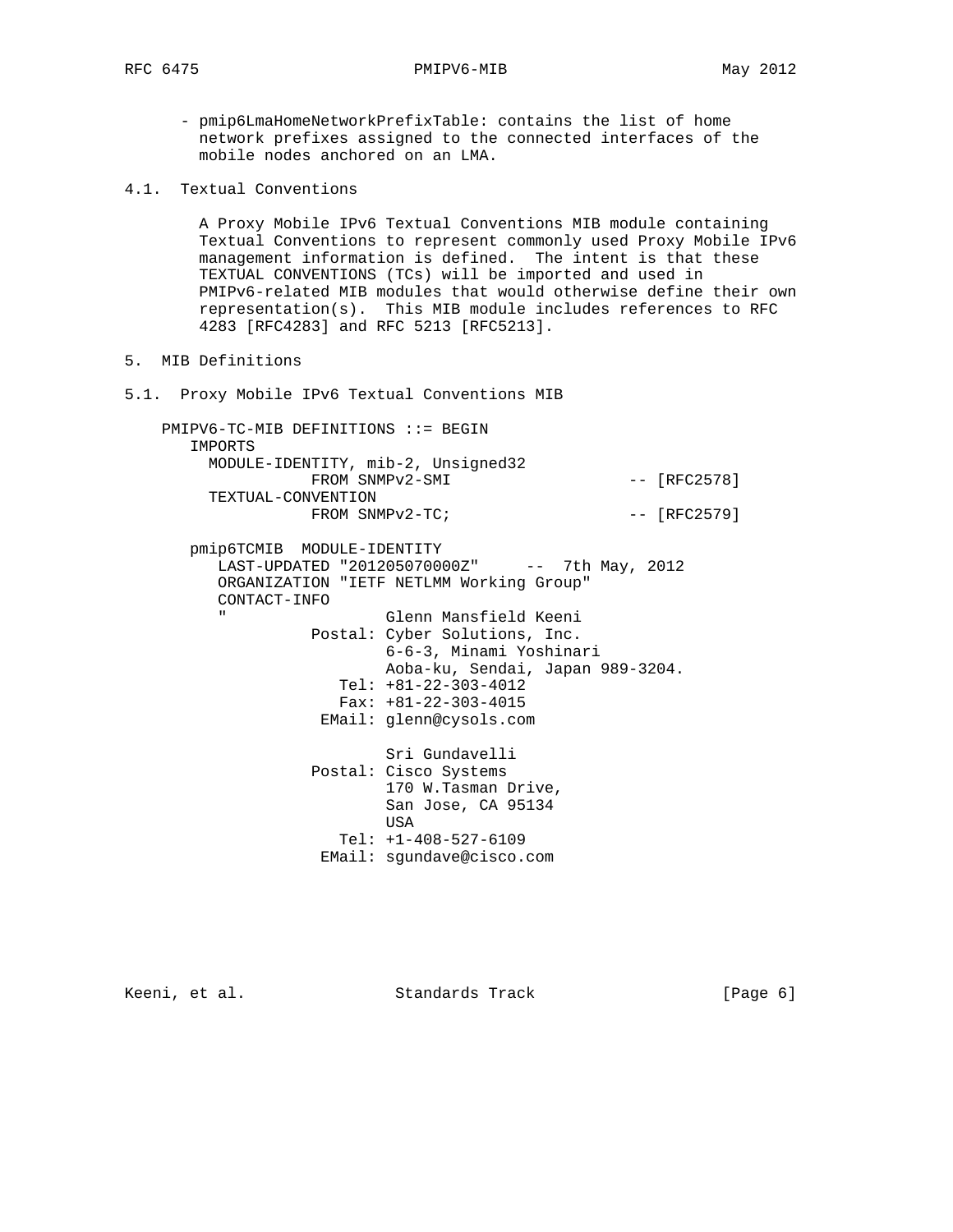Kazuhide Koide Postal: KDDI Corporation GARDEN AIR TOWER 3-10-10, Iidabashi Chiyoda-ku, Tokyo 102-8460, Japan. Tel: +81-3-6678-3378 EMail: ka-koide@kddi.com Ryuji Wakikawa Postal: TOYOTA InfoTechnology Center, U.S.A., Inc. 465 Bernardo Avenue Mountain View, CA 94043 **USA**  EMail: ryuji@us.toyota-itc.com Support Group EMail: netlmm@ietf.org " "The Contract of the Contract of the Contract of the Contract of the Contract of the Contract of the Contract of the Contract of the Contract of the Contract of the Contract of the Contract of the Contract of the Contrac DESCRIPTION "This MIB module provides textual conventions for Proxy Mobile IPv6 Management information. Copyright (c) 2012 IETF Trust and the persons identified as authors of the code. All rights reserved. Redistribution and use in source and binary forms, with or without modification, is permitted pursuant to, and subject to the license terms contained in, the Simplified BSD License set forth in Section 4.c of the IETF Trust's Legal Provisions Relating to IETF Documents (http://trustee.ietf.org/license-info). " "The Contract of the Contract of the Contract of the Contract of the Contract of the Contract of the Contract of the Contract of the Contract of the Contract of the Contract of the Contract of the Contract of the Contrac REVISION "201205070000Z" -- 7th May, 2012 DESCRIPTION "The initial version, published as RFC 6475."  $::=$  { mib-2 205 } -- ------------------------------------------------------------- -- Textual Conventions -- ------------------------------------------------------------- Pmip6TimeStamp64 ::= TEXTUAL-CONVENTION DISPLAY-HINT "6d:2d" STATUS current DESCRIPTION "A 64-bit unsigned integer field containing a timestamp. The value indicates the elapsed time since January 1, 1970, 00:00 UTC, by using a fixed-point format. In this

Keeni, et al. Standards Track [Page 7]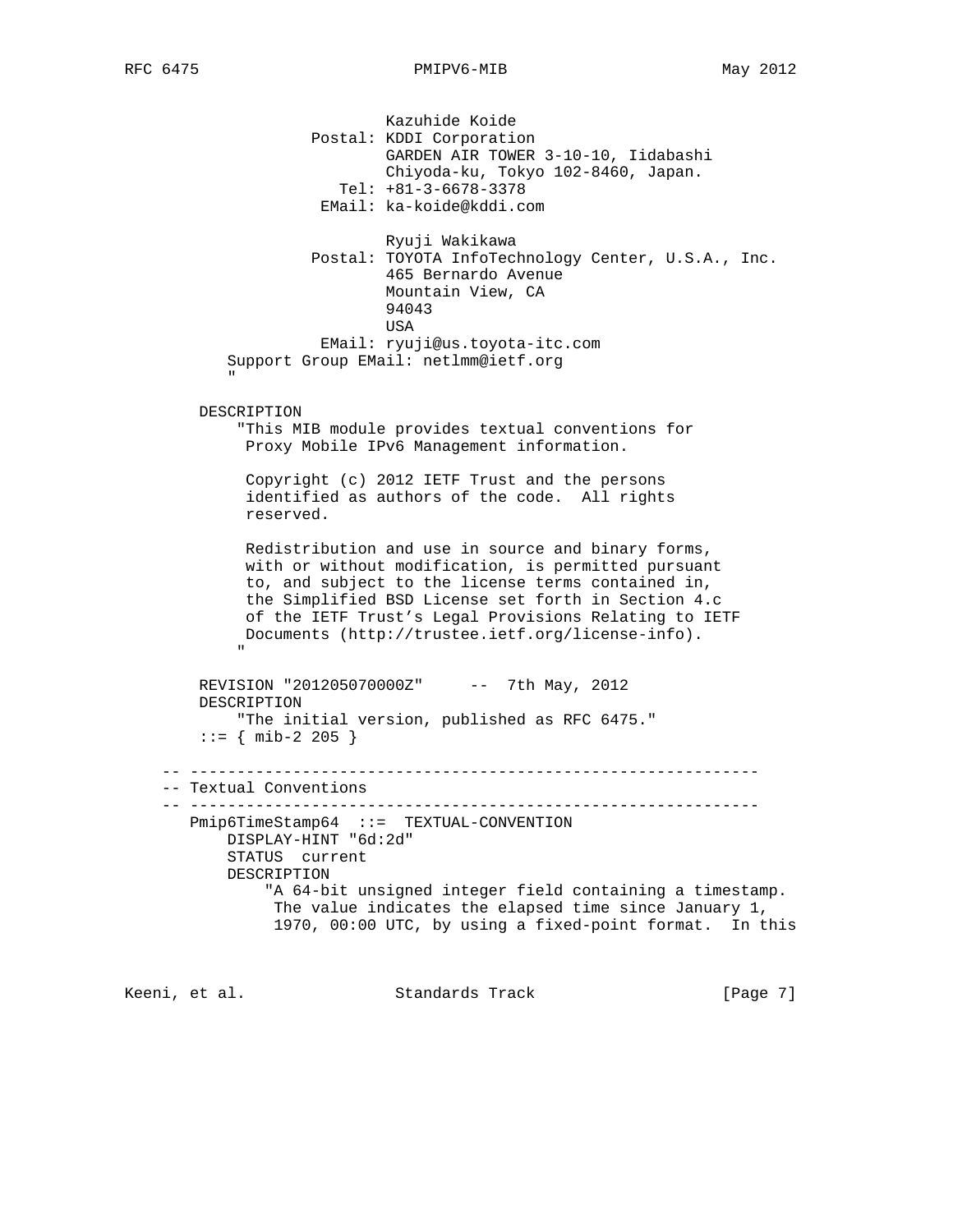format, the integer number of seconds is contained in the first 48 bits of the field, and the remaining 16 bits indicate the number of 1/65536 fractions of a second. " REFERENCE "RFC 5213: Section 8.8" SYNTAX OCTET STRING (SIZE (8)) Pmip6MnIdentifier ::= TEXTUAL-CONVENTION DISPLAY-HINT "255a" STATUS current DESCRIPTION "The identity of a mobile node in the Proxy Mobile IPv6 domain. This is the stable identifier of a mobile node that the mobility entities in a Proxy Mobile IPv6 domain can always acquire and use for predictably identifying a mobile node. Various forms of identifiers can be used to identify a mobile node (MN). Two examples are a Network Access Identifier (NAI) and an opaque identifier applicable to a particular application. " REFERENCE "RFC 4283: Section 3" SYNTAX OCTET STRING (SIZE (0..255)) Pmip6MnLLIdentifier ::= TEXTUAL-CONVENTION DISPLAY-HINT "255a" STATUS current DESCRIPTION "An identifier that identifies the attached interface of a mobile node. " REFERENCE "RFC 5213: Section 8.6" SYNTAX OCTET STRING (SIZE (0..255)) Pmip6MnIndex ::= TEXTUAL-CONVENTION DISPLAY-HINT "d" STATUS current DESCRIPTION "A unique integer value, greater than zero, assigned to each mobile node that is currently attached to the Proxy Mobile IPv6 domain by the management system. It is recommended that the values are assigned in a monotonically increasing order starting from 1. It may wrap after reaching its maximum value. The value for each mobile node must remain constant at least from one re-initialization of the entity's network management

Keeni, et al. Standards Track [Page 8]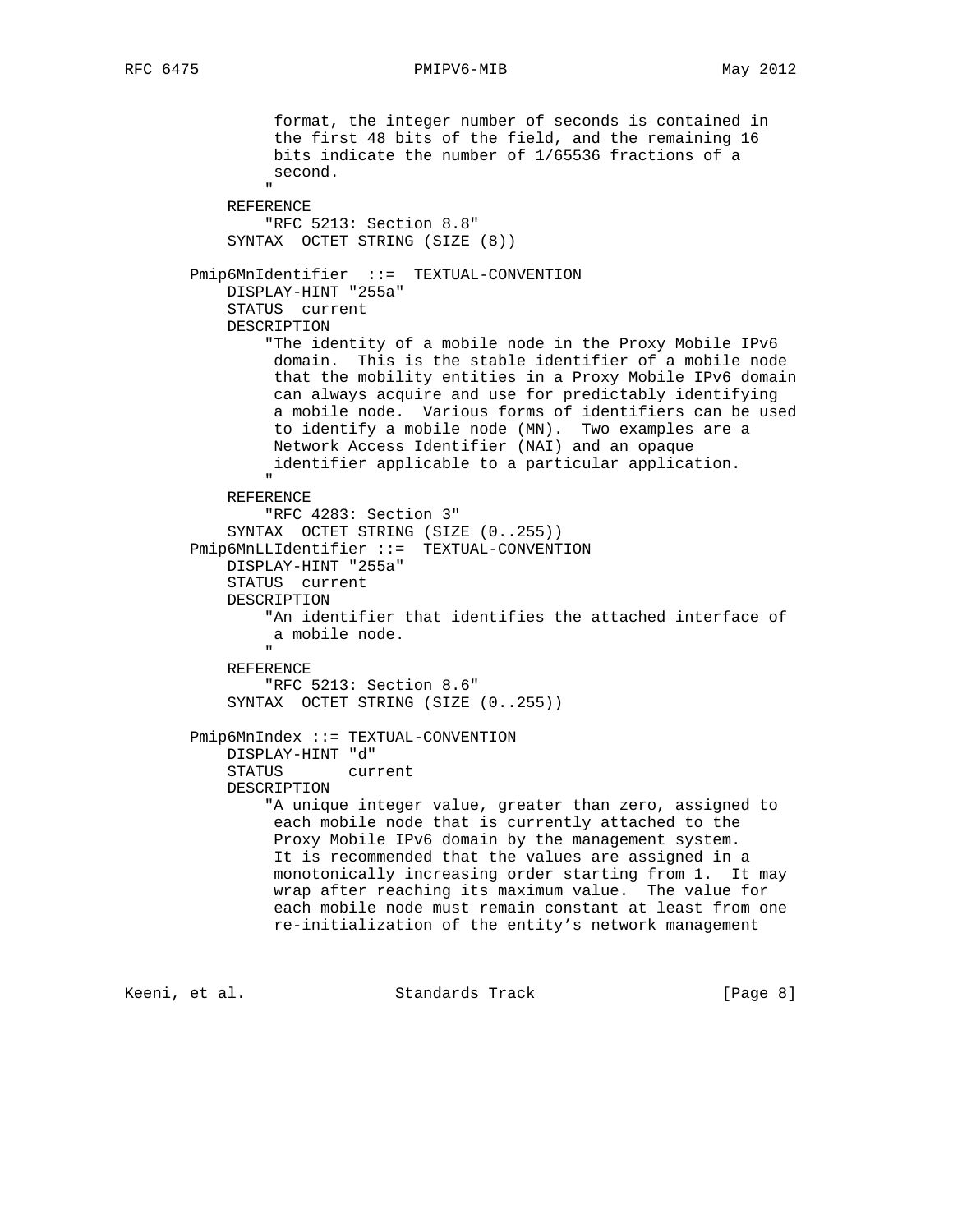system to the next re-initialization. " SYNTAX Unsigned32 (1..4294967295) Pmip6MnLLIndex ::= TEXTUAL-CONVENTION DISPLAY-HINT "d" STATUS current DESCRIPTION "A unique integer value, greater than zero, assigned to each interface of a mobile node that is currently attached to the Proxy Mobile IPv6 domain by the management system. It is recommended that the values are assigned in a monotonically increasing order starting from 1. It may wrap after reaching its maximum value. The value for each interface of a mobile node must remain constant at least from one re-initialization of the entity's network management system to the next re-initialization. " SYNTAX Unsigned32 (1..4294967295) Pmip6MnInterfaceATT ::= TEXTUAL-CONVENTION STATUS current DESCRIPTION "The object specifies the access technology that connects the mobile node to the access link on the mobile access gateway. The enumerated values and the corresponding access technology are as follows: reserved (0): Reserved (Not used) logicalNetworkInterface (1): Logical network interface pointToPointInterface (2): Point-to-point interface ethernet (3): Ethernet interface wirelessLan (4): Wireless LAN interface wimax  $(5)$ : Wimax interface threeGPPGERAN (6): 3GPP GERAN<br>threeGPPUTRAN (7): 3GPP UTRAN threeGPPUTRAN (7): 3GPP UTRAN threeGPPEUTRAN (8): 3GPP E-UTRAN threeGPP2eHRPD (9): 3GPP2 eHRPD threeGPP2HRPD (10): 3GPP2 HRPD threeGPP21xRTT (11): 3GPP2 1xRTT threeGPP2UMB (12): 3GPP2 UMB " REFERENCE "RFC 5213: Section 8.5, Mobile IPv6 parameters registry on http://www.iana.org/mobility-parameters" SYNTAX INTEGER  $\{$ 

Keeni, et al. Standards Track [Page 9]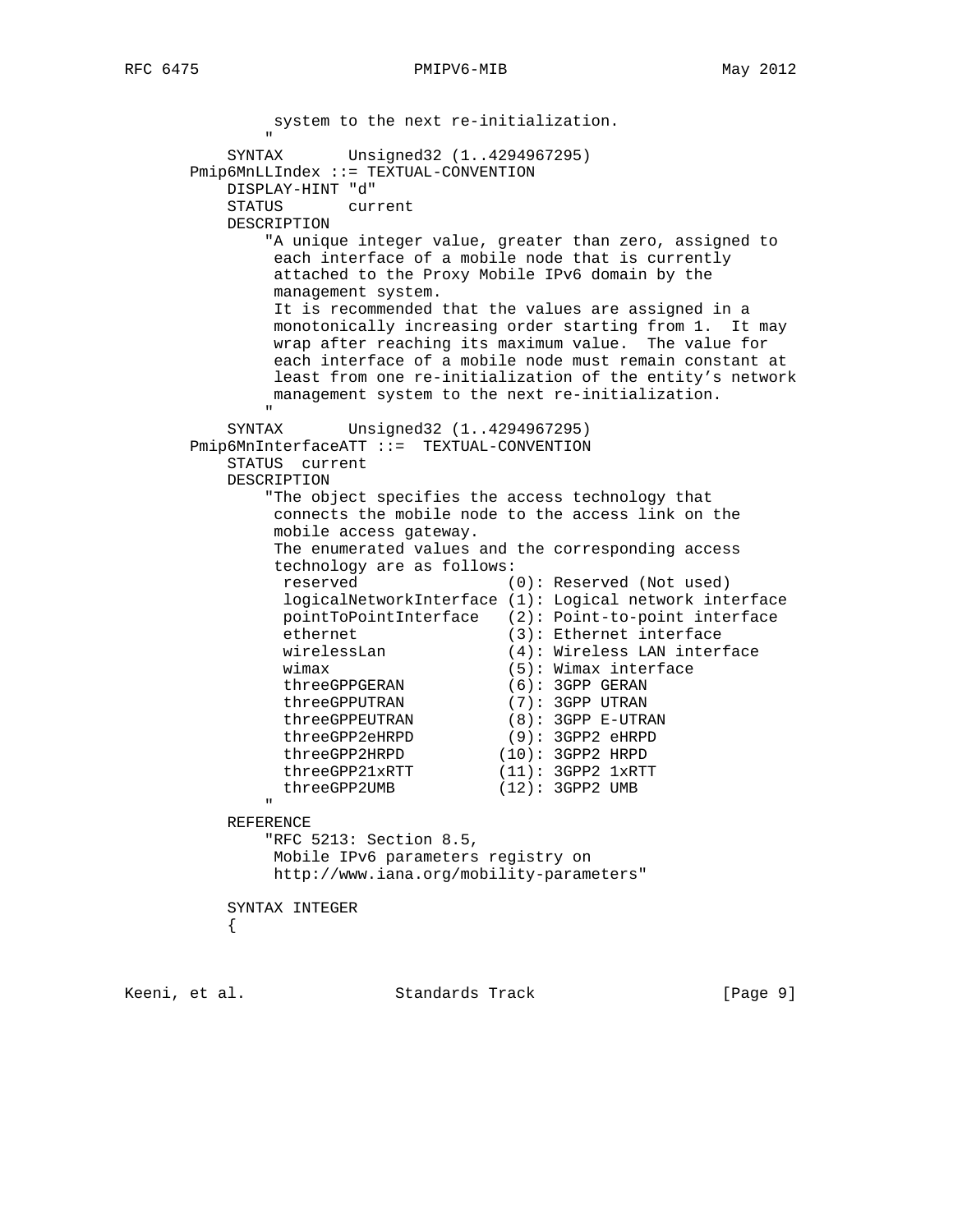```
 reserved (0),
              logicalNetworkInterface(1),
              pointToPointInterface (2),
ethernet (3),
wirelessLan (4),
wimax (5),
threeGPPGERAN (6),
threeGPPUTRAN (7),
             threeGPPUTRAN (7),<br>
threeGPPEUTRAN (8),<br>
threeGPPEUTRAN (8),<br>
threeGPP2eHRPD (9),<br>
threeGPP21xRTT (10),<br>
threeGPP21xRTT (11),<br>
threeGPP2UMB (12)
             threeGPP2eHRPD
threeGPP2HRPD (10),
threeGPP21xRTT (11),
 threeGPP2UMB (12)
 }
    END
5.2. The Proxy Mobile IPv6 MIB
    PMIPV6-MIB DEFINITIONS ::= BEGIN
       IMPORTS
        MODULE-IDENTITY, mib-2, Integer32, Counter32, Gauge32,
        Unsigned32, OBJECT-TYPE, NOTIFICATION-TYPE
                FROM SNMPv2-SMI -- RFC 2578
        PhysAddress, TimeStamp,
        TruthValue
                 FROM SNMPv2-TC -- RFC 2579
        MODULE-COMPLIANCE, OBJECT-GROUP, NOTIFICATION-GROUP
                 FROM SNMPv2-CONF -- RFC 2580
        InetAddressType, InetAddress, InetAddressPrefixLength
                FROM INET-ADDRESS-MIB
        Ipv6AddressIfIdentifierTC
                FROM IP-MIB -- RFC 4293
        mip6MnBLEntry, mip6BindingCacheEntry
                FROM MOBILEIPV6-MIB -- RFC 4295
        Pmip6TimeStamp64, Pmip6MnIdentifier,
        Pmip6MnLLIdentifier, Pmip6MnIndex, Pmip6MnLLIndex,
        Pmip6MnInterfaceATT
                FROM PMIPV6-TC-MIB -- RFC 6475
\mathcal{L}^{\text{max}} pmip6MIB MODULE-IDENTITY
         LAST-UPDATED "201205070000Z" -- 7th May, 2012
         ORGANIZATION "IETF NETLMM Working Group"
         CONTACT-INFO
             " Glenn Mansfield Keeni
                  Postal: Cyber Solutions, Inc.
                         6-6-3, Minami Yoshinari
                         Aoba-ku, Sendai 989-3204, Japan.
```
Keeni, et al. Standards Track [Page 10]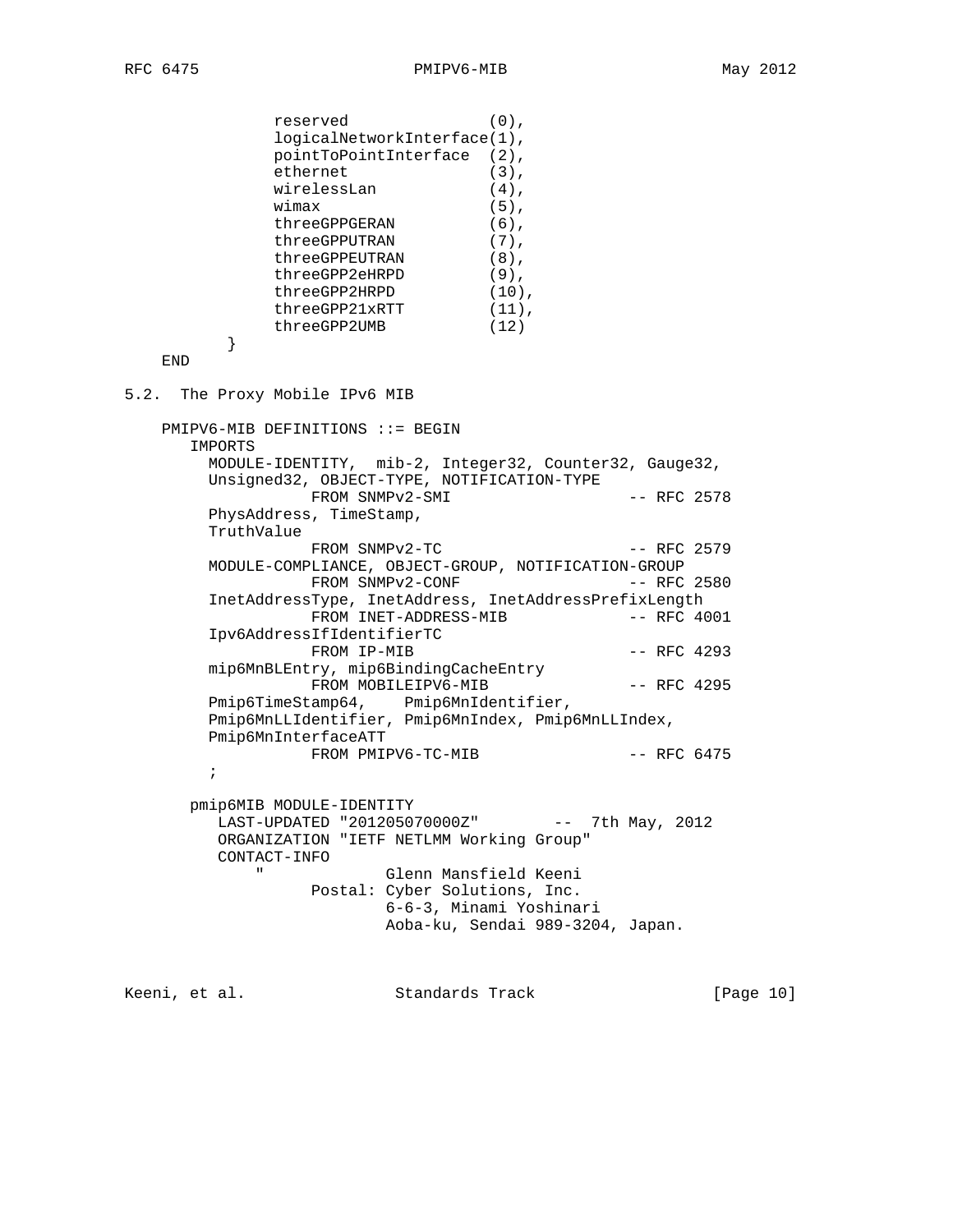Tel: +81-22-303-4012 Fax: +81-22-303-4015 EMail: glenn@cysols.com Kazuhide Koide Postal: KDDI Corporation GARDEN AIR TOWER 3-10-10, Iidabashi Chiyoda-ku, Tokyo 102-8460, Japan. Tel: +81-3-6678-3378 EMail: ka-koide@kddi.com Sri Gundavelli Postal: Cisco 170 W.Tasman Drive, San Jose, CA 95134 **USA**  Tel: +1-408-527-6109 EMail: sgundave@cisco.com Ryuji Wakikawa Postal: TOYOTA InfoTechnology Center, U.S.A., Inc. 465 Bernardo Avenue Mountain View, CA 94043 **USA**  EMail: ryuji@us.toyota-itc.com Support Group EMail: netlmm@ietf.org" DESCRIPTION "The MIB module for monitoring and controlling PMIPv6 entities. Copyright (c) 2012 IETF Trust and the persons identified as authors of the code. All rights reserved. Redistribution and use in source and binary forms, with or without modification, is permitted pursuant to, and subject to the license terms contained in, the Simplified BSD License set forth in Section 4.c of the IETF Trust's Legal Provisions Relating to IETF Documents (http://trustee.ietf.org/license-info). " "The Contract of the Contract of the Contract of the Contract of the Contract of the Contract of the Contract of the Contract of the Contract of the Contract of the Contract of the Contract of the Contract of the Contrac REVISION "201205070000Z" -- 7th May 2012 DESCRIPTION "Initial version, published as RFC 6475."  $::=$  { mib-2 206 }

Keeni, et al. Standards Track [Page 11]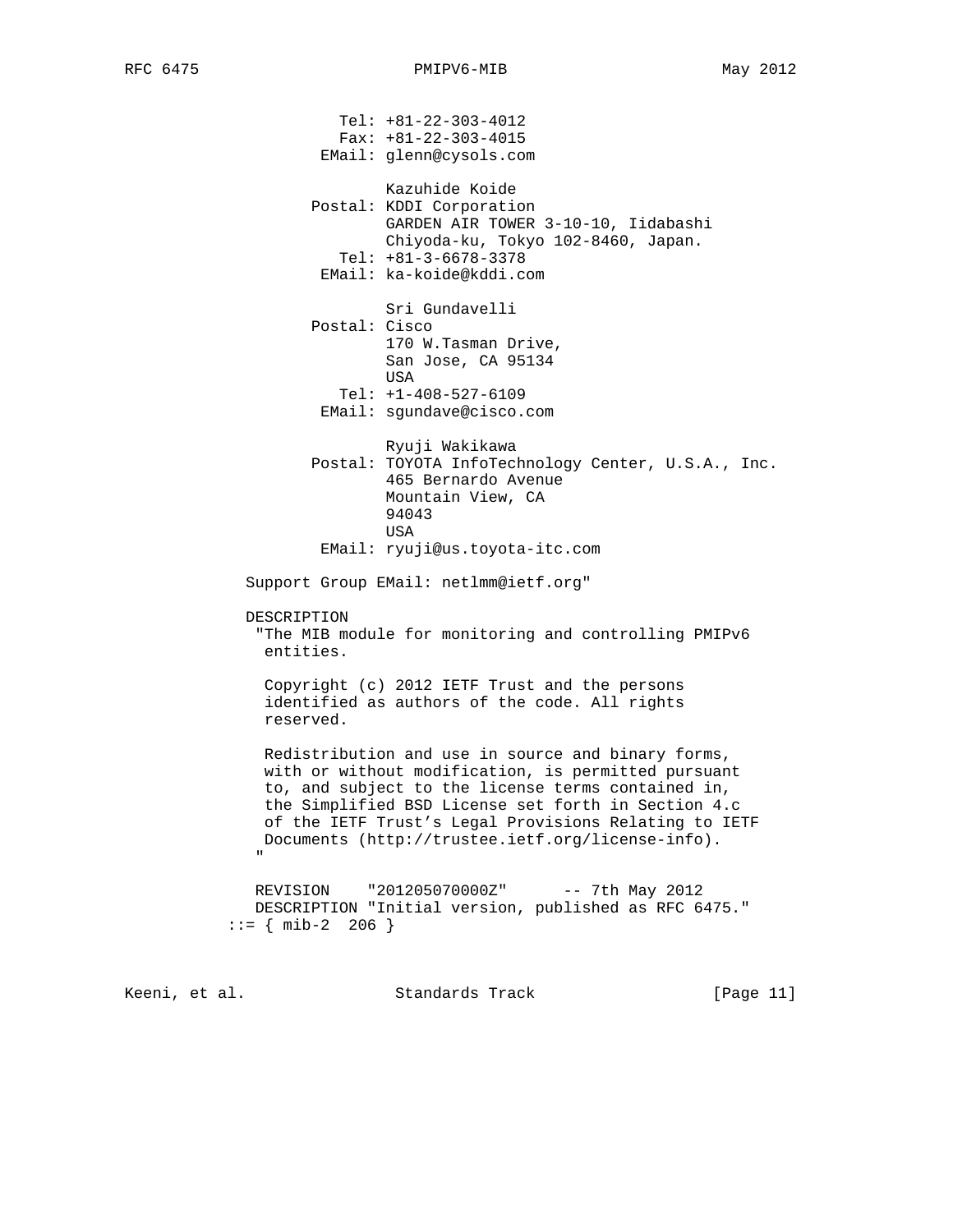-- The PMIPv6 MIB has the following 5 primary groups

```
 pmip6Notifications OBJECT IDENTIFIER ::= { pmip6MIB 0 }
 pmip6Objects OBJECT IDENTIFIER ::= { pmip6MIB 1 }
 pmip6Conformance OBJECT IDENTIFIER ::= { pmip6MIB 2 }
 pmip6Core OBJECT IDENTIFIER ::= { pmip6Objects 1 }
 pmip6Mag OBJECT IDENTIFIER ::= { pmip6Objects 2 }
 pmip6Lma OBJECT IDENTIFIER ::= { pmip6Objects 3 }
       -- The sub groups
 pmip6System OBJECT IDENTIFIER ::= { pmip6Core 1 }
 pmip6Bindings OBJECT IDENTIFIER ::= { pmip6Core 2 }
 pmip6Conf OBJECT IDENTIFIER ::= { pmip6Core 3 }
 pmip6Stats OBJECT IDENTIFIER ::= { pmip6Core 4 }
 pmip6MagSystem OBJECT IDENTIFIER ::= { pmip6Mag 1 }
 pmip6MagConf OBJECT IDENTIFIER ::= { pmip6Mag 2 }
      pmi p6MagRegionistration OBJECT IDENTIFIER ::= { pmi p6Mag 3 }
 pmip6LmaSystem OBJECT IDENTIFIER ::= { pmip6Lma 1 }
 pmip6LmaConf OBJECT IDENTIFIER ::= { pmip6Lma 2 }
       -- The pmip6Stats group has the following sub groups
       pmip6BindingRegCounters OBJECT IDENTIFIER ::= { pmip6Stats 1 }
 --
      - - -- pmip6System group
      - --
       pmip6Capabilities OBJECT-TYPE
          SYNTAX BITS {
              mobilityAccessGateway (0),
              localMobilityAnchor (1)
 }
          MAX-ACCESS read-only
          STATUS current
          DESCRIPTION
              "This object indicates the PMIPv6 functions that
              are supported by this managed entity. Multiple
              Proxy Mobile IPv6 functions may be supported by
              a single entity.
              mobilityAccessGateway(0) indicates the availability
              of the mobility access gateway function.
              localMobilityAnchor(1) indicates the availability
              of the local mobility anchor function.
Keeni, et al.                     Standards Track                   [Page 12]
```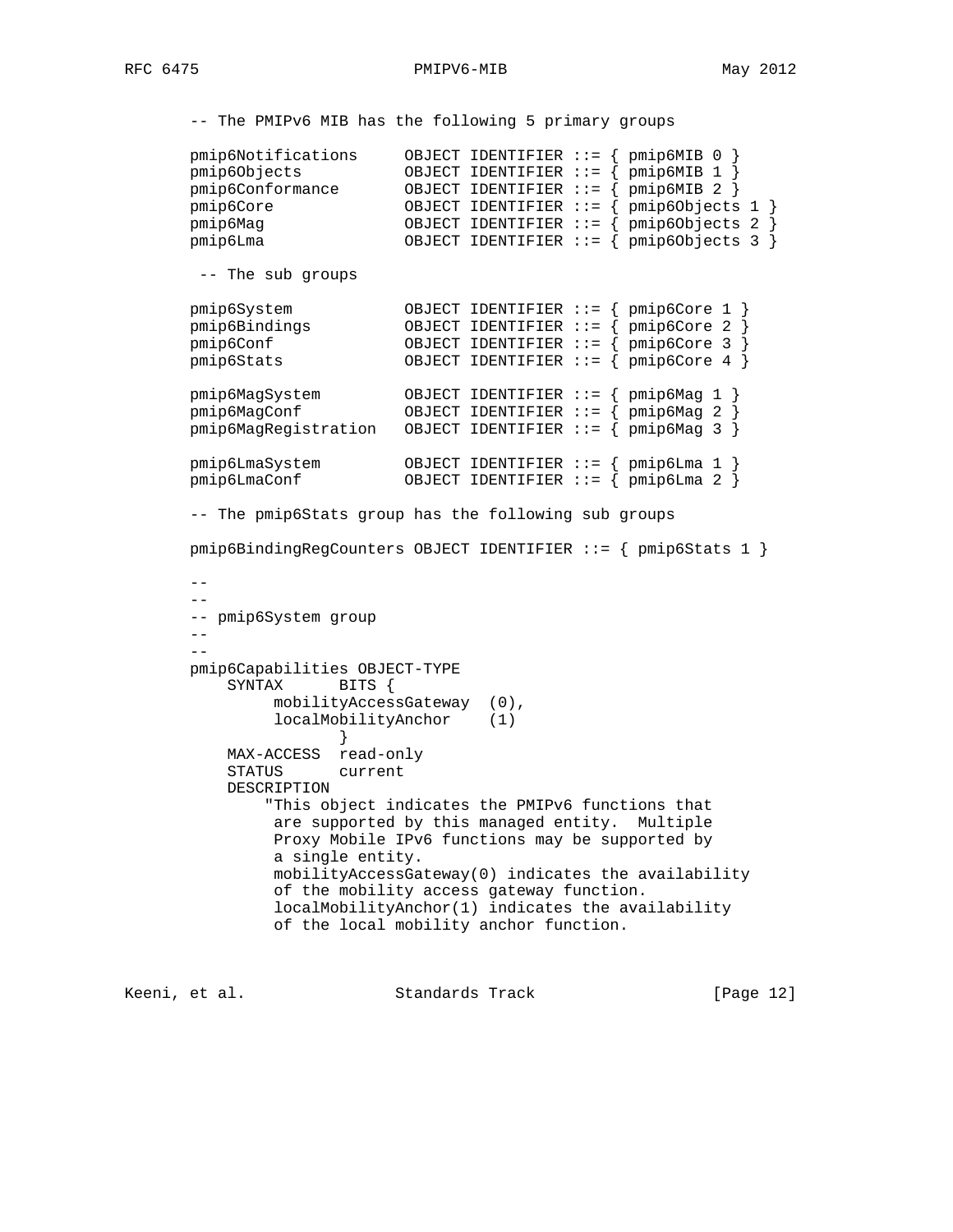"

```
 REFERENCE
                   "RFC 6275: Sections 3.2, 4.1"
            ::= { \ \ \text{pmip6System 1 } } pmip6MobileNodeGeneratedTimestampInUse OBJECT-TYPE
           SYNTAX TruthValue
           MAX-ACCESS read-write
           STATUS current
           DESCRIPTION
                "This flag indicates whether or not the
                MN-generated timestamp mechanism is in use in that
                Proxy Mobile IPv6 domain.
                true(1) indicates that the local mobility anchors and
                mobile access gateways in that Proxy Mobile IPv6
                domain apply the MN-generated timestamp considerations.
                false(0) indicates that the MN-generated timestamp
                mechanism is not in use in that Proxy Mobile IPv6
                domain.
                The default value for this flag is 'false'.
 "
           REFERENCE
               "RFC 5213: Sections 5.5, 9.3"
           DEFVAL { false }
           ::= { pmip6Conf 1 }
       pmip6FixedMagLinkLocalAddressOnAllAccessLinksType OBJECT-TYPE
           SYNTAX InetAddressType
           MAX-ACCESS read-write
           STATUS current
           DESCRIPTION
               "The InetAddressType of the
                pmip6FixedMagLinkLocalAddressOnAllAccessLinks
                that follows.
 "
               ::= { pmip6Conf 2 }
       pmip6FixedMagLinkLocalAddressOnAllAccessLinks OBJECT-TYPE
           SYNTAX InetAddress
           MAX-ACCESS read-write
           STATUS current
           DESCRIPTION
                "This variable indicates the link-local address value
                that all the mobile access gateways should use on
                any of the access links shared with any of the
                mobile nodes in that Proxy Mobile IPv6 domain. If
                this variable is initialized with all zeroes, it
                implies that the use of fixed link-local address mode
                is not enabled for that Proxy Mobile IPv6 domain."
```
Keeni, et al. Standards Track [Page 13]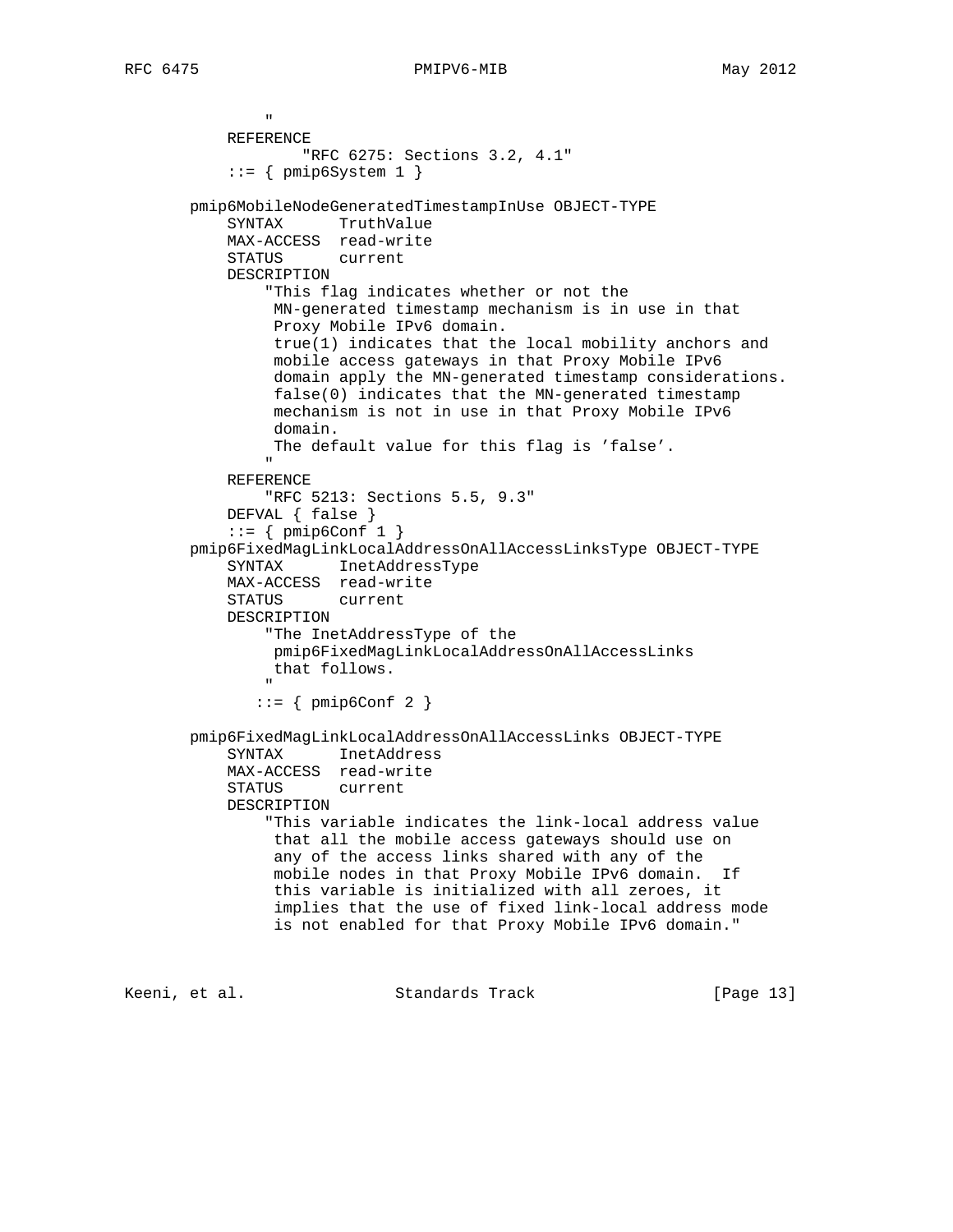```
 REFERENCE
                "RFC 5213: Sections 2.2, 6.8, 6.9.1.1, 6.9.3, 9.3"
           ::= { pmip6Conf 3 }
        pmip6FixedMagLinkLayerAddressOnAllAccessLinks OBJECT-TYPE
            SYNTAX PhysAddress
            MAX-ACCESS read-write
            STATUS current
            DESCRIPTION
                "This variable indicates the link-layer address value
                that all the mobile access gateways should use on
                 any of the access links shared with any of the mobile
                 nodes in that Proxy Mobile IPv6 domain. For access
                 technologies where there is no link-layer address,
                this variable MUST be initialized with all zeroes.
 "
            REFERENCE
                "RFC 5213: Sections 6.9.3, 9.3"
           ::= { pmip6Conf 4 }
        pmip6MagStatus OBJECT-TYPE
           SYNTAX INTEGER \{ \text{enabeled}(1), \text{disabeled}(2) \} MAX-ACCESS read-write
            STATUS current
            DESCRIPTION
                "This object indicates whether the PMIPv6 mobile
                 access gateway function is enabled for the managed
                 entity.
                 Changing the status from enabled(1) to disabled(2)
                 will terminate the PMIPv6 mobile access gateway
                 function. On the other hand, changing the status
                 from disabled(2) to enabled(1) will start the PMIPv6
                 mobile access gateway function.
                The value of this object MUST remain unchanged
                across reboots of the managed entity.
 "
            DEFVAL { disabled }
            ::= { pmip6MagSystem 1 }
        pmip6MagProxyCOATable OBJECT-TYPE
            SYNTAX SEQUENCE OF Pmip6MagProxyCOAEntry
            MAX-ACCESS not-accessible
            STATUS current
            DESCRIPTION
                "This table models the Proxy Care-of Addresses
                 configured on the egress interfaces of the mobile access
                 gateway. This address is the transport endpoint of the
Keeni, et al.                     Standards Track                   [Page 14]
```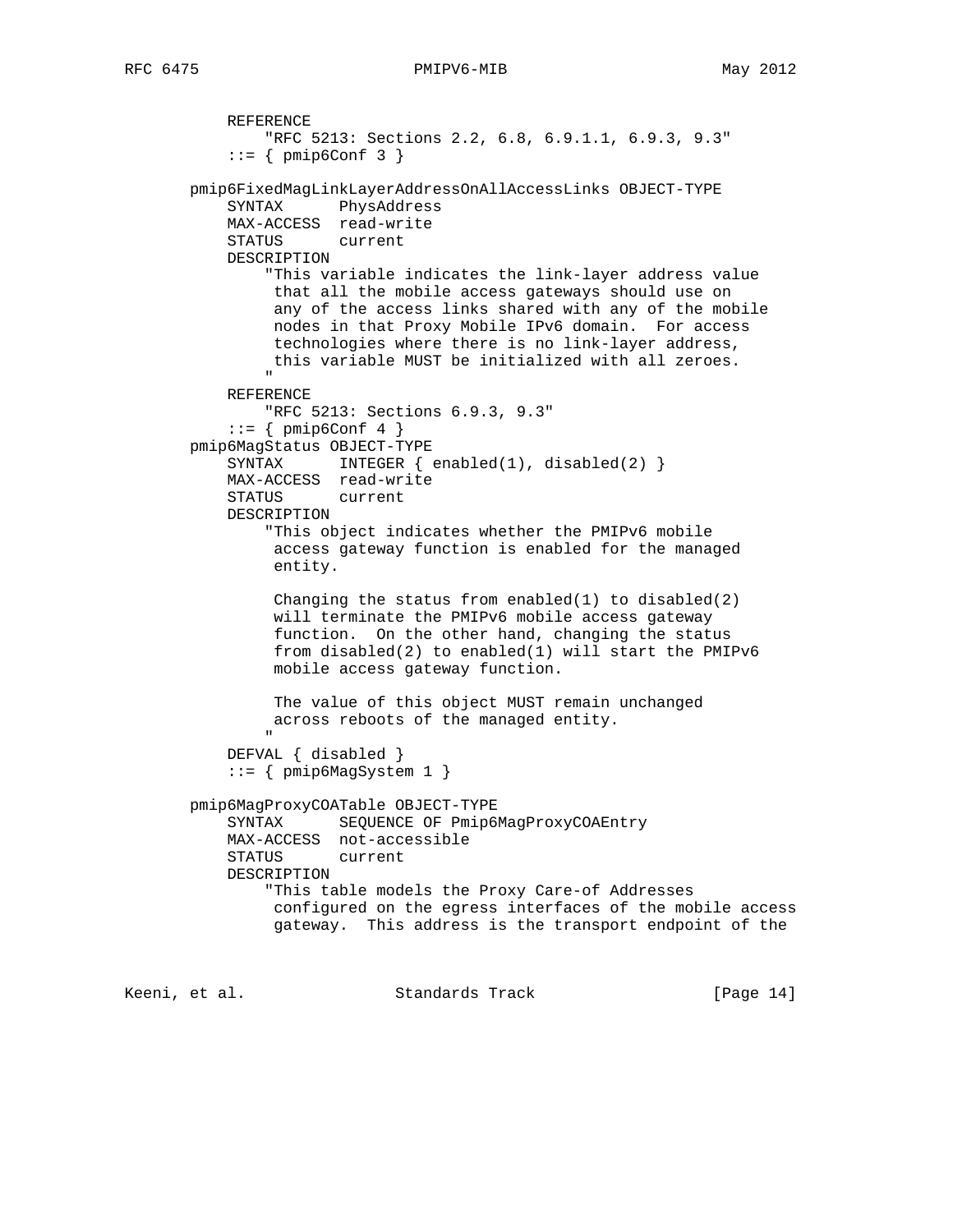```
 tunnel between the local mobility anchor and the mobile
                access gateway.
                Entries in this table are not required to survive
               a reboot of the managed entity.
 "
           REFERENCE
               "RFC 5213: Sections 2.2, 6.10"
           ::= \{ \text{pmip6MagSystem 2} \} pmip6MagProxyCOAEntry OBJECT-TYPE
           SYNTAX Pmip6MagProxyCOAEntry
           MAX-ACCESS not-accessible
           STATUS current
           DESCRIPTION
               "This entry represents a conceptual row in the
                Proxy-CoA table. It represents a Proxy Care-of
                Address on the mobile access gateway.
                Implementers need to be aware that if the total
                number of octets in pmip6MagProxyCOA
                exceeds 113, then OIDs of column
                instances in this row will have more than 128
                sub-identifiers and cannot be accessed using
               SNMPv1, SNMPv2c, or SNMPv3.
 "
           INDEX { pmip6MagProxyCOAType, pmip6MagProxyCOA }
           ::= { pmip6MagProxyCOATable 1 }
       Pmip6MagProxyCOAEntry ::=
           SEQUENCE {
           pmip6MagProxyCOAType InetAddressType,
            pmip6MagProxyCOA InetAddress,
            pmip6MagProxyCOAState INTEGER
 }
       pmip6MagProxyCOAType OBJECT-TYPE
           SYNTAX InetAddressType
           MAX-ACCESS not-accessible
           STATUS current
           DESCRIPTION
               "The InetAddressType of the pmip6MagProxyCOA
               that follows.
 "
           ::= { pmip6MagProxyCOAEntry 1 }
       pmip6MagProxyCOA OBJECT-TYPE
           SYNTAX InetAddress
           MAX-ACCESS not-accessible
           STATUS current
```
Keeni, et al. Standards Track [Page 15]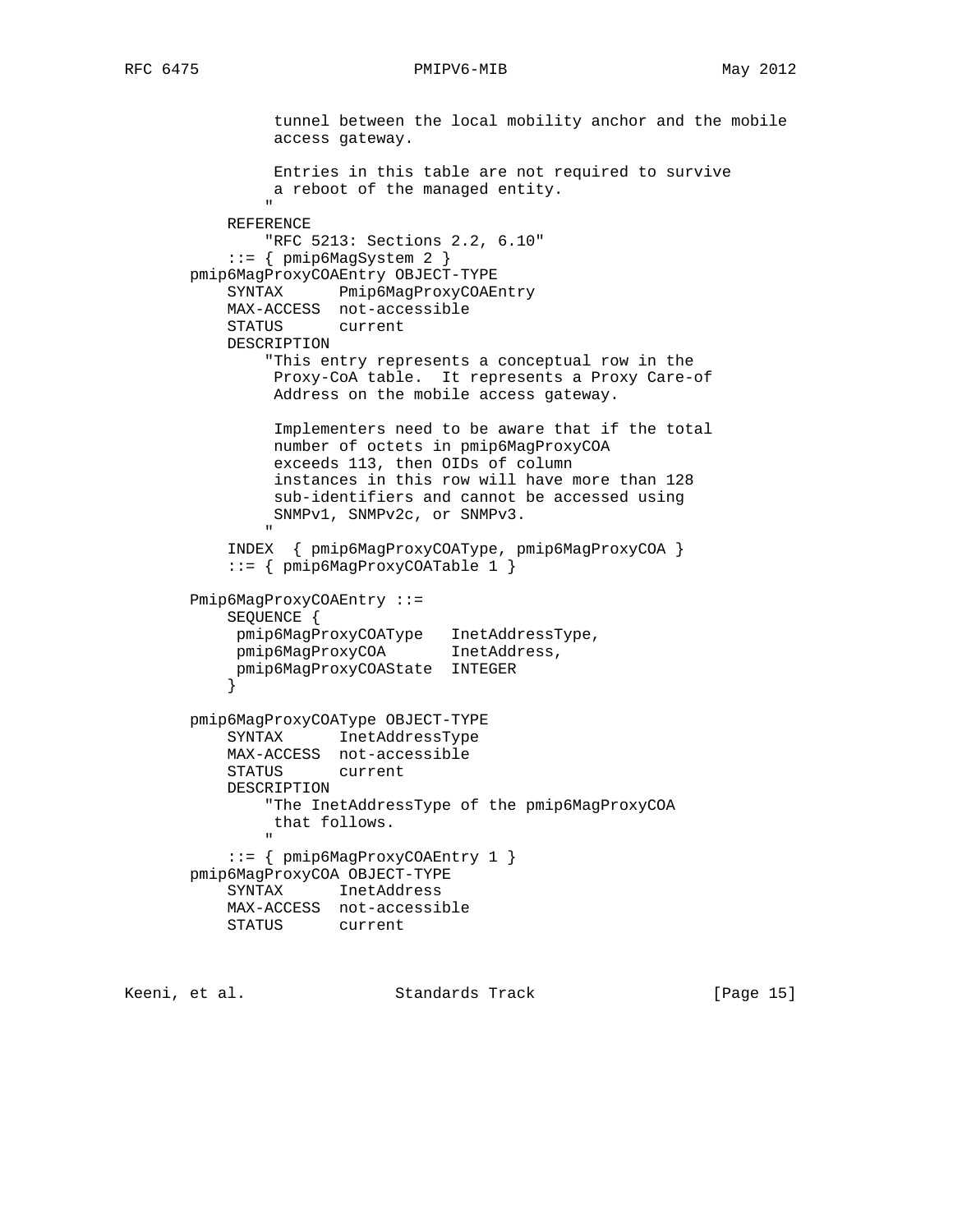DESCRIPTION

# RFC 6475 PMIPV6-MIB May 2012

 "The Proxy-CoA configured on the egress interface of the mobile access gateway. The type of the address represented by this object is specified by the corresponding pmip6MagProxyCOAType object. " REFERENCE "RFC 5213: Sections 2.2, 6.10" ::= { pmip6MagProxyCOAEntry 2 } pmip6MagProxyCOAState OBJECT-TYPE SYNTAX INTEGER { unknown(1), activated(2), tunneled(3) } MAX-ACCESS read-only STATUS current DESCRIPTION "This object indicates the state of the Proxy-CoA: unknown -- The state of the Proxy-CoA cannot be determined. activated -- The Proxy-CoA is ready to establish a tunnel. This state SHOULD be indicated when the MAG is up but has no mobile node. tunneled -- Bidirectional tunnel is established using the Proxy-CoA. " ::= { pmip6MagProxyCOAEntry 3 } pmip6MagEnableMagLocalRouting OBJECT-TYPE SYNTAX TruthValue MAX-ACCESS read-write STATUS current DESCRIPTION "This flag indicates whether or not the mobile access gateway is allowed to enable local routing of the traffic exchanged between a visiting mobile node and a correspondent node that is locally connected to one of the interfaces of the mobile access gateway. The correspondent node can be another visiting mobile node as well, or a local fixed node. true(1) indicates that the mobile access gateway routes the traffic locally. false(0) indicates that the mobile access gateway reverse tunnels all the traffic to the mobile node's

Keeni, et al. Standards Track [Page 16]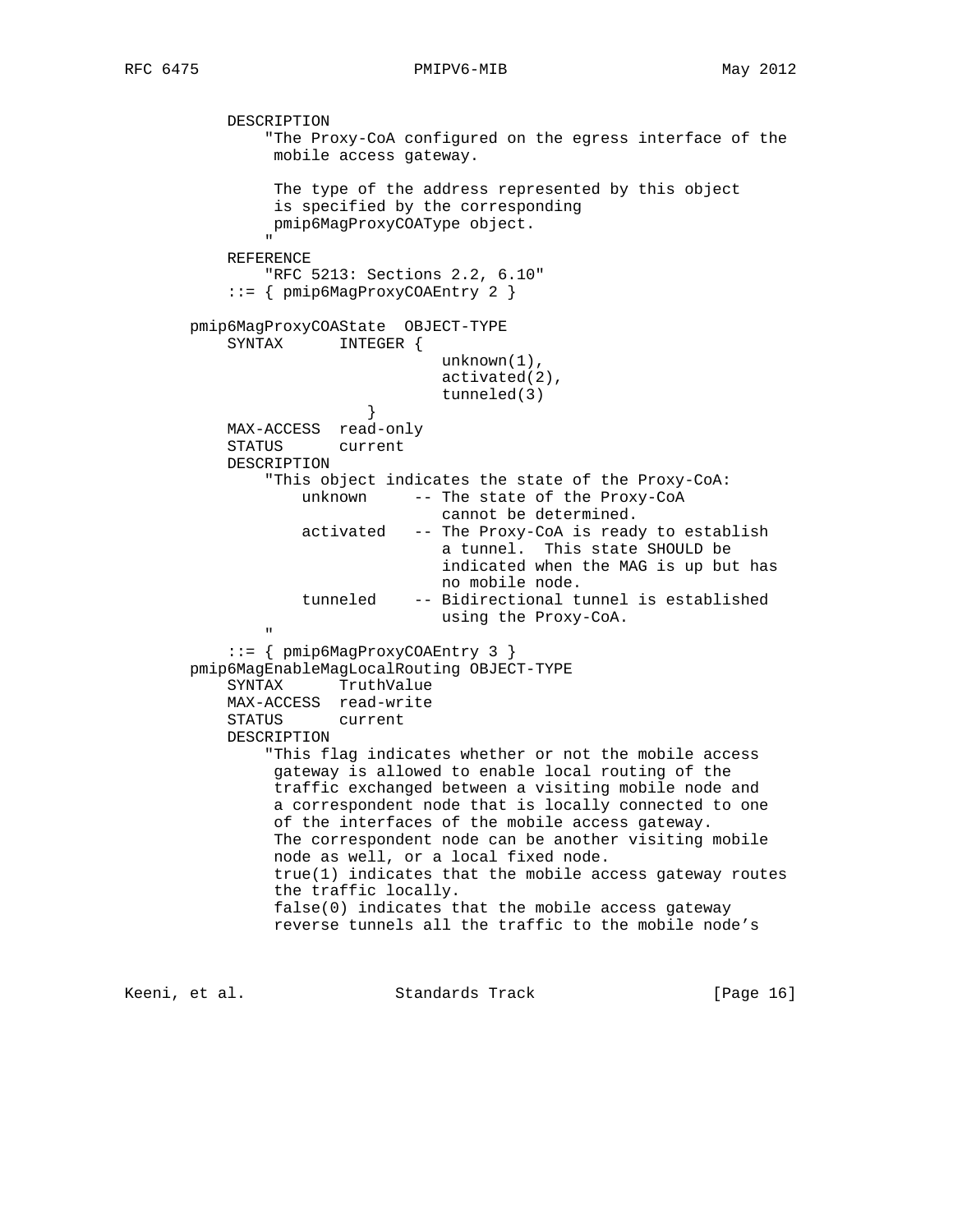```
 local mobility anchor.
                     The default value for this flag is 'false'.
 "
               REFERENCE
                    "RFC 5213: Section 9.2" DEFVAL { false }
              ::= { pmip6MagConf 1 }
         pmip6MagMnIdentifierTable OBJECT-TYPE
                SYNTAX SEQUENCE OF Pmip6MagMnIdentifierEntry
                MAX-ACCESS not-accessible
                STATUS current
                DESCRIPTION
                     "A table containing the identifiers of mobile nodes
                      attached to the MAG.
                      Entries in this table are not required to survive
                      a reboot of the managed entity.
 "
                REFERENCE
                     "RFC 5213: Sections 2.2, 6.1"
               ::= { pmip6MagConf 2 }
         pmip6MagMnIdentifierEntry OBJECT-TYPE
                SYNTAX Pmip6MagMnIdentifierEntry
                MAX-ACCESS not-accessible
                STATUS current
                DESCRIPTION
                     "An entry in the mobile node identifier table.
" "The contract of the contract of the contract of the contract of the contract of the contract of the contract of the contract of the contract of the contract of the contract of the contract of the contract of the contrac
                INDEX { pmip6MagBLMnIndex
 }
                ::= { pmip6MagMnIdentifierTable 1 }
         Pmip6MagMnIdentifierEntry ::=
               SEQUENCE {
              pmip6MagMnIdentifier Pmip6MnIdentifier
 }
         pmip6MagMnIdentifier OBJECT-TYPE
                SYNTAX Pmip6MnIdentifier
               MAX-ACCESS read-only<br>STATUS current
               STATUS
                DESCRIPTION
                     "The identity of a mobile node in the Proxy Mobile IPv6
                      domain.
" "The contract of the contract of the contract of the contract of the contract of the contract of the contract of the contract of the contract of the contract of the contract of the contract of the contract of the contrac
               REFERENCE
                    "RFC 5213: Sections 2.2, 6.1"
```
Keeni, et al. Standards Track [Page 17]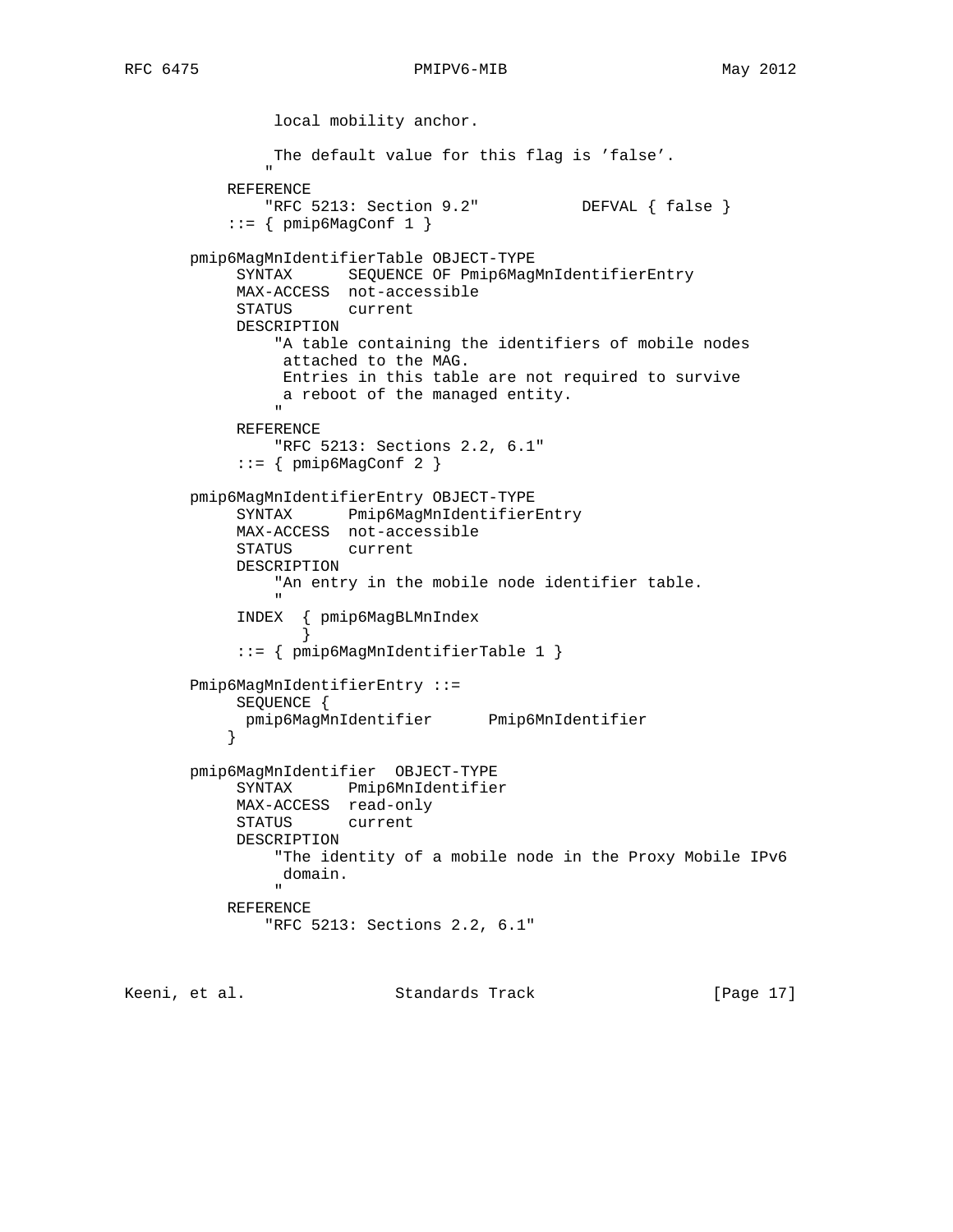::= { pmip6MagMnIdentifierEntry 1 } pmip6MagMnLLIdentifierTable OBJECT-TYPE SYNTAX SEQUENCE OF Pmip6MagMnLLIdentifierEntry MAX-ACCESS not-accessible STATUS current DESCRIPTION "A table containing the link-layer identifiers of the interfaces of the mobile nodes attached to the MAG. Entries in this table are not required to survive a reboot of the managed entity. " "The contract of the contract of the contract of the contract of the contract of the contract of the contract of the contract of the contract of the contract of the contract of the contract of the contract of the contrac REFERENCE "RFC 5213: Sections 2.2, 6.1"  $::=$  { pmip6MagConf 3 } pmip6MagMnLLIdentifierEntry OBJECT-TYPE SYNTAX Pmip6MagMnLLIdentifierEntry MAX-ACCESS not-accessible STATUS current DESCRIPTION "An entry in the mobile node link-layer identifier table. " "The contract of the contract of the contract of the contract of the contract of the contract of the contract of the contract of the contract of the contract of the contract of the contract of the contract of the contrac INDEX { pmip6MagBLMnIndex, pmip6MagBLMnLLIndex } ::= { pmip6MagMnLLIdentifierTable 1 } Pmip6MagMnLLIdentifierEntry ::= SEQUENCE { pmip6MagMnLLIdentifier Pmip6MnLLIdentifier } pmip6MagMnLLIdentifier OBJECT-TYPE SYNTAX Pmip6MnLLIdentifier MAX-ACCESS read-only STATUS current DESCRIPTION "The link-layer identifier of the mobile node's connected interface on the access link. " REFERENCE "RFC 5213: Sections 2.2, 6.1" ::= { pmip6MagMnLLIdentifierEntry 1 } pmip6MagHomeNetworkPrefixTable OBJECT-TYPE SYNTAX SEQUENCE OF Pmip6MagHomeNetworkPrefixEntry

Keeni, et al. Standards Track [Page 18]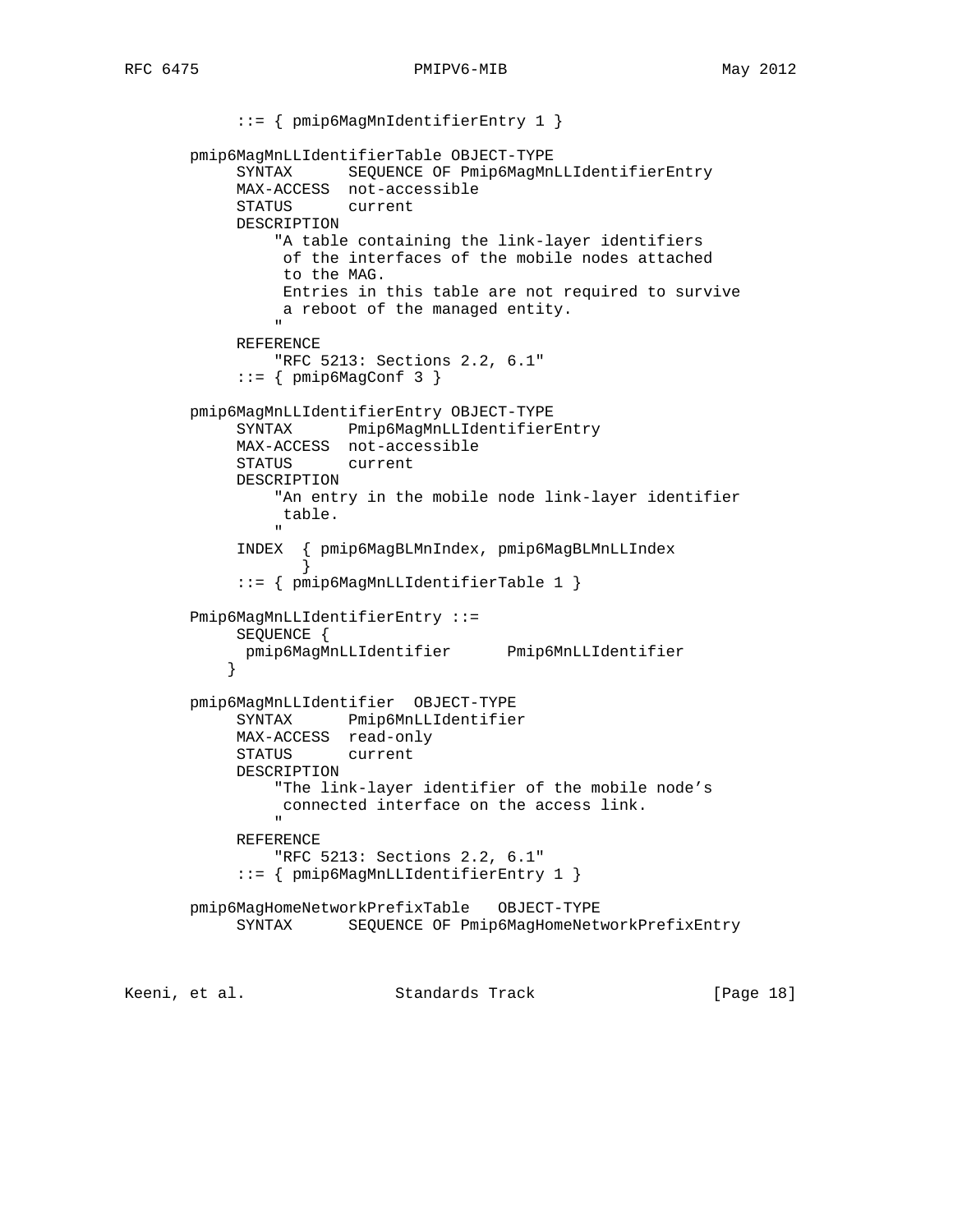MAX-ACCESS not-accessible STATUS current DESCRIPTION "A table representing the home network prefixes assigned to the connected interfaces of mobile nodes attached to the MAG. " "The contract of the contract of the contract of the contract of the contract of the contract of the contract of the contract of the contract of the contract of the contract of the contract of the contract of the contrac REFERENCE "RFC 5213: Sections 2, 6.1, 6.2"  $::=$  { pmip6MagConf 4 } pmip6MagHomeNetworkPrefixEntry OBJECT-TYPE SYNTAX Pmip6MagHomeNetworkPrefixEntry MAX-ACCESS not-accessible STATUS current DESCRIPTION "An entry in the home network prefixes table. Implementers need to be aware that if the total number of octets in pmip6MagHomeNetworkPrefix exceeds 111, then OIDs of column instances in this row will have more than 128 sub-identifiers and cannot be accessed using SNMPv1, SNMPv2c, or SNMPv3. " "The contract of the contract of the contract of the contract of the contract of the contract of the contract of the contract of the contract of the contract of the contract of the contract of the contract of the contrac INDEX { pmip6MagBLMnIndex, pmip6MagBLMnLLIndex, pmip6MagHomeNetworkPrefixType, pmip6MagHomeNetworkPrefix } ::= { pmip6MagHomeNetworkPrefixTable 1 } Pmip6MagHomeNetworkPrefixEntry ::= SEQUENCE { pmip6MagHomeNetworkPrefixType InetAddressType, pmip6MagHomeNetworkPrefix InetAddress, pmip6MagHomeNetworkPrefixLength InetAddressPrefixLength, pmip6MagHomeNetworkPrefixLifeTime Unsigned32 } pmip6MagHomeNetworkPrefixType OBJECT-TYPE SYNTAX InetAddressType MAX-ACCESS not-accessible<br>STATUS current STATUS DESCRIPTION "The InetAddressType of the pmip6MagHomeNetworkPrefix that follows. " "The contract of the contract of the contract of the contract of the contract of the contract of the contract of the contract of the contract of the contract of the contract of the contract of the contract of the contrac ::= { pmip6MagHomeNetworkPrefixEntry 1 }

Keeni, et al. Standards Track [Page 19]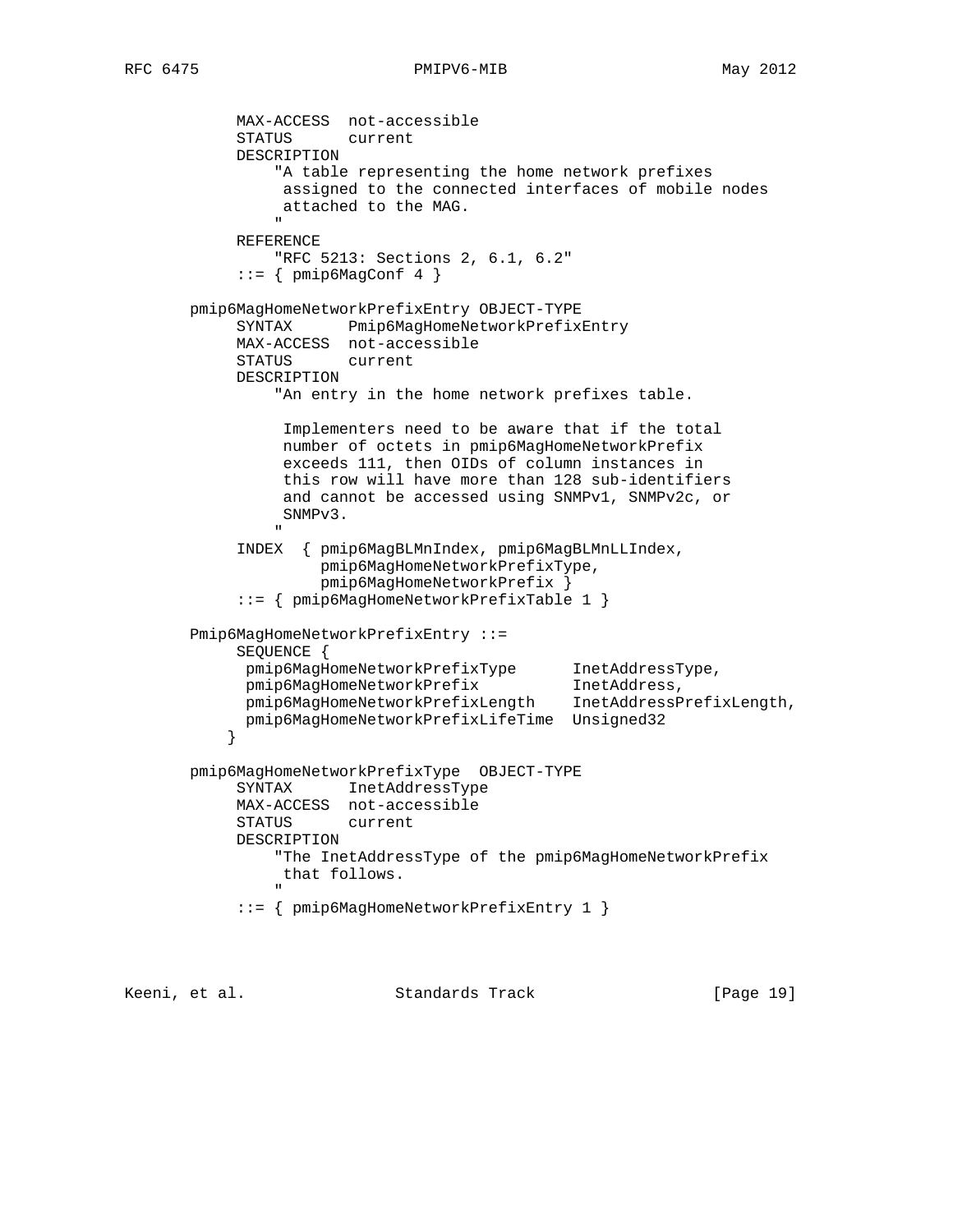```
 pmip6MagHomeNetworkPrefix OBJECT-TYPE
             SYNTAX InetAddress
             MAX-ACCESS not-accessible
             STATUS current
             DESCRIPTION
                  "The mobile network prefix that is delegated to the
                   mobile node. The type of the address represented by
                   this object is specified by the corresponding
                  pmip6MagHomeNetworkPrefixType object.
" "The contract of the contract of the contract of the contract of the contract of the contract of the contract of the contract of the contract of the contract of the contract of the contract of the contract of the contrac
             REFERENCE
                 "RFC 5213: Section 2"
              ::= { pmip6MagHomeNetworkPrefixEntry 2 }
        pmip6MagHomeNetworkPrefixLength OBJECT-TYPE
             SYNTAX InetAddressPrefixLength
             MAX-ACCESS read-only
             STATUS current
             DESCRIPTION
                  "The prefix length of the home network prefix.
 "
              ::= { pmip6MagHomeNetworkPrefixEntry 3 }
        pmip6MagHomeNetworkPrefixLifeTime OBJECT-TYPE
 SYNTAX Unsigned32
 UNITS "seconds"
             MAX-ACCESS read-only
             STATUS current
             DESCRIPTION
                  "The lifetime parameter (in seconds) that will be
                   advertised in Router Advertisements by the MAG for
                  this home network prefix.
 "
             REFERENCE
                  "RFC 5213: Sections 6.2, 6.7"
              ::= { pmip6MagHomeNetworkPrefixEntry 4 }
        pmip6MagBLTable OBJECT-TYPE
            SYNTAX SEQUENCE OF Pmip6MagBLEntry
            MAX-ACCESS not-accessible
            STATUS current
            DESCRIPTION
                 "This table corresponds to the Binding Update List (BL)
                  that includes PMIPv6-related information and is
                 maintained by the mobile access gateway.
                 Entries from the table are deleted as the lifetime of
                 the binding expires.
 "
```
Keeni, et al. Standards Track [Page 20]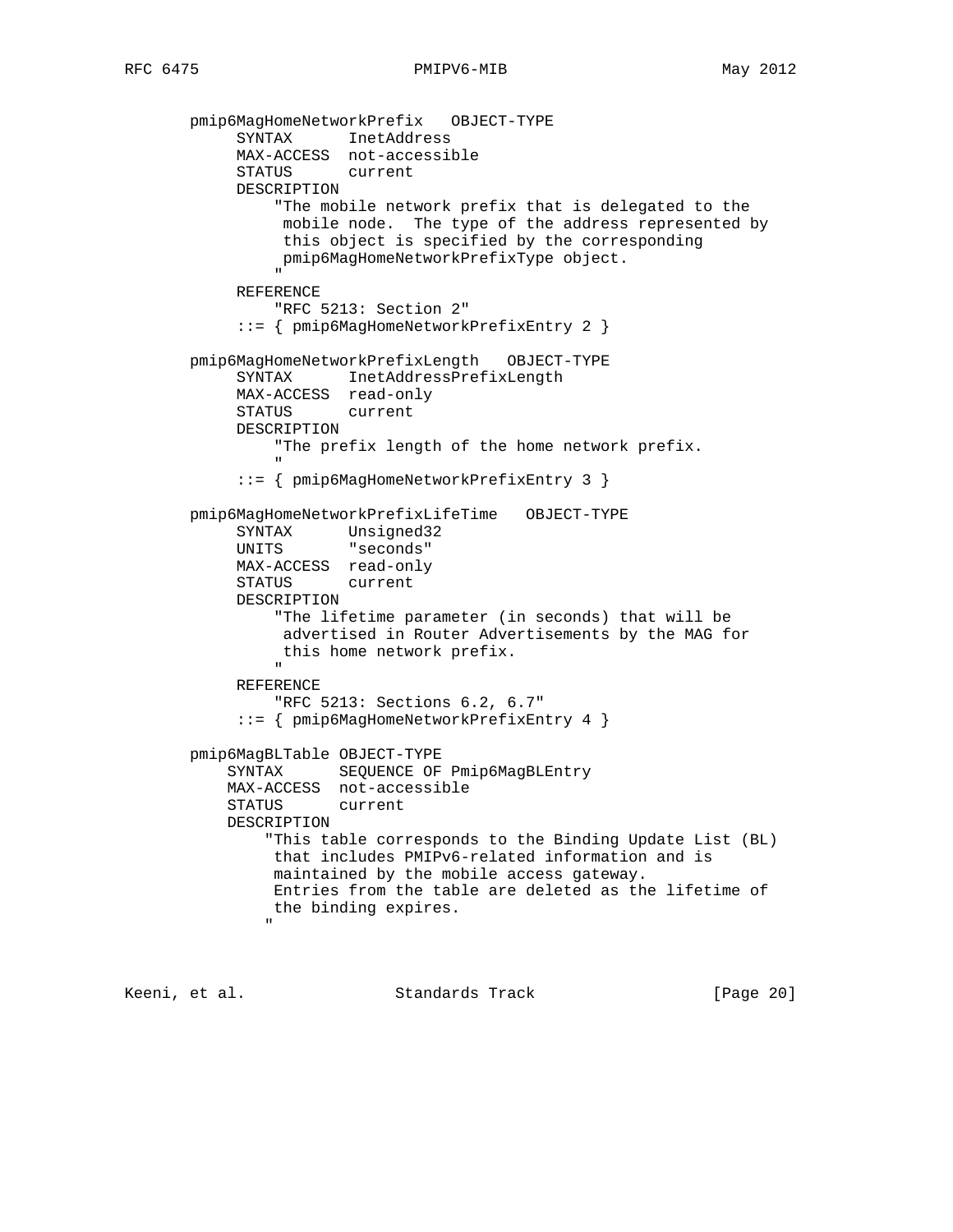```
 REFERENCE
               "RFC 6275: Sections 4.5, 11.1
               RFC 5213: Section 6.1"
           ::= { pmip6MagRegistration 1 }
       pmip6MagBLEntry OBJECT-TYPE
           SYNTAX Pmip6MagBLEntry
           MAX-ACCESS not-accessible
           STATUS current
           DESCRIPTION
               "An entry containing additional information from
               a Binding Update sent by the mobile access gateway
               to the local mobility anchor.
 "
           AUGMENTS {mip6MnBLEntry}
           ::= { pmip6MagBLTable 1 }
       Pmip6MagBLEntry ::= SEQUENCE {
          pmip6MagBLFlag TruthValue,
          pmip6MagBLMnIndex Pmip6MnIndex,
           pmip6MagBLMnLLIndex Pmip6MnLLIndex,
           pmip6MagBLMagLinkLocalAddressType InetAddressType,
           pmip6MagBLMagLinkLocalAddress InetAddress,
 pmip6MagBLMagIfIdentifierToMn Ipv6AddressIfIdentifierTC,
 pmip6MagBLTunnelIfIdentifier Ipv6AddressIfIdentifierTC,
           pmip6MagBLMnInterfaceATT Pmip6MnInterfaceATT,
           pmip6MagBLTimeRecentlyAccepted Pmip6TimeStamp64
 }
       pmip6MagBLFlag OBJECT-TYPE
           SYNTAX TruthValue
           MAX-ACCESS read-only
           STATUS current
           DESCRIPTION
               "true(1) indicates that the mobile access gateway sent
               the Proxy Binding Update with Proxy Registration Flag
               that indicates to the local mobility anchor that the
               registration is the Proxy Binding Update and is from a
               mobile access gateway.
               false(0) implies that the mobile access gateway is
               behaving as a simple mobile node.
 "
           REFERENCE
              "RFC 5213: Section 8.1"
           ::= \{ \text{pmip6MagBLEntry 1} \} pmip6MagBLMnIndex OBJECT-TYPE
           SYNTAX Pmip6MnIndex
           MAX-ACCESS read-only
```
Keeni, et al. Standards Track [Page 21]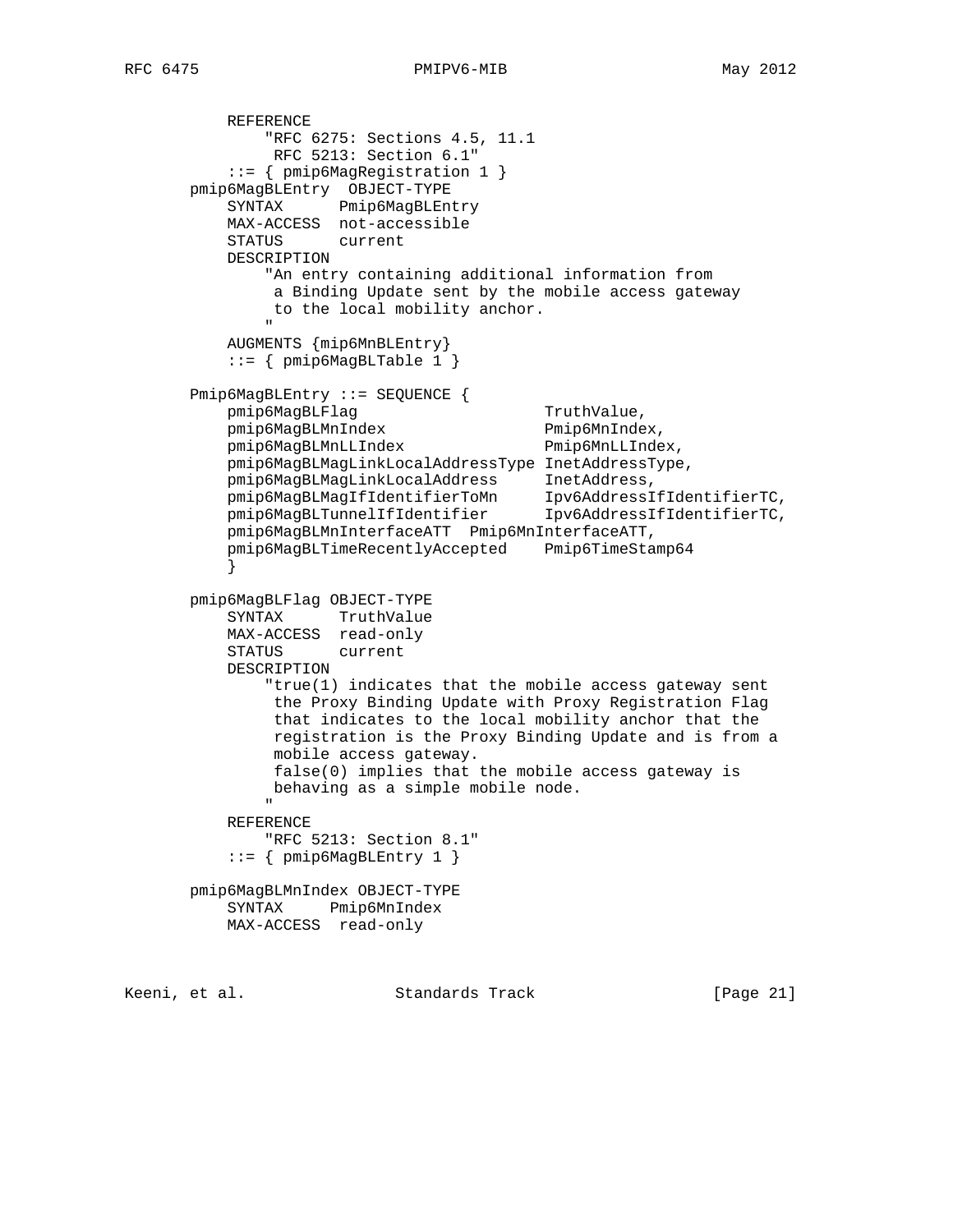```
 STATUS current
           DESCRIPTION
               "The index to the identifier of the attached mobile
                node in the pmip6MagMnIdentifierTable.
 "
           REFERENCE
               "RFC 5213: Sections 2.2, 6.1, 8.1"
           ::= \{ \text{pmip6MagBLEntry } 2 \} pmip6MagBLMnLLIndex OBJECT-TYPE
           SYNTAX Pmip6MnLLIndex
           MAX-ACCESS read-only
           STATUS current
           DESCRIPTION
               "The index to the link-layer identifier of the mobile
                node's connected interface in the
               pmip6MagMnLLIdentifierTable.
 "
           REFERENCE
               "RFC 5213: Sections 2.2, 6.1, 8.1"
           ::= { pmip6MagBLEntry 3 }
       pmip6MagBLMagLinkLocalAddressType OBJECT-TYPE
           SYNTAX InetAddressType
           MAX-ACCESS read-only
           STATUS current
           DESCRIPTION
               "The InetAddressType of the pmip6MagBLMagLinkLocalAddress
               that follows.
 "
           ::= { pmip6MagBLEntry 4 }
       pmip6MagBLMagLinkLocalAddress OBJECT-TYPE
           SYNTAX InetAddress
           MAX-ACCESS read-only
           STATUS current
           DESCRIPTION
               "The link-local address of the mobile access gateway on
                the access link shared with the mobile node.
                This is the address that is present in the Link-local
                Address option of the corresponding Proxy Binding Update
               message.
 "
           REFERENCE
               "RFC 3963: Sections 4.1, 5.1"
           ::= { pmip6MagBLEntry 5 }
       pmip6MagBLMagIfIdentifierToMn OBJECT-TYPE
```
Keeni, et al. Standards Track [Page 22]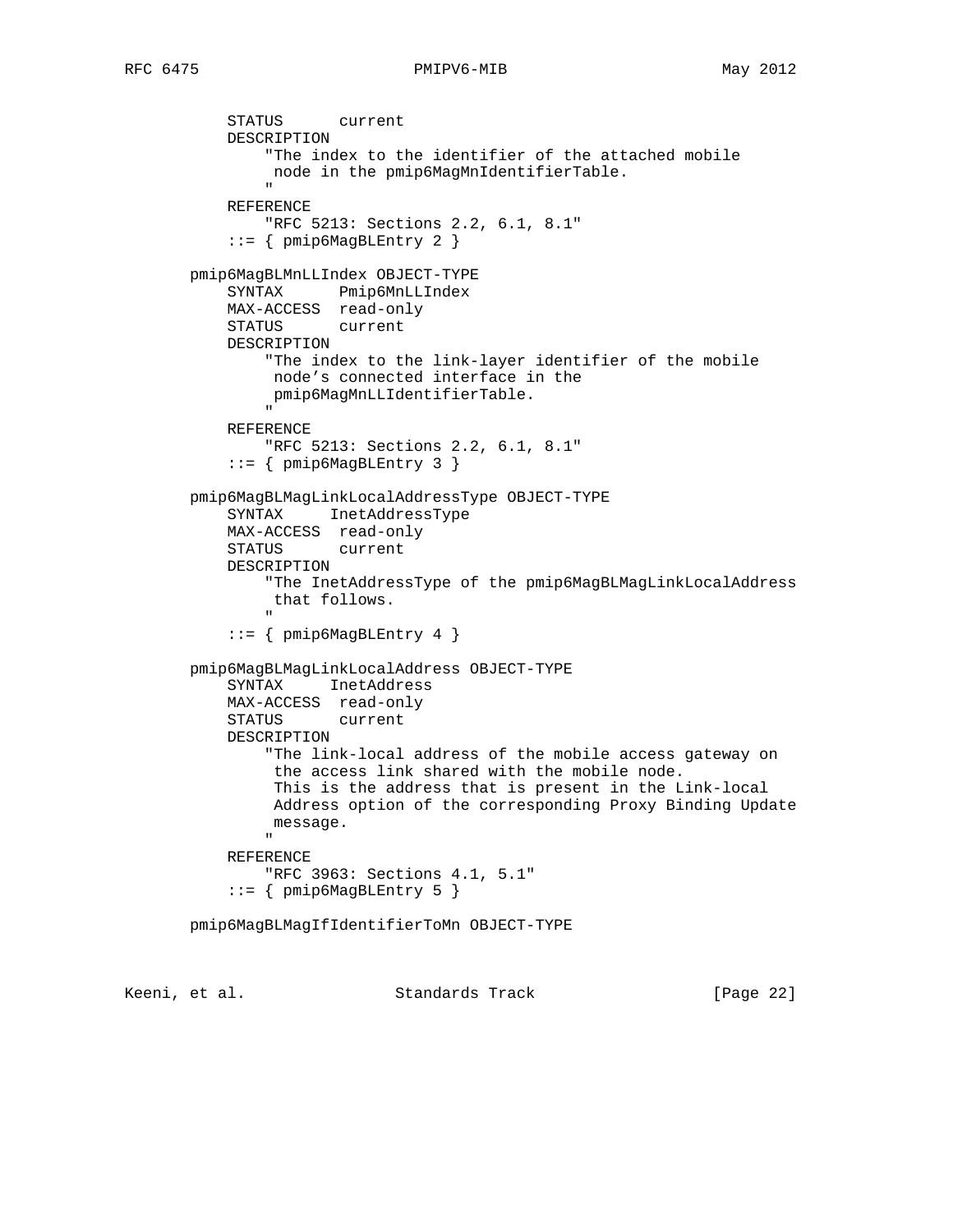```
 SYNTAX Ipv6AddressIfIdentifierTC
           MAX-ACCESS read-only
           STATUS current
           DESCRIPTION
               "The interface identifier (if-id) of the point-to-point
                link between the mobile node and the mobile access
                gateway. This is internal to the mobile access gateway
                and is used to associate the Proxy Mobile IPv6 tunnel
               to the access link where the mobile node is attached.
 "
           REFERENCE
               "RFC 5213: Sections 6.1, 8.1"
           ::= { pmip6MagBLEntry 6 }
       pmip6MagBLTunnelIfIdentifier OBJECT-TYPE
           SYNTAX Ipv6AddressIfIdentifierTC
           MAX-ACCESS read-only
           STATUS current
           DESCRIPTION
               "The tunnel interface identifier (tunnel-if-id) of the
                bidirectional tunnel between the mobile node's local
                mobility anchor and the mobile access gateway. This
                is internal to the mobile access gateway. The tunnel
                interface identifier is acquired during the tunnel
               creation.
 "
           REFERENCE
               "RFC 5213: Sections 6.1, 8.1"
          ::= { pmip6MagBLEntry 7 }
        pmip6MagBLMnInterfaceATT OBJECT-TYPE
           SYNTAX Pmip6MnInterfaceATT
           MAX-ACCESS read-only
           STATUS current
           DESCRIPTION
               "The type of the access technology by which the mobile
               node is currently attached to the mobile access gateway.
 "
           REFERENCE
               "RFC 5213: Sections 6.9.1.1, 6.9.1.5, 8.1"
           ::= { pmip6MagBLEntry 8 }
        pmip6MagBLTimeRecentlyAccepted OBJECT-TYPE
           SYNTAX Pmip6TimeStamp64
           MAX-ACCESS read-only
           STATUS current
           DESCRIPTION
               "The 64-bit timestamp value of the most recently
               accepted Proxy Binding Update message sent for this
```
Keeni, et al. Standards Track [Page 23]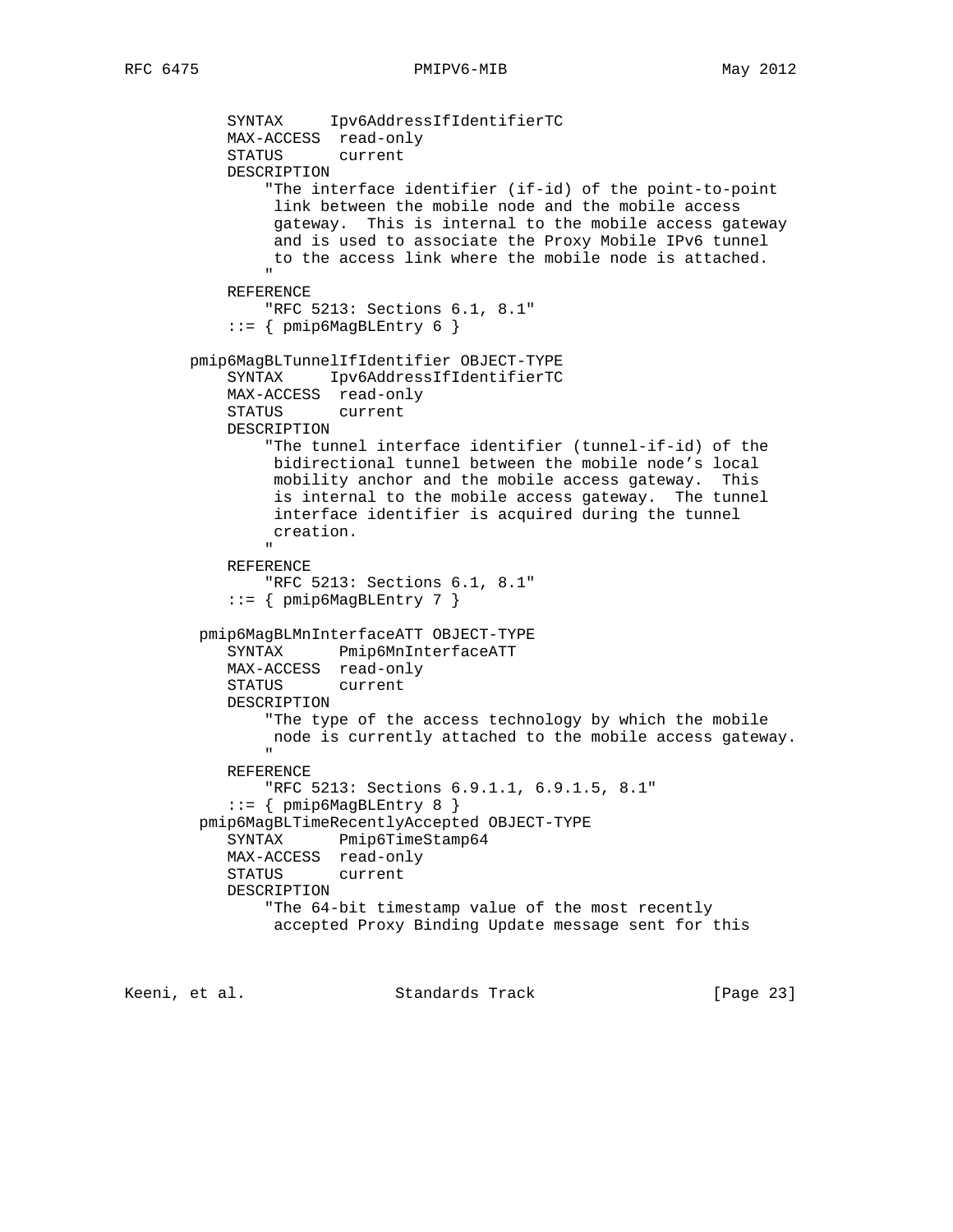```
 mobile node. This is the time of day on the mobile
                access gateway, when the Proxy Binding Acknowledgement
                message with the Status field set to 0
                was received. If the Timestamp option is not present
                in the Proxy Binding Update message (i.e., when the
                sequence-number-based scheme is in use), the value MUST
               be initialized with all zeroes.
 "
           REFERENCE
               "RFC 5213: Sections 5.1, 8.1"
           ::= { pmip6MagBLEntry 9 }
       pmip6MagMnProfileTable OBJECT-TYPE
           SYNTAX SEQUENCE OF Pmip6MagMnProfileEntry
           MAX-ACCESS not-accessible
           STATUS current
           DESCRIPTION
               "This table corresponds to the mobile node's policy
                profile that includes the essential operational
                parameters that are required by the network entities
                for managing the mobile node's mobility service.
                It contains policy profiles of mobile nodes that are
                connected to the mobile access gateway.
                Entries in this table are not required to survive
               a reboot of the managed entity.
 "
           REFERENCE
               "RFC 5213: Section 6.2"
           ::= { pmip6MagRegistration 2 }
       pmip6MagMnProfileEntry OBJECT-TYPE
           SYNTAX Pmip6MagMnProfileEntry
           MAX-ACCESS not-accessible
           STATUS current
           DESCRIPTION
               "An entry containing information about the
               mobile node's policy profile.
 "
           INDEX { pmip6MagProfMnIndex }
           ::= { pmip6MagMnProfileTable 1 }
       Pmip6MagMnProfileEntry ::=
           SEQUENCE {
            pmip6MagProfMnIndex Pmip6MnIndex,
            pmip6MagProfMnIdentifier Pmip6MnIdentifier,
            pmip6MagProfMnLocalMobilityAnchorAddressType
                                                    InetAddressType,
            pmip6MagProfMnLocalMobilityAnchorAddress InetAddress
```
Keeni, et al. Standards Track [Page 24]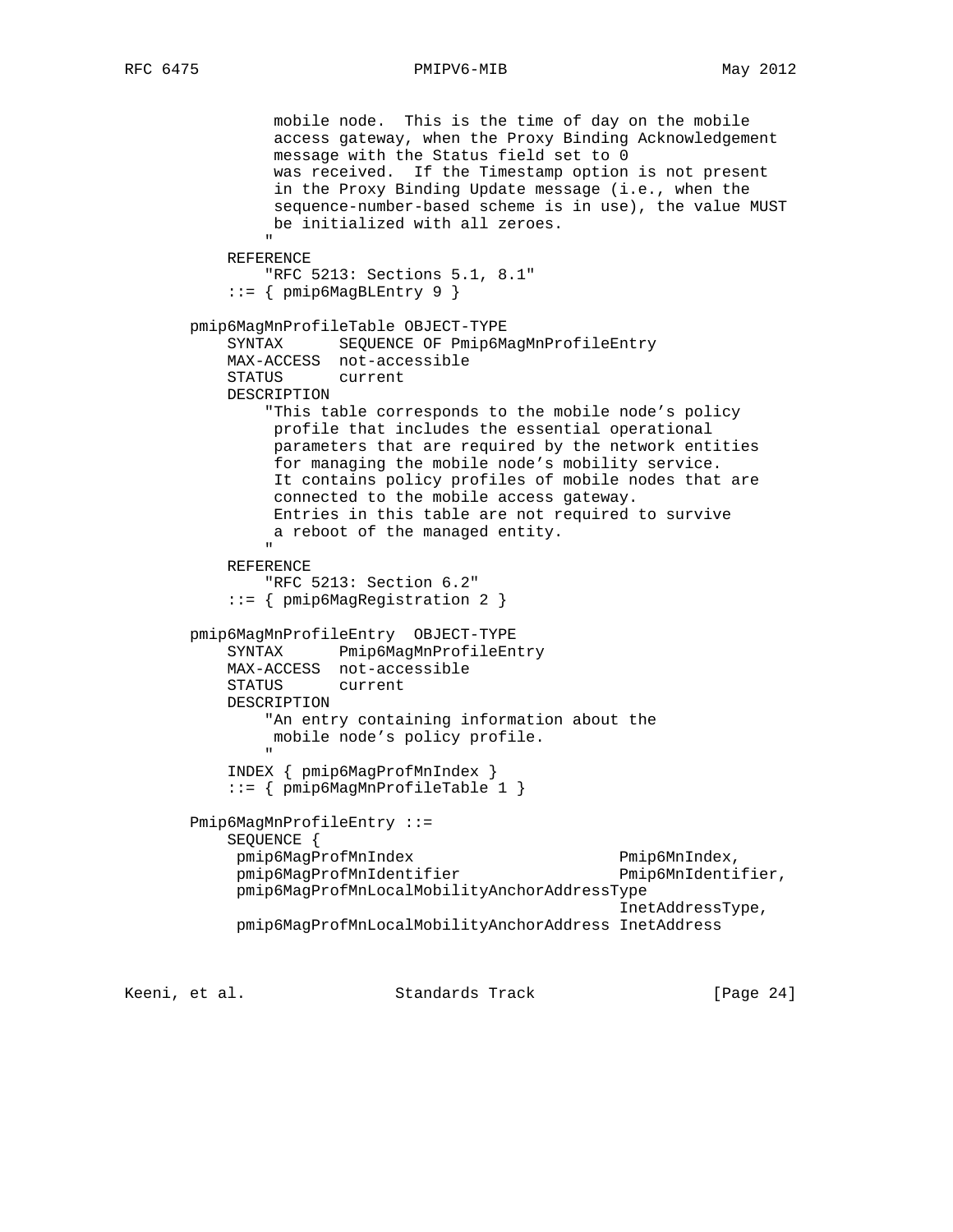```
 }
       pmip6MagProfMnIndex OBJECT-TYPE
           SYNTAX Pmip6MnIndex
           MAX-ACCESS not-accessible
           STATUS current
           DESCRIPTION
               "The index for a mobile node in the Proxy Mobile IPv6
               domain.
 "
           ::= { pmip6MagMnProfileEntry 1 }
       pmip6MagProfMnIdentifier OBJECT-TYPE
           SYNTAX Pmip6MnIdentifier
           MAX-ACCESS read-only
           STATUS current
           DESCRIPTION
               "The identity of a mobile node in the Proxy Mobile IPv6
               domain.
 "
           REFERENCE
               "RFC 5213: Section 2.2"
           ::= { pmip6MagMnProfileEntry 2 }
       pmip6MagProfMnLocalMobilityAnchorAddressType OBJECT-TYPE
           SYNTAX InetAddressType
           MAX-ACCESS read-only
           STATUS current
           DESCRIPTION
               "The InetAddressType of the
               pmip6MagMnLocalMobilityAnchorAddress that follows.
 "
           ::= { pmip6MagMnProfileEntry 3 }
       pmip6MagProfMnLocalMobilityAnchorAddress OBJECT-TYPE
           SYNTAX InetAddress
           MAX-ACCESS read-only
           STATUS current
           DESCRIPTION
               "The global address that is configured on the interface
               of the local mobility anchor and is the transport
                endpoint of the bidirectional tunnel established
               between the local mobility anchor and the mobile access
               gateway. This is the address to which the mobile
               access gateway sends the Proxy Binding Update messages.
 "
           REFERENCE
               "RFC 5213: Section 2.2"
           ::= { pmip6MagMnProfileEntry 4 }
```
Keeni, et al. Standards Track [Page 25]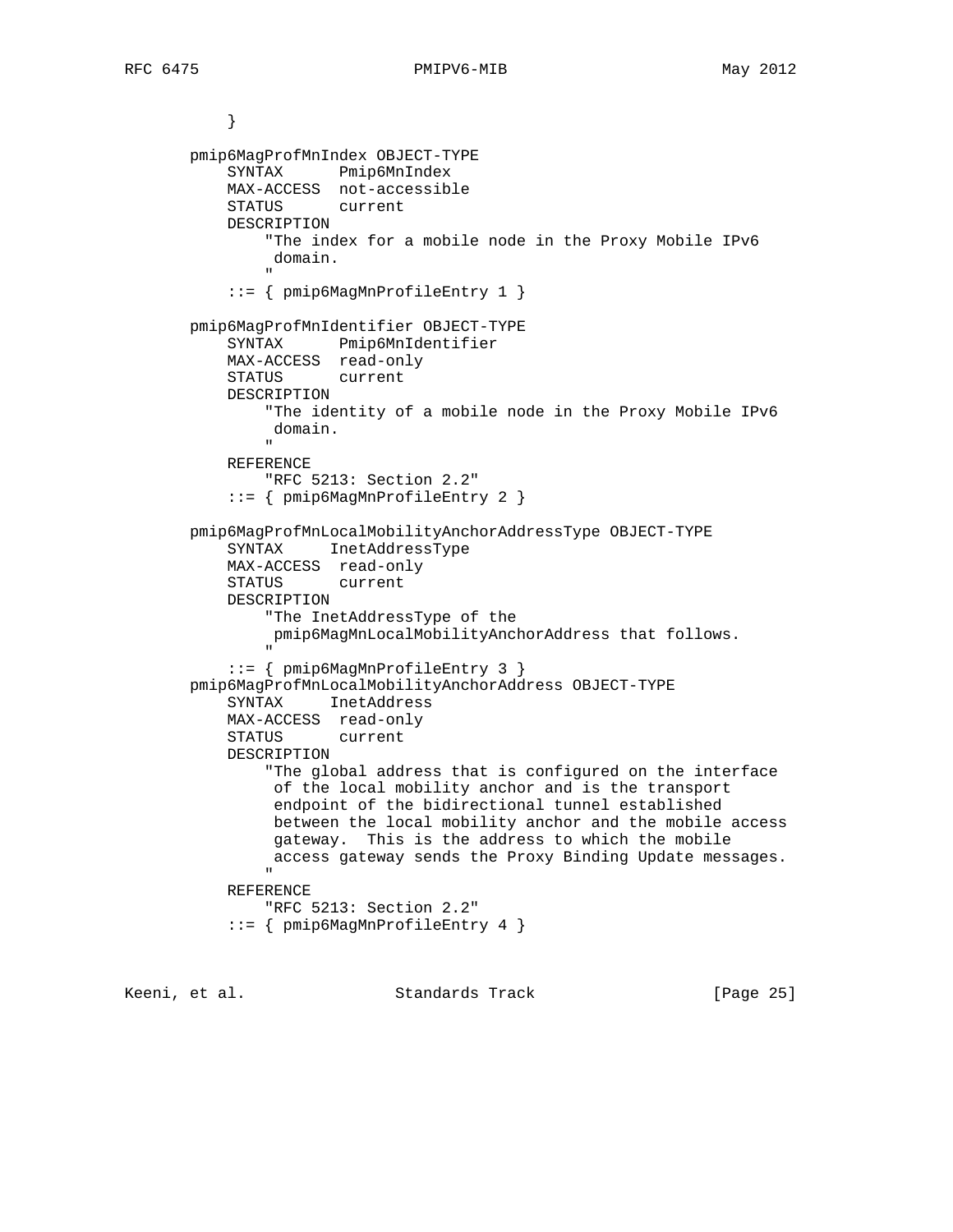```
 pmip6BindingCacheTable OBJECT-TYPE
 SYNTAX SEQUENCE OF Pmip6BindingCacheEntry
 MAX-ACCESS not-accessible
          STATUS current
          DESCRIPTION
              "This table models the Binding Cache on the local
               mobility anchor.
               Entries from the table are deleted as the lifetime
               of the binding expires.
               Entries in this table are not required to survive
              a reboot of the managed entity.
 "
          REFERENCE
              "RFC 6275: Sections 4.5, 9.1, 10.1
               RFC 5213: Section 5.1"
          ::= { pmip6Bindings 1 }
       pmip6BindingCacheEntry OBJECT-TYPE
          SYNTAX Pmip6BindingCacheEntry
          MAX-ACCESS not-accessible
          STATUS current
          DESCRIPTION
              "An entry containing additional information contained
               in the Binding Cache table of the local mobility anchor.
 "
          AUGMENTS {mip6BindingCacheEntry}
       ::= { pmip6BindingCacheTable 1 }
       Pmip6BindingCacheEntry ::= SEQUENCE {
          pmip6BindingPBUFlag TruthValue,
           pmip6BindingMnIndex Pmip6MnIndex,
           pmip6BindingMnLLIndex Pmip6MnLLIndex,
           pmip6BindingMagLinkLocalAddressType InetAddressType,
 pmip6BindingMagLinkLocalAddress InetAddress,
 pmip6BindingTunnelIfIdentifier Ipv6AddressIfIdentifierTC,
           pmip6BindingMnInterfaceATT
                                       Pmip6MnInterfaceATT,
           pmip6BindingTimeRecentlyAccepted Pmip6TimeStamp64
 }
       pmip6BindingPBUFlag OBJECT-TYPE
          SYNTAX TruthValue
          MAX-ACCESS read-only
          STATUS current
          DESCRIPTION
              "true(1) indicates that the local mobility anchor
```
Keeni, et al. Standards Track [Page 26]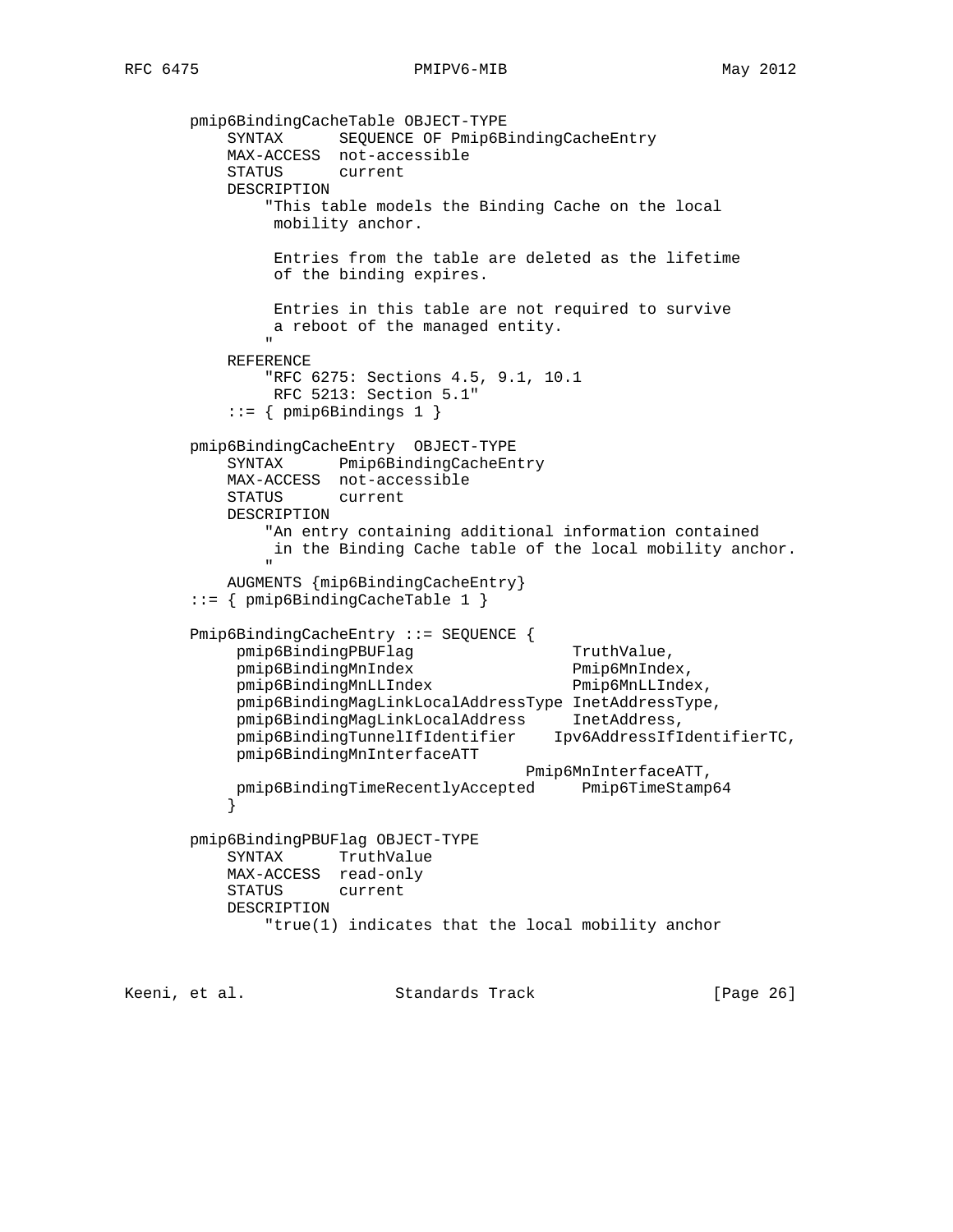```
 accepted the binding update with Proxy Registration
                Flag from a mobile access gateway.
                false(0) implies that the binding cache is from a
                mobile node. In this case, the remaining objects will
               not be accessible.
 "
           REFERENCE
              "RFC 5213: Sections 5.1, 8.1"
           ::= { pmip6BindingCacheEntry 1 }
       pmip6BindingMnIndex OBJECT-TYPE
           SYNTAX Pmip6MnIndex
           MAX-ACCESS read-only
           STATUS current
           DESCRIPTION
               "An index to the identifier of the registered mobile
               node.
 "
           REFERENCE
               "RFC 5213: Sections 2.2, 5.1, 8.1
               RFC 4283: Section 3"
           ::= { pmip6BindingCacheEntry 2 }
       pmip6BindingMnLLIndex OBJECT-TYPE
           SYNTAX Pmip6MnLLIndex
           MAX-ACCESS read-only
           STATUS current
           DESCRIPTION
               "The index to the link-layer identifier of the mobile
               node's connected interface on the access link.
 "
           REFERENCE
              "RFC 5213: Sections 2.2, 5.1, 8.1"
           ::= { pmip6BindingCacheEntry 3 }
       pmip6BindingMagLinkLocalAddressType OBJECT-TYPE
           SYNTAX InetAddressType
           MAX-ACCESS read-only
           STATUS current
           DESCRIPTION
               "The InetAddressType of the
               pmip6BindingMagLinkLocalAddress that follows.
 "
           ::= { pmip6BindingCacheEntry 4 }
       pmip6BindingMagLinkLocalAddress OBJECT-TYPE
           SYNTAX InetAddress
           MAX-ACCESS read-only
           STATUS current
```
Keeni, et al. Standards Track [Page 27]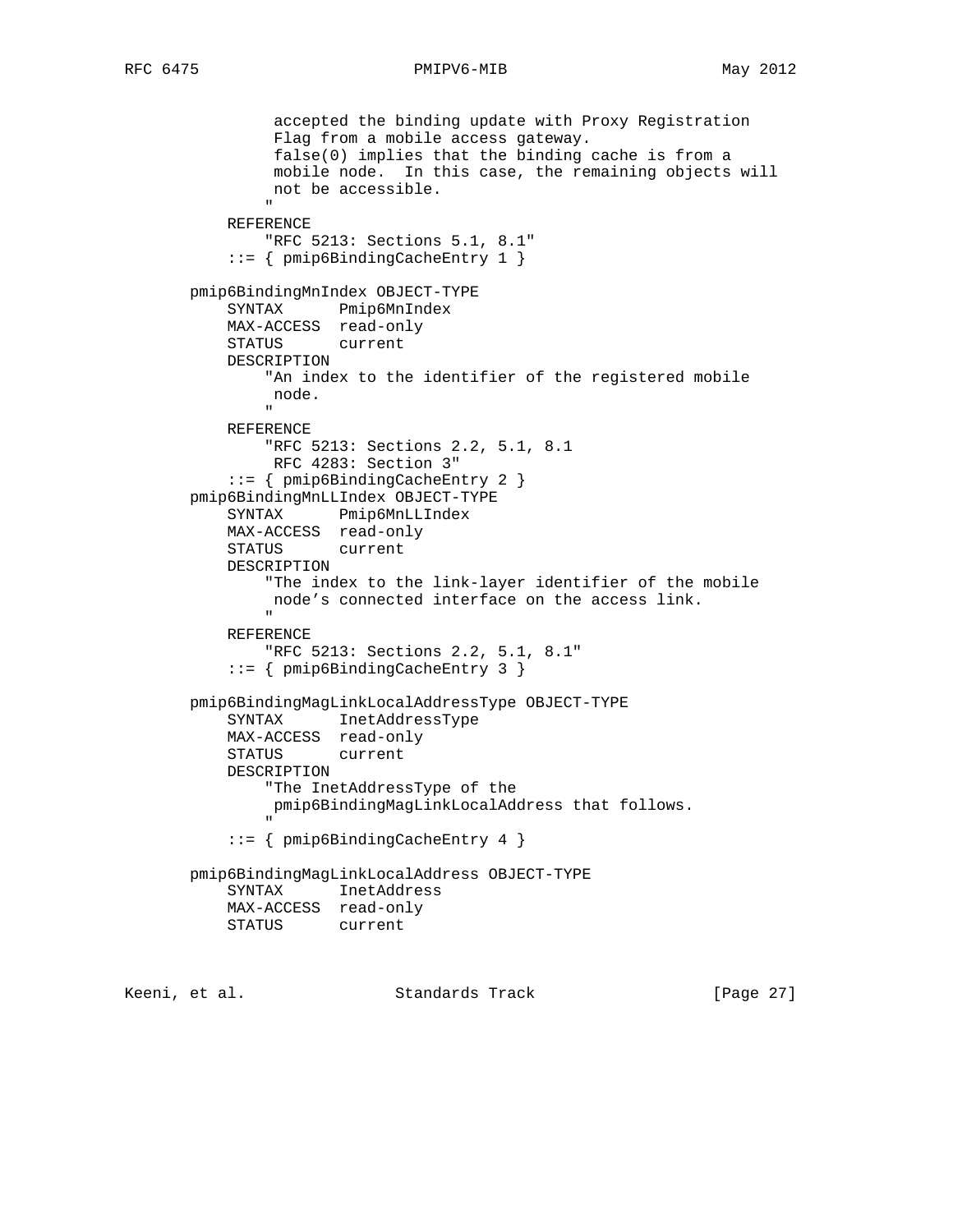```
 DESCRIPTION
                  "The link-local address of the mobile access gateway on
                  the point-to-point link shared with the mobile node.
                  This is generated by the local mobility anchor after
                  accepting the initial Proxy Binding Update message.
                  This is the address that is present in the Link-local
                  Address option of the corresponding Proxy Binding
                  Acknowledgement message.
 "
             REFERENCE
                 "RFC 5213: Sections 5.1, 6.9.1.2, 8.2"
             ::= { pmip6BindingCacheEntry 5 }
        pmip6BindingTunnelIfIdentifier OBJECT-TYPE
             SYNTAX Ipv6AddressIfIdentifierTC
             MAX-ACCESS read-only
             STATUS current
             DESCRIPTION
                 "The tunnel interface identifier (tunnel-if-id) of the
                  bidirectional tunnel between the local mobility anchor
                  and the mobile access gateway where the mobile node is
                  currently anchored. This is internal to the local
                  mobility anchor. The tunnel interface identifier is
                  acquired during the tunnel creation.
" "The contract of the contract of the contract of the contract of the contract of the contract of the contract of the contract of the contract of the contract of the contract of the contract of the contract of the contrac
             REFERENCE
                 "RFC 5213: Sections 5.1, 8.1"
             ::= { pmip6BindingCacheEntry 6 }
        pmip6BindingMnInterfaceATT OBJECT-TYPE
             SYNTAX Pmip6MnInterfaceATT
             MAX-ACCESS read-only
             STATUS current
             DESCRIPTION
                 "The access technology type by which the mobile node
                  is currently attached. This is obtained from the
                  Access Technology Type option, present in the Proxy
                  Binding Update message.
 "
             REFERENCE
                 "RFC 5213: Sections 5.1, 8.1"
             ::= { pmip6BindingCacheEntry 7 }
        pmip6BindingTimeRecentlyAccepted OBJECT-TYPE
             SYNTAX Pmip6TimeStamp64
             MAX-ACCESS read-only
             STATUS current
             DESCRIPTION
```
Keeni, et al. Standards Track [Page 28]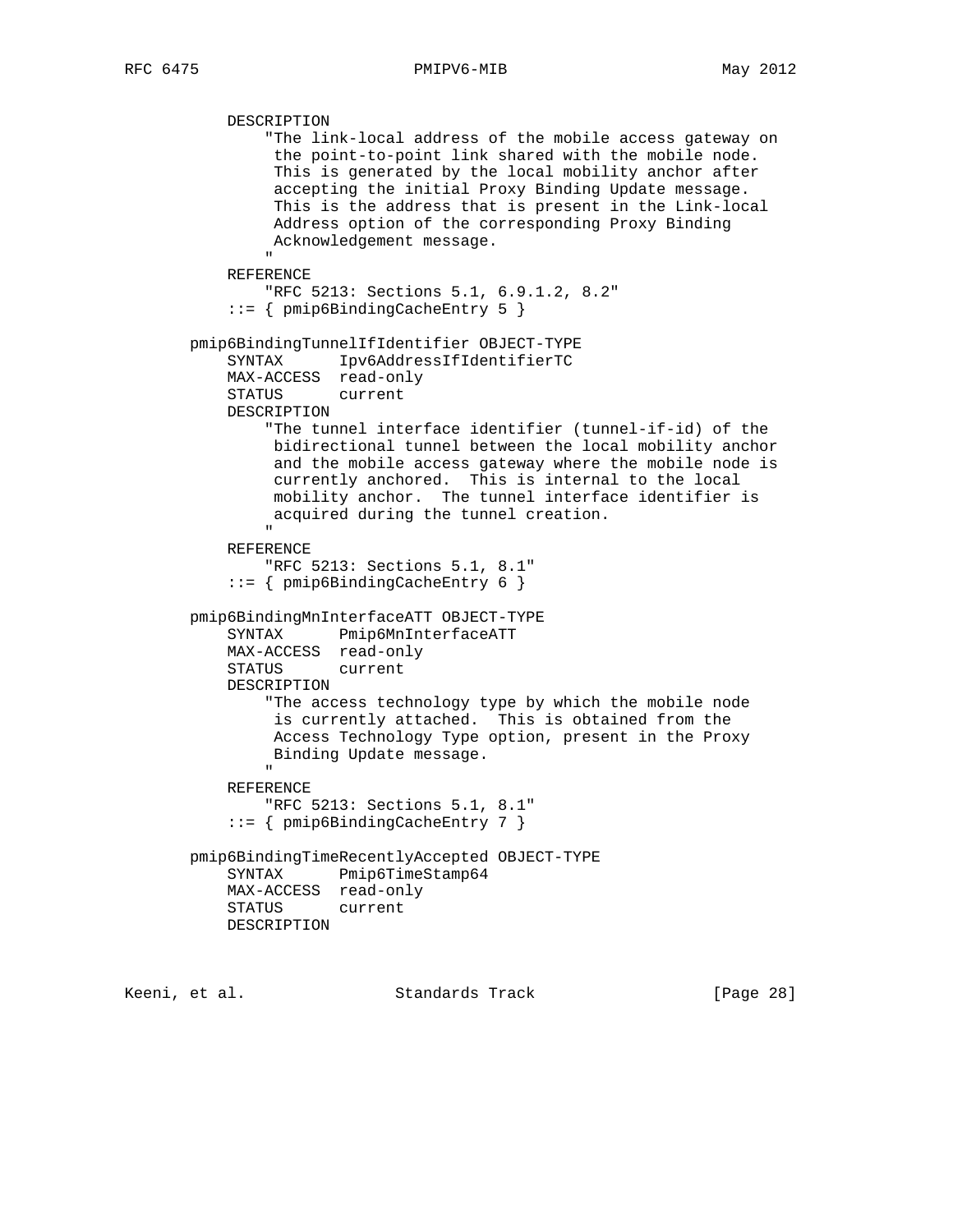"The 64-bit timestamp value of the most recently accepted Proxy Binding Update message sent for this mobile node. This is the time of day on the local mobility anchor, when the message was received. If the Timestamp option is not present in the Proxy Binding Update message (i.e., when the sequence number based scheme is in use), the value MUST be initialized with all zeroes. " REFERENCE "RFC 5213: Sections 5.1, 8.1" ::= { pmip6BindingCacheEntry 8 }  $--$  --- --- pmip6Stats group  $- - - -$  -- -- pmip6Stats:pmip6BindingRegCounters - pmip6MissingMnIdentifierOption OBJECT-TYPE SYNTAX Counter32 MAX-ACCESS read-only STATUS current DESCRIPTION "Total number of Proxy Binding Update messages rejected by the local mobility anchor with status code in the Binding Acknowledgement message indicating 'Missing mobile node identifier option' (Code 160). Discontinuities in the value of this counter can occur at re-initialization of the mobile router, and at other times as indicated by the value of pmip6CounterDiscontinuityTime. " "The contract of the contract of the contract of the contract of the contract of the contract of the contract of the contract of the contract of the contract of the contract of the contract of the contract of the contrac REFERENCE "RFC 5213: Sections 5.3.1, 8.9" ::= { pmip6BindingRegCounters 1 } pmip6MagNotAuthorizedForProxyReg OBJECT-TYPE SYNTAX Counter32 MAX-ACCESS read-only STATUS current DESCRIPTION "Total number of Proxy Binding Update messages

Keeni, et al. Standards Track [Paqe 29]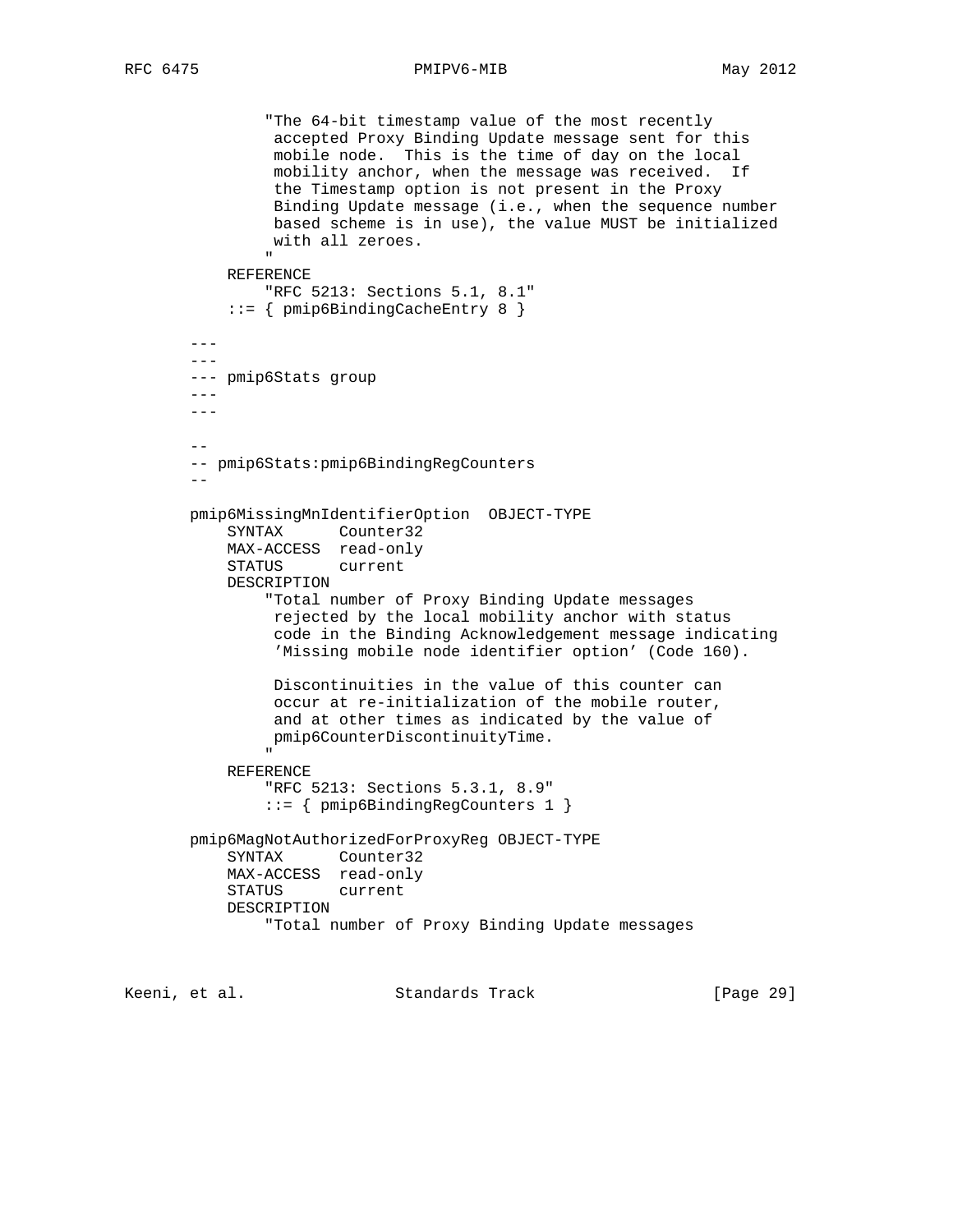rejected by the local mobility anchor with status code in the Binding Acknowledgement message indicating 'Not authorized to send Proxy Binding Updates' (Code 154). Discontinuities in the value of this counter can occur at re-initialization of the mobile router, and at other times as indicated by the value of pmip6CounterDiscontinuityTime. " "The contract of the contract of the contract of the contract of the contract of the contract of the contract of the contract of the contract of the contract of the contract of the contract of the contract of the contrac REFERENCE "RFC 5213: Sections 5.3.1, 8.9" ::= { pmip6BindingRegCounters 2 } pmip6NotLMAForThisMobileNode OBJECT-TYPE SYNTAX Counter32 MAX-ACCESS read-only STATUS current DESCRIPTION "Total number of Proxy Binding Update messages rejected by the local mobility anchor with status code in the Binding Acknowledgement message indicating 'Not local mobility anchor for this mobile node' (Code 153). Discontinuities in the value of this counter can occur at re-initialization of the management system, and at other times as indicated by the value of pmip6CounterDiscontinuityTime. " REFERENCE "RFC 5213: Sections 5.3.1, 8.9" ::= { pmip6BindingRegCounters 3 } pmip6ProxyRegNotEnabled OBJECT-TYPE SYNTAX Counter32 MAX-ACCESS read-only STATUS current DESCRIPTION "Total number of Proxy Binding Update messages rejected by the local mobility anchor with status code in the Binding Acknowledgement message indicating 'Proxy Registration not enabled' (Code 152). Discontinuities in the value of this counter can occur at re-initialization of the management system, and at other times as indicated by the value of pmip6CounterDiscontinuityTime. "

Keeni, et al. Standards Track [Page 30]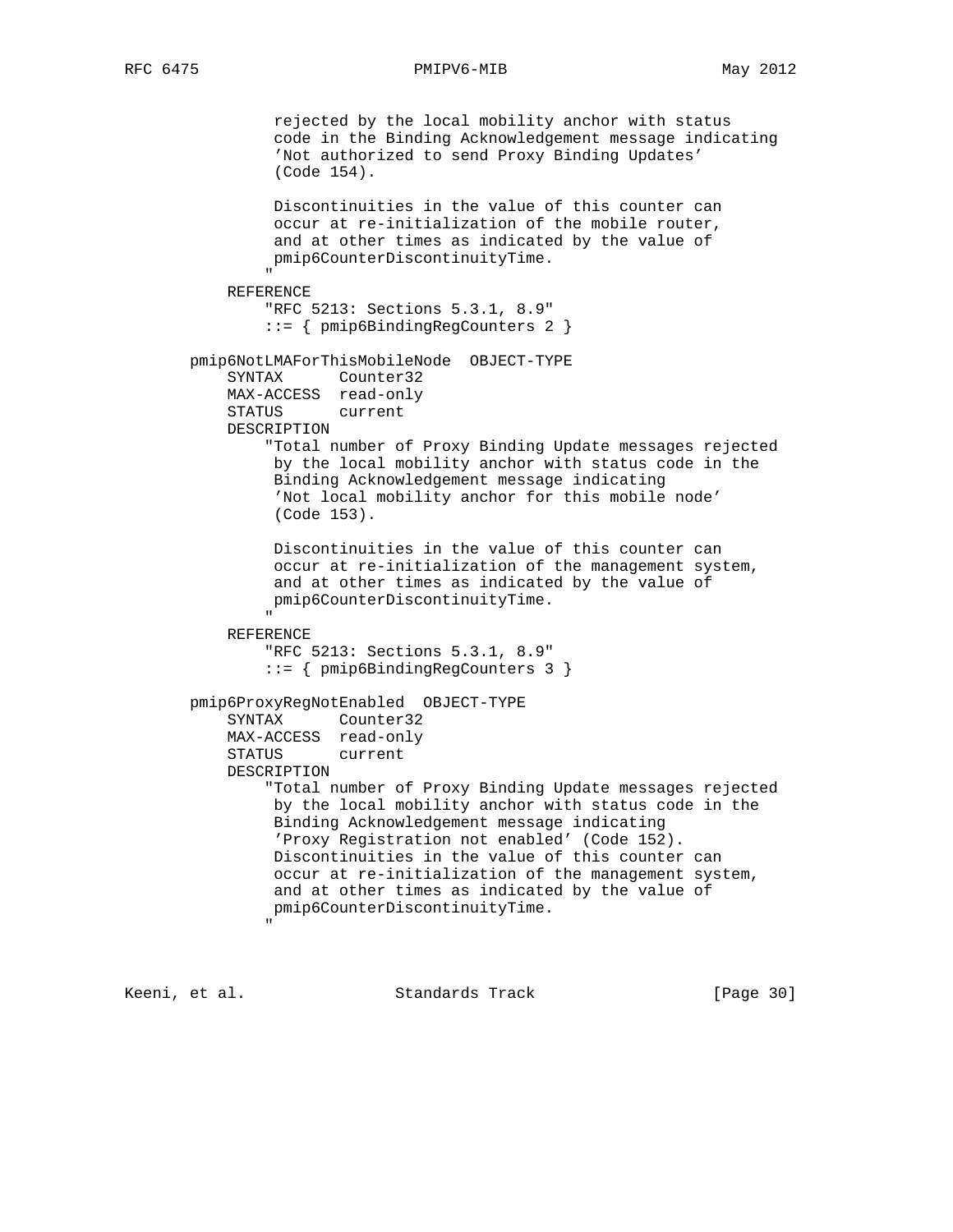```
 REFERENCE
                    "RFC 5213: Sections 5.3.1, 6.9.1.2, 8.9"
                    ::= { pmip6BindingRegCounters 4 }
         pmip6MissingHomeNetworkPrefixOption OBJECT-TYPE
              SYNTAX Counter32
              MAX-ACCESS read-only
              STATUS current
              DESCRIPTION
                    "Total number of Proxy Binding Update messages rejected
                    by the local mobility anchor with status code in the
                     Binding Acknowledgement message indicating
                     'Missing home network prefix option' (Code 158).
                     Discontinuities in the value of this counter can
                     occur at re-initialization of the management system,
                     and at other times as indicated by the value of
                    pmip6CounterDiscontinuityTime.
" "The contract of the contract of the contract of the contract of the contract of the contract of the contract of the contract of the contract of the contract of the contract of the contract of the contract of the contrac
              REFERENCE
                   "RFC 5213: Sections 5.3.1, 8.9"
                   ::= { pmip6BindingRegCounters 5 }
         pmip6MissingHandOffIndicatorOption OBJECT-TYPE
              SYNTAX Counter32
              MAX-ACCESS read-only
              STATUS current
              DESCRIPTION
                    "Total number of Proxy Binding Update messages rejected
                    by the local mobility anchor with status code in the
                     Binding Acknowledgement message indicating
                     'Missing handoff indicator option' (Code 161).
                    Discontinuities in the value of this counter can
                    occur at re-initialization of the management system,
                    and at other times as indicated by the value of
                    pmip6CounterDiscontinuityTime.
" "The contract of the contract of the contract of the contract of the contract of the contract of the contract of the contract of the contract of the contract of the contract of the contract of the contract of the contrac
              REFERENCE
                   "RFC 5213: Sections 5.3.1, 8.9"
                    ::= { pmip6BindingRegCounters 6 }
         pmip6MissingAccessTechTypeOption OBJECT-TYPE
              SYNTAX Counter32
              MAX-ACCESS read-only
              STATUS current
              DESCRIPTION
                    "Total number of Proxy Binding Update messages rejected
                    by the local mobility anchor with status code in the
                    Binding Acknowledgement message indicating
                     'Missing access technology type option' (Code 162).
```
Keeni, et al. Standards Track [Paqe 31]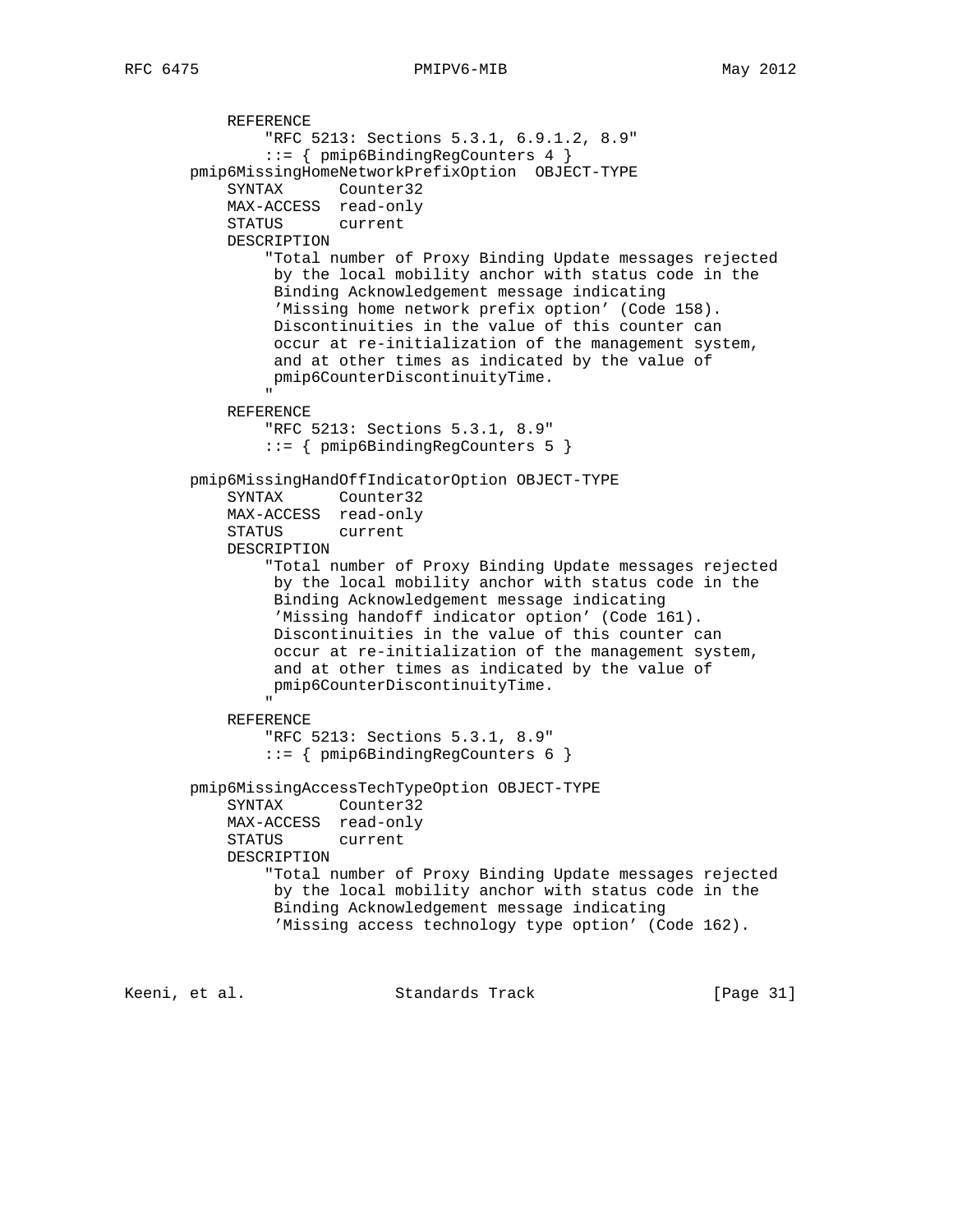Discontinuities in the value of this counter can occur at re-initialization of the management system, and at other times as indicated by the value of pmip6CounterDiscontinuityTime. " "The contract of the contract of the contract of the contract of the contract of the contract of the contract of the contract of the contract of the contract of the contract of the contract of the contract of the contrac REFERENCE "RFC 5213: Sections 5.3.1, 8.9" ::= { pmip6BindingRegCounters 7 } pmip6NotAuthorizedForHomeNetworkPrefix OBJECT-TYPE SYNTAX Counter32 MAX-ACCESS read-only STATUS current DESCRIPTION "Total number of Proxy Binding Update messages rejected by the local mobility anchor with status code in the Binding Acknowledgement message indicating 'Mobile node not authorized for one or more of the requesting home network prefixes' (Code 155). Discontinuities in the value of this counter can occur at re-initialization of the management system, and at other times as indicated by the value of pmip6CounterDiscontinuityTime. " "The contract of the contract of the contract of the contract of the contract of the contract of the contract of the contract of the contract of the contract of the contract of the contract of the contract of the contrac REFERENCE "RFC 5213: Sections 5.3.2, 6.9.1.2, 8.9" ::= { pmip6BindingRegCounters 8 } pmip6TimestampMismatch OBJECT-TYPE SYNTAX Counter32 MAX-ACCESS read-only STATUS current DESCRIPTION "Total number of Proxy Binding Update messages rejected by the local mobility anchor with status code in the Binding Acknowledgement message indicating 'Invalid timestamp value (the clocks are out of sync)' (Code 156). Discontinuities in the value of this counter can occur at re-initialization of the management system, and at other times as indicated by the value of pmip6CounterDiscontinuityTime. " "The contract of the contract of the contract of the contract of the contract of the contract of the contract of the contract of the contract of the contract of the contract of the contract of the contract of the contrac REFERENCE "RFC 5213: Sections 5.5, 6.9.1.2, 8.9" ::= { pmip6BindingRegCounters 9 }

Keeni, et al. Standards Track [Page 32]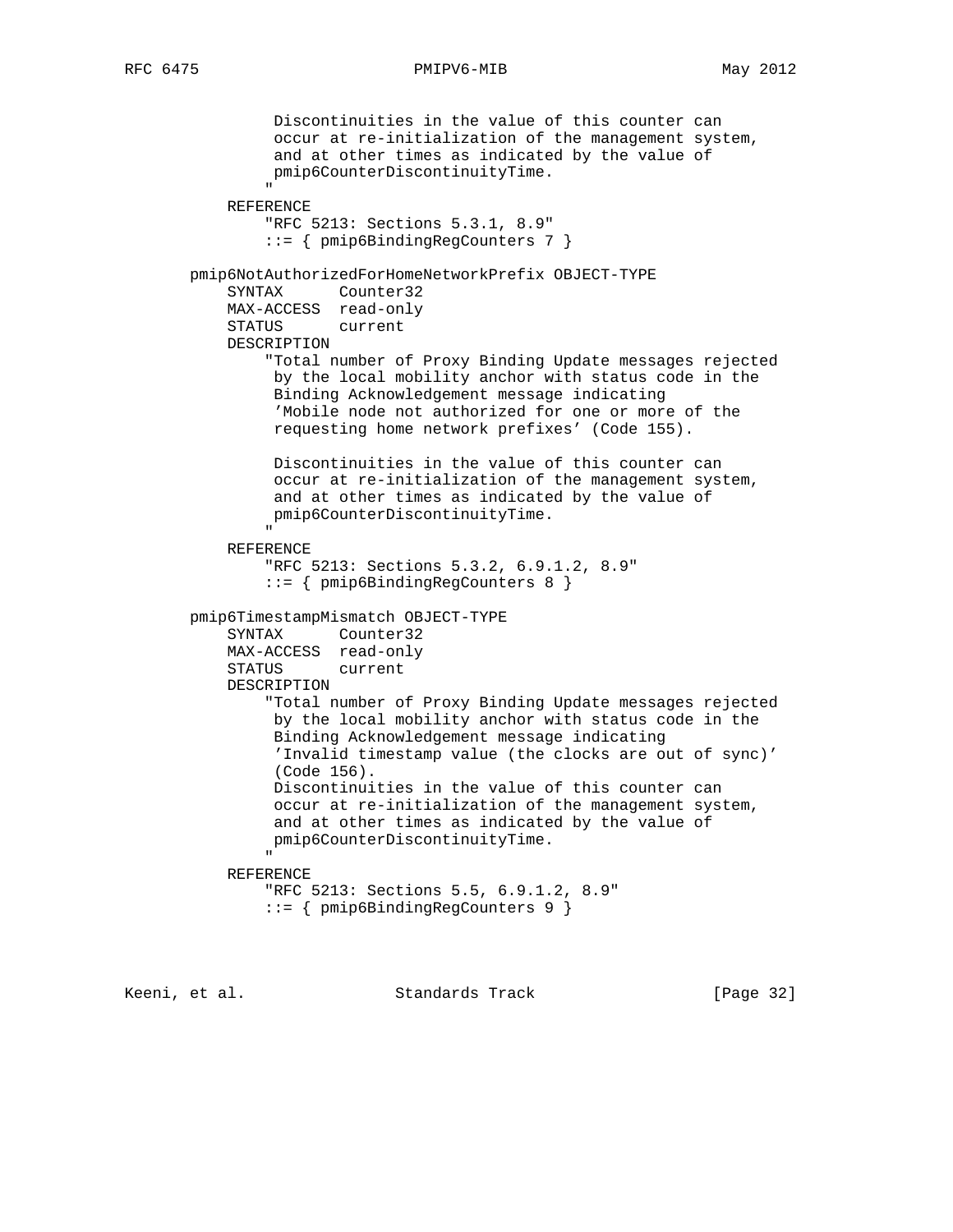pmip6TimestampLowerThanPrevAccepted OBJECT-TYPE SYNTAX Counter32 MAX-ACCESS read-only STATUS current DESCRIPTION "Total number of Proxy Binding Update messages rejected by the local mobility anchor with status code in the Binding Acknowledgement message indicating 'The timestamp value is lower than the previously accepted value' (Code 157). Discontinuities in the value of this counter can occur at re-initialization of the management system, and at other times as indicated by the value of pmip6CounterDiscontinuityTime. " REFERENCE "RFC 5213: Sections 5.5, 6.9.1.2, 8.9" ::= { pmip6BindingRegCounters 10 } pmip6BcePbuPrefixSetDoNotMatch OBJECT-TYPE SYNTAX Counter32 MAX-ACCESS read-only STATUS current DESCRIPTION "Total number of Proxy Binding Update messages rejected by the local mobility anchor with status code in the Binding Acknowledgement message indicating 'All the home network prefixes listed in the Binding Cache entry do not match all the prefixes in the received Proxy Binding Update' (Code 159). Discontinuities in the value of this counter can occur at re-initialization of the management system, and at other times as indicated by the value of pmip6CounterDiscontinuityTime. " "The contract of the contract of the contract of the contract of the contract of the contract of the contract of the contract of the contract of the contract of the contract of the contract of the contract of the contrac REFERENCE "RFC 5213: Sections 5.4.1.1, 8.9" ::= { pmip6BindingRegCounters 11 } pmip6InitialBindingRegistrations OBJECT-TYPE SYNTAX Counter32 MAX-ACCESS read-only STATUS current DESCRIPTION "Total number of Proxy Binding Update messages that newly creates the Binding Cache entry. Discontinuities in the value of this counter can occur at re-initialization of the management system,

Keeni, et al. Standards Track [Page 33]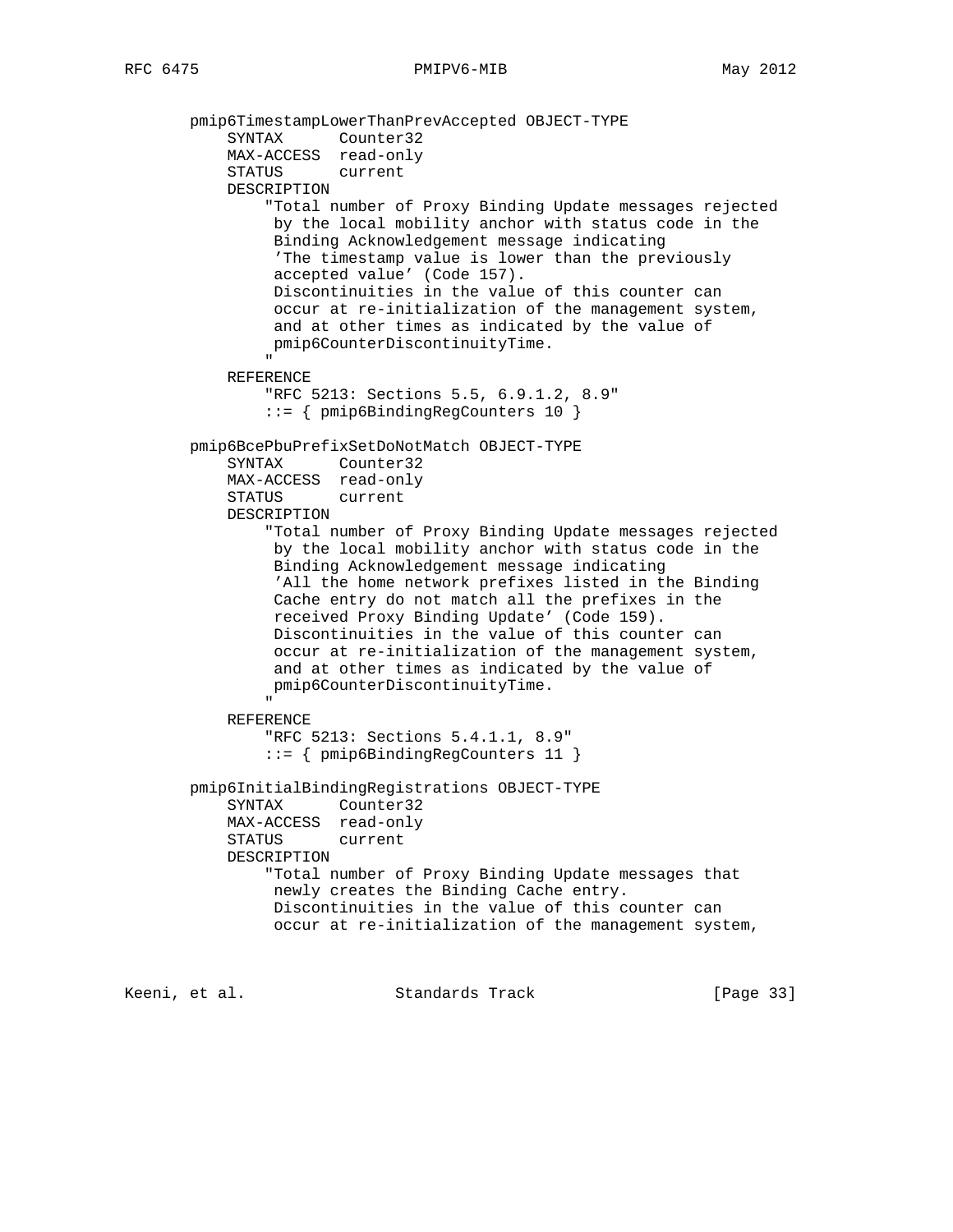```
 and at other times as indicated by the value of
                pmip6CounterDiscontinuityTime.
 "
           REFERENCE
               "RFC 5213: Sections 5.3.2"
               ::= { pmip6BindingRegCounters 12 }
       pmip6BindingLifeTimeExtensionNoHandOff OBJECT-TYPE
           SYNTAX Counter32
           MAX-ACCESS read-only
           STATUS current
           DESCRIPTION
               "Total number of Proxy Binding Update messages for
                extending the binding lifetime, received from the
                same mobile access gateway that last updated the
                binding.
                Discontinuities in the value of this counter can
                occur at re-initialization of the management system,
                and at other times as indicated by the value of
                pmip6CounterDiscontinuityTime.
 "
           REFERENCE
               "RFC 5213: Sections 5.3.3"
               ::= { pmip6BindingRegCounters 13 }
       pmip6BindingLifeTimeExtensionAfterHandOff OBJECT-TYPE
           SYNTAX Counter32
           MAX-ACCESS read-only
           STATUS current
           DESCRIPTION
               "Total number of Proxy Binding Update messages for
                extending the binding lifetime, received from a new
                mobile access gateway where the mobile node's
                mobility session is handed off.
                Discontinuities in the value of this counter can
                occur at re-initialization of the management system,
                and at other times as indicated by the value of
                pmip6CounterDiscontinuityTime.
 "
           REFERENCE
               "RFC 5213: Sections 5.3.4"
               ::= { pmip6BindingRegCounters 14 }
       pmip6BindingDeRegistrations OBJECT-TYPE
           SYNTAX Counter32
           MAX-ACCESS read-only
           STATUS current
           DESCRIPTION
```
Keeni, et al. Standards Track [Page 34]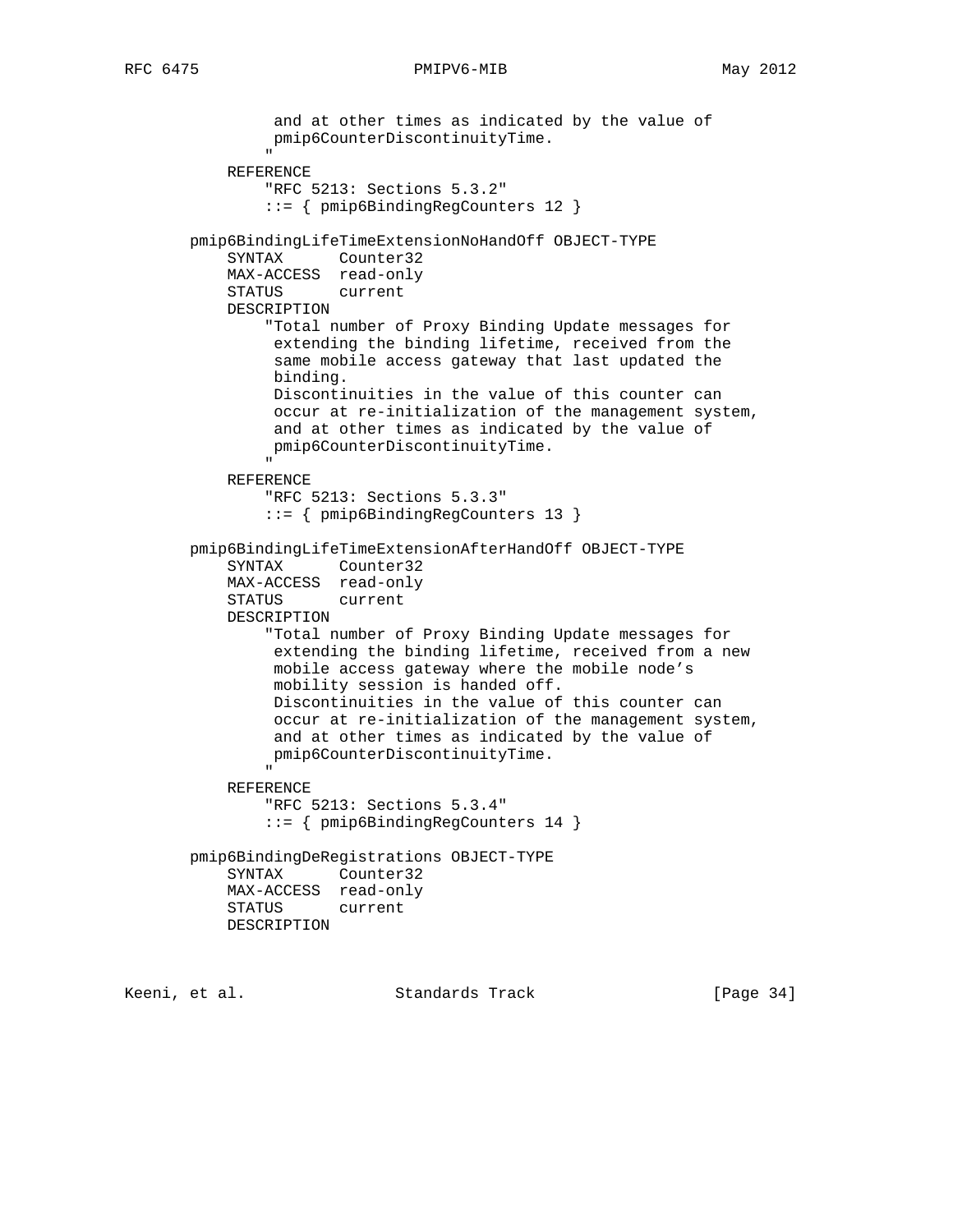```
 "Total number of Proxy Binding Update messages with
                       the lifetime value of zero.
                       Discontinuities in the value of this counter can
                       occur at re-initialization of the management system,
                       and at other times as indicated by the value of
                       pmip6CounterDiscontinuityTime.
" "The contract of the contract of the contract of the contract of the contract of the contract of the contract of the contract of the contract of the contract of the contract of the contract of the contract of the contrac
                REFERENCE
                      "RFC 5213: Sections 5.3.5"
                      ::= { pmip6BindingRegCounters 15 }
          pmip6BindingBindingAcks OBJECT-TYPE
                SYNTAX Counter32
                MAX-ACCESS read-only
                STATUS current
                DESCRIPTION
                      "Total number of Proxy Binding Acknowledgement
                       messages.
                       Discontinuities in the value of this counter can
                       occur at re-initialization of the management system,
                       and at other times as indicated by the value of
                       pmip6CounterDiscontinuityTime.
" "The contract of the contract of the contract of the contract of the contract of the contract of the contract of the contract of the contract of the contract of the contract of the contract of the contract of the contrac
                REFERENCE
                      "RFC 5213: Sections 5.3.5"
                      ::= { pmip6BindingRegCounters 16 }
          pmip6CounterDiscontinuityTime OBJECT-TYPE
                SYNTAX TimeStamp
                MAX-ACCESS read-only
                STATUS current
                DESCRIPTION
                      "The value of sysUpTime on the most recent occasion
                       at which any one or more of this PMIPv6 entity's
                       global counters, viz., counters with OID prefix
                        'pmip6BindingRegCounters' suffered a discontinuity.
                       If no such discontinuities have occurred since the
                       last re-initialization of the local management
                       subsystem, then this object will have a zero value.
" "The contract of the contract of the contract of the contract of the contract of the contract of the contract of the contract of the contract of the contract of the contract of the contract of the contract of the contrac
                      ::= { pmip6BindingRegCounters 17 }
          pmip6LmaStatus OBJECT-TYPE
               SYNTAX INTEGER \{ \text{enabeled}(1), \text{disabeled}(2) \} MAX-ACCESS read-write
                STATUS current
                DESCRIPTION
                      "This object indicates whether the PMIPv6 local
```
Keeni, et al. Standards Track [Paqe 35]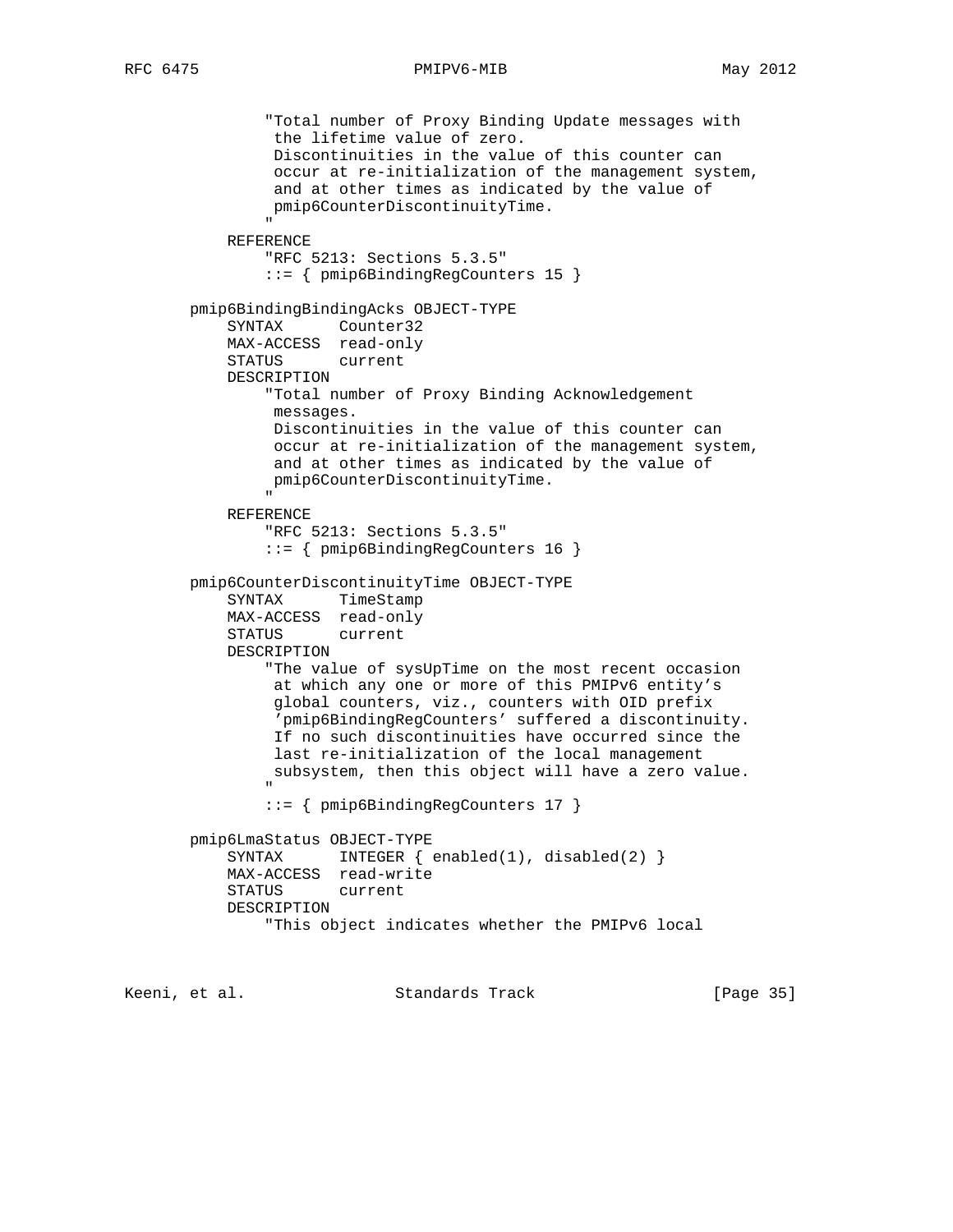mobility anchor function is enabled for the managed entity. Changing the status from enabled(1) to disabled(2) will terminate the PMIPv6 local mobility anchor function. On the other hand, changing the status from disabled(2) to enabled(1) will start the PMIPv6 local mobility anchor function. The value of this object MUST remain unchanged across reboots of the managed entity. " DEFVAL { disabled } ::= { pmip6LmaSystem 1 } pmip6LmaLMAATable OBJECT-TYPE SYNTAX SEQUENCE OF Pmip6LmaLMAAEntry MAX-ACCESS not-accessible STATUS current DESCRIPTION "This table models the LMA Addresses configured on the local mobility anchor. Each LMA Address acts as a transport endpoint of the tunnel between the local mobility anchor and the mobile access gateway and is the transport endpoint of the tunnel between the local mobility anchor and the mobile access gateway. Entries in this table are not required to survive a reboot of the managed entity. " REFERENCE "RFC 5213: Sections 2.2, 5.6"  $::=$  { pmip6LmaSystem 2 } pmip6LmaLMAAEntry OBJECT-TYPE SYNTAX Pmip6LmaLMAAEntry MAX-ACCESS not-accessible STATUS current DESCRIPTION "This entry represents a conceptual row in the LMAA table. It represents each LMAA on the local mobility anchor. Implementers need to be aware that if the total number of octets in pmip6LmaLMAA exceeds 113, then OIDs of column instances in this row will have more than 128 sub-identifiers and cannot be accessed using SNMPv1, SNMPv2c, or SNMPv3.

Keeni, et al. Standards Track [Page 36]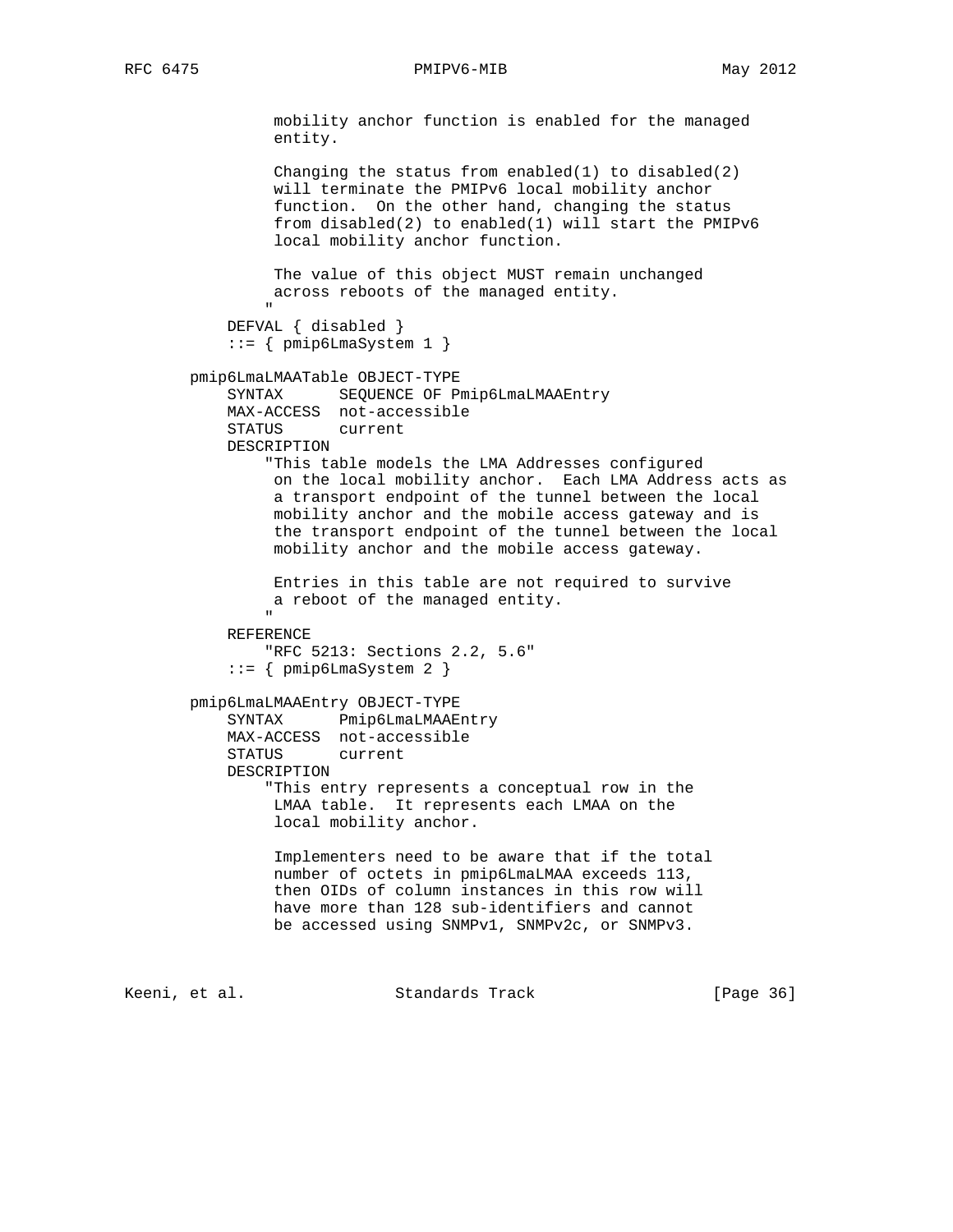" "The contract of the contract of the contract of the contract of the contract of the contract of the contract of the contract of the contract of the contract of the contract of the contract of the contract of the contrac

```
 INDEX { pmip6LmaLMAAType, pmip6LmaLMAA }
               ::= { pmip6LmaLMAATable 1 }
          Pmip6LmaLMAAEntry ::=
               SEQUENCE {
               pmip6LmaLMAAType InetAddressType,
                pmip6LmaLMAA InetAddress,
                pmip6LmaLMAAState INTEGER
 }
         pmip6LmaLMAAType OBJECT-TYPE
               SYNTAX InetAddressType
               MAX-ACCESS not-accessible
               STATUS current
               DESCRIPTION
                          "The InetAddressType of the pmip6LmaLMAA
                           that follows.
" "The contract of the contract of the contract of the contract of the contract of the contract of the contract of the contract of the contract of the contract of the contract of the contract of the contract of the contrac
               ::= { pmip6LmaLMAAEntry 1 }
          pmip6LmaLMAA OBJECT-TYPE
               SYNTAX InetAddress
               MAX-ACCESS not-accessible
               STATUS current
               DESCRIPTION
                     "The LMAA configured on the local mobility anchor.
                      The type of the address represented by this object
                      is specified by the corresponding
                     pmip6LmaLMAAType object.
" "The contract of the contract of the contract of the contract of the contract of the contract of the contract of the contract of the contract of the contract of the contract of the contract of the contract of the contrac
               REFERENCE
                     "RFC 5213: Sections 2.2, 5.6"
               ::= { pmip6LmaLMAAEntry 2 }
          pmip6LmaLMAAState OBJECT-TYPE
               SYNTAX INTEGER {
                                              unknown(1),
                                              activated(2),
                                              tunneled(3)
 }
               MAX-ACCESS read-only
               STATUS current
               DESCRIPTION
                     "This object indicates the state of the LMAA:
                          unknown -- The state of the LMAA
                                              cannot be determined.
```
Keeni, et al. Standards Track [Page 37]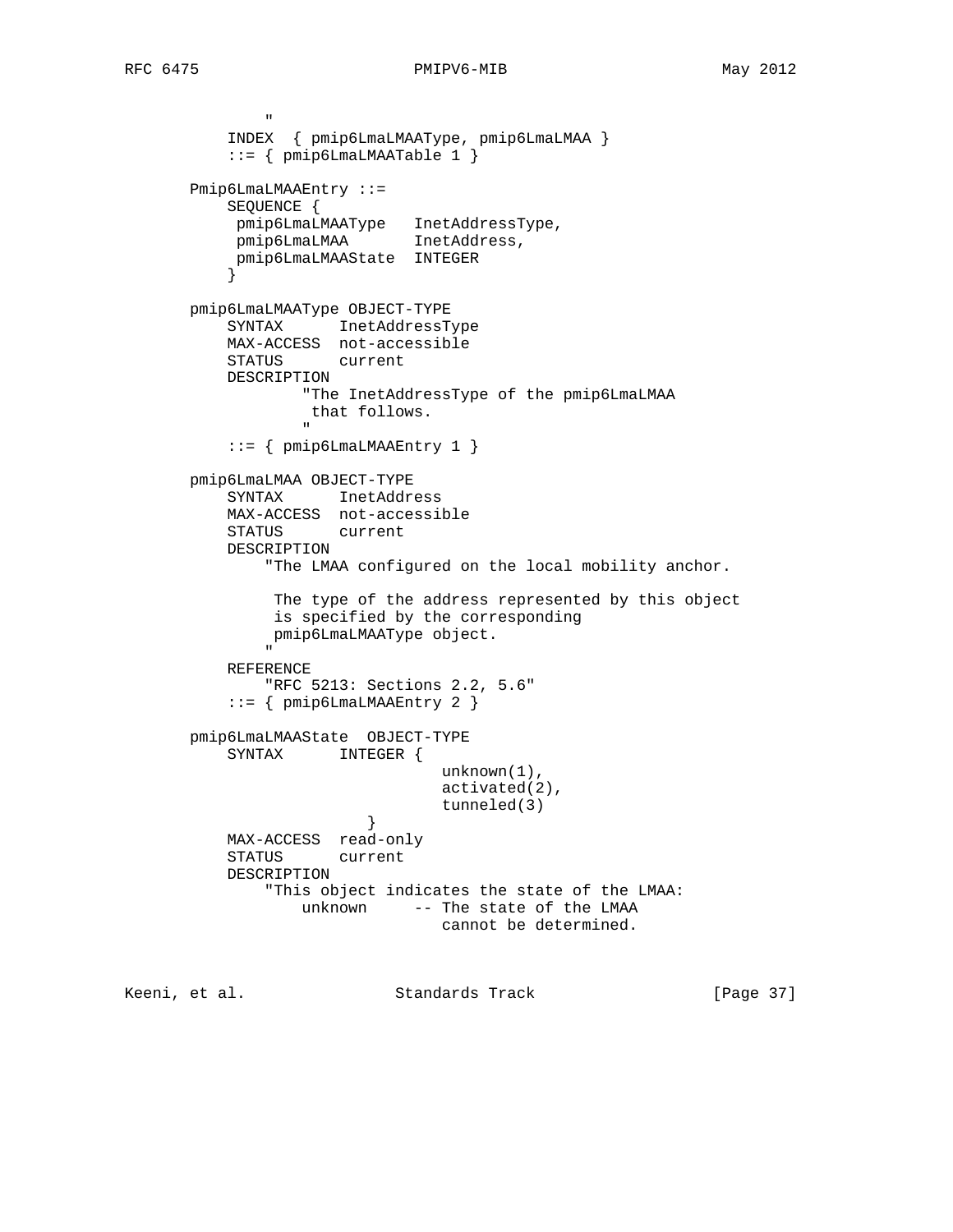activated -- The LMAA is ready to establish a tunnel.<br>tunneled -- The LMAA -- The LMAA is used to set up the bidirectional tunnel. " "The contract of the contract of the contract of the contract of the contract of the contract of the contract of the contract of the contract of the contract of the contract of the contract of the contract of the contrac ::= { pmip6LmaLMAAEntry 3 } pmip6LmaMinDelayBeforeBCEDelete OBJECT-TYPE SYNTAX Integer32 (1..65535) UNITS "milliseconds" MAX-ACCESS read-write STATUS current DESCRIPTION "This variable specifies the length of time in milliseconds the local mobility anchor MUST wait before it deletes a Binding Cache entry of a mobile node, upon receiving a Proxy Binding Update message from a mobile access gateway with a lifetime value of 0. During this wait time, if the local mobility anchor receives a Proxy Binding Update for the same mobility binding, with a lifetime value greater than 0, then it must update the Binding Cache entry with the accepted binding values. By the end of this wait time, if the local mobility anchor did not receive any valid Proxy Binding Update message for that mobility binding, it MUST delete the Binding Cache entry. This delay essentially ensures that a mobile node's Binding Cache entry is not deleted too quickly and allows some time for the new mobile access gateway to complete the signaling for the mobile node. The default value for this variable is 10000 milliseconds. " REFERENCE "RFC 5213: Sections 5.3.5, 9.1" DEFVAL { 10000 }  $::=$  { pmip6LmaConf 1 } pmip6LmaMaxDelayBeforeNewBCEAssign OBJECT-TYPE SYNTAX Integer32 (1..65535) UNITS "milliseconds" MAX-ACCESS read-write STATUS current DESCRIPTION "This variable specifies the length of time in milliseconds the local mobility anchor MUST wait for the de-registration message for an existing mobility session before it decides to create a new mobility

Keeni, et al. Standards Track [Paqe 38]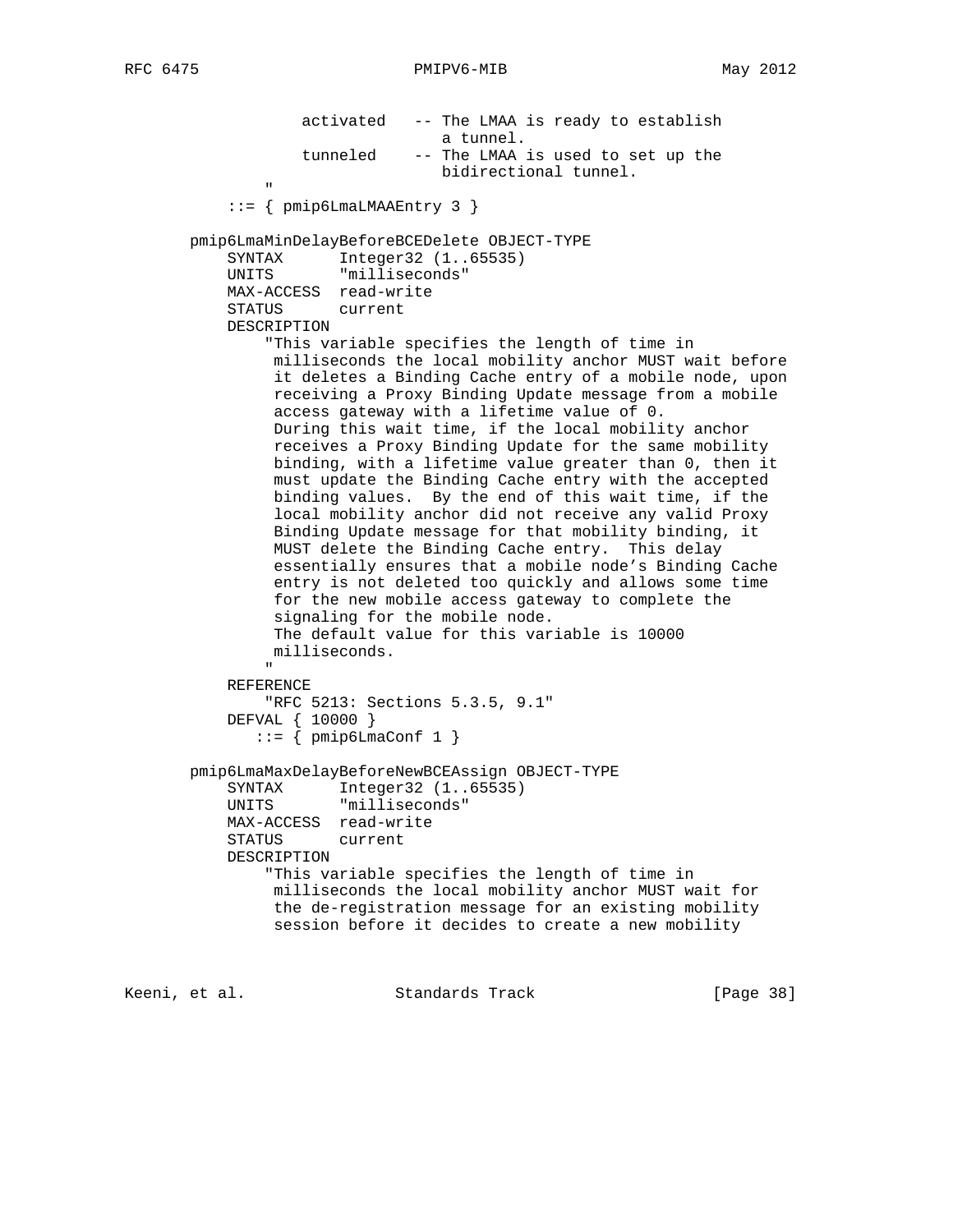session.

```
 The default value for this variable is 1500
                milliseconds. Note that there is a dependency between
                this value and the values used in the retransmission
                algorithm for Proxy Binding Updates. The
                retransmissions need to happen before
                MaxDelayBeforeNewBCEAssign runs out, as otherwise there
                are situations where a de-registration from a previous
                mobile access gateway may be lost, and the local
                mobility anchor creates, needlessly, a new mobility
                session and new prefixes for the mobile node. However,
                this affects situations where there is no information
                from the lower layers about the type of a handoff or
                other parameters that can be used for identifying the
                mobility session.
 "
           REFERENCE
               "RFC 5213: Sections 5.4.1.2, 5.4.1.3, 9.1"
           DEFVAL { 1500 }
             ::= { pmip6LmaConf 2 }
       pmip6LmaTimestampValidityWindow OBJECT-TYPE
 SYNTAX Integer32 (1..65535)
 UNITS "milliseconds"
           MAX-ACCESS read-write
           STATUS current
           DESCRIPTION
               "This variable specifies the maximum length of time
                difference in milliseconds between the timestamp in the
                received Proxy Binding Update message and the current
                time of day on the local mobility anchor that is
                allowed by the local mobility anchor for the received
                message to be considered valid.
                The default value for this variable is 300 milliseconds.
                This variable must be adjusted to suit the deployments.
 "
           REFERENCE
              "RFC 5213: Sections 5.5, 9.1"
           DEFVAL { 300 }
             ::= { pmip6LmaConf 3 }
       pmip6LmaMnIdentifierTable OBJECT-TYPE
           SYNTAX SEQUENCE OF Pmip6LmaMnIdentifierEntry
           MAX-ACCESS not-accessible
           STATUS current
           DESCRIPTION
               "A table containing the identifiers of mobile nodes
               served by the LMA.
```
Keeni, et al. Standards Track [Page 39]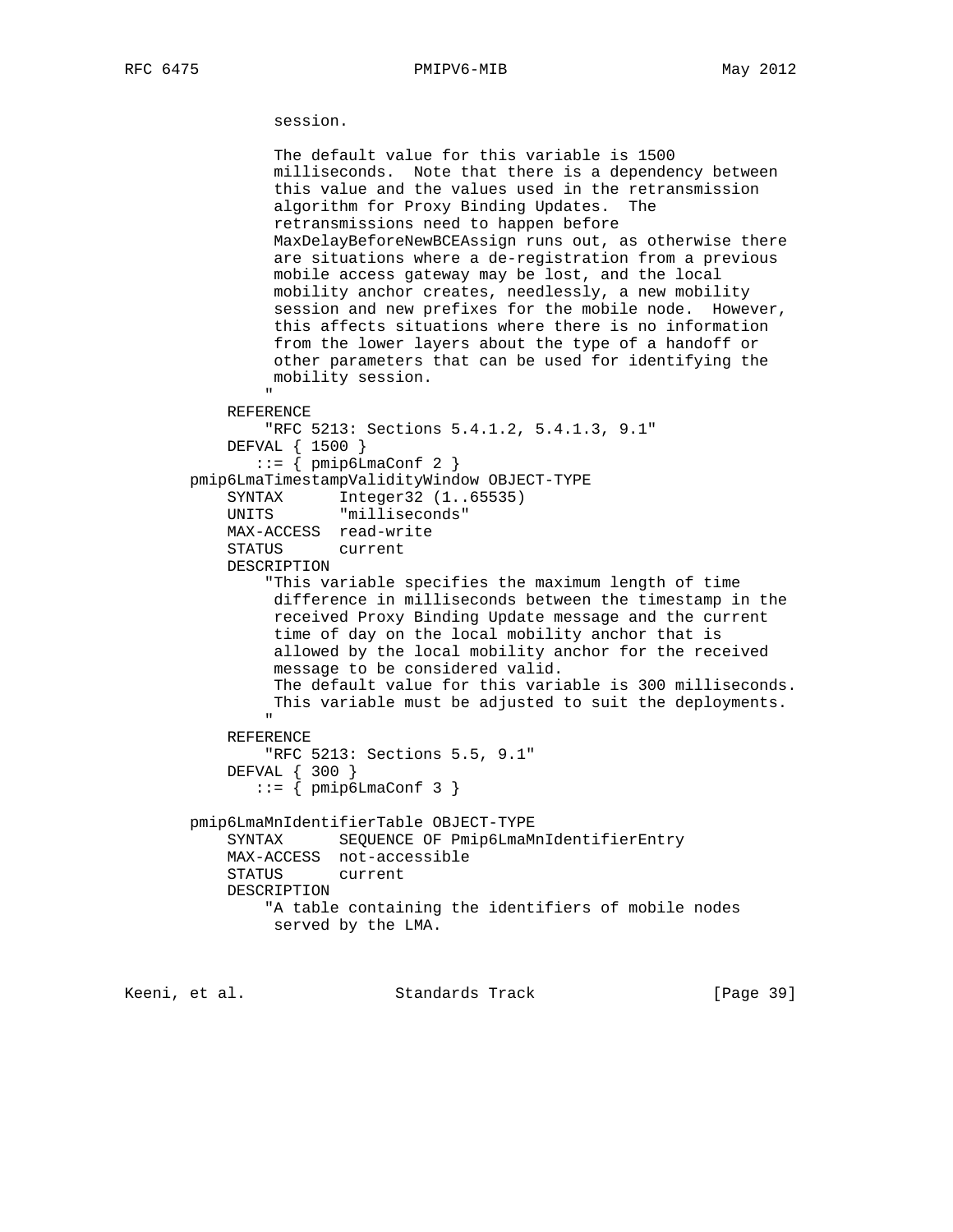```
 Entries in this table are not required to survive
               a reboot of the managed entity.
 "
           REFERENCE
              "RFC 5213: Sections 2, 6.1"
          ::= { pmip6LmaConf 4 }
       pmip6LmaMnIdentifierEntry OBJECT-TYPE
           SYNTAX Pmip6LmaMnIdentifierEntry
           MAX-ACCESS not-accessible
           STATUS current
          DESCRIPTION
              "An entry in the mobile node identifier table.
 "
           INDEX { pmip6BindingMnIndex
 }
           ::= { pmip6LmaMnIdentifierTable 1 }
       Pmip6LmaMnIdentifierEntry ::=
           SEQUENCE {
           pmip6LmaMnIdentifier Pmip6MnIdentifier
 }
       pmip6LmaMnIdentifier OBJECT-TYPE
           SYNTAX Pmip6MnIdentifier
           MAX-ACCESS read-only
           STATUS current
           DESCRIPTION
               "The identity of a mobile node in the Proxy Mobile IPv6
               domain.
 "
           REFERENCE
              "RFC 5213: Section 2.2"
           ::= { pmip6LmaMnIdentifierEntry 1 }
       pmip6LmaMnLLIdentifierTable OBJECT-TYPE
           SYNTAX SEQUENCE OF Pmip6LmaMnLLIdentifierEntry
           MAX-ACCESS not-accessible
           STATUS current
           DESCRIPTION
              "A table containing the link-layer identifiers
               of the interfaces of the mobile nodes served
               by the LMA.
               Entries in this table are not required to survive
               a reboot of the managed entity.
 "
           REFERENCE
              "RFC 5213: Sections 2, 6.1"
```
Keeni, et al. Standards Track [Page 40]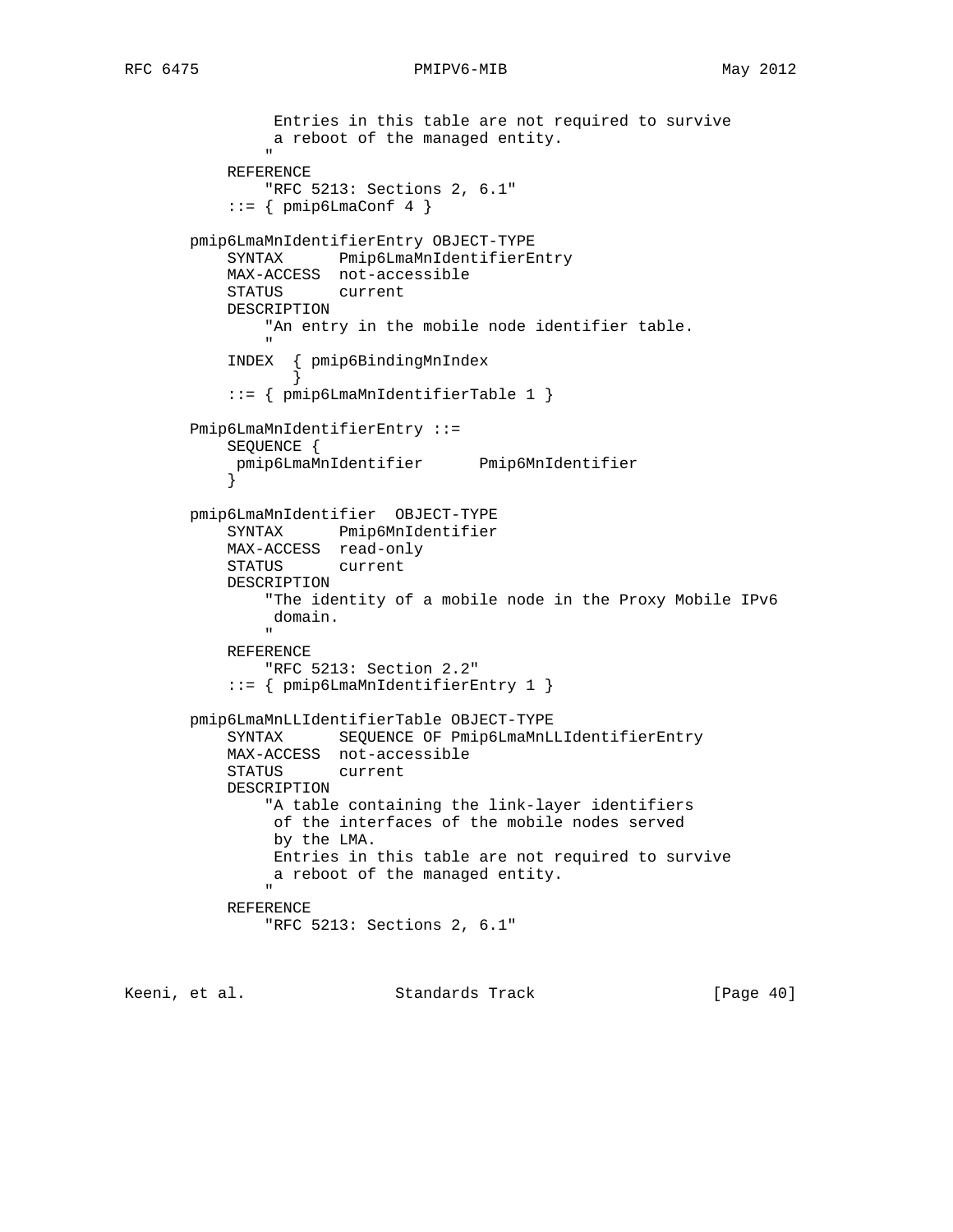```
::= { pmip6LmaConf 5 }
        pmip6LmaMnLLIdentifierEntry OBJECT-TYPE
            SYNTAX Pmip6LmaMnLLIdentifierEntry
            MAX-ACCESS not-accessible
            STATUS current
            DESCRIPTION
                 "An entry in the mobile node link-layer identifier
                 table.
 "
             INDEX { pmip6BindingMnIndex, pmip6BindingMnLLIndex
 }
             ::= { pmip6LmaMnLLIdentifierTable 1 }
        Pmip6LmaMnLLIdentifierEntry ::=
            SEQUENCE {
             pmip6LmaMnLLIdentifier Pmip6MnLLIdentifier
 }
        pmip6LmaMnLLIdentifier OBJECT-TYPE
             SYNTAX Pmip6MnLLIdentifier
             MAX-ACCESS read-only
             STATUS current
             DESCRIPTION
                  "The link-layer identifier of the mobile node's
                   connected interface on the access link.
 "
              ::= { pmip6LmaMnLLIdentifierEntry 1 }
        pmip6LmaHomeNetworkPrefixTable OBJECT-TYPE
              SYNTAX SEQUENCE OF Pmip6LmaHomeNetworkPrefixEntry
             MAX-ACCESS not-accessible
             STATUS current
              DESCRIPTION
                  "A table representing the home network prefixes
                   assigned to the connected interfaces of all the
                   mobile nodes anchored at the LMA.
" "The contract of the contract of the contract of the contract of the contract of the contract of the contract of the contract of the contract of the contract of the contract of the contract of the contract of the contrac
              REFERENCE
                  "RFC 5213: Sections 2, 5.1, 5.2"
             ::= \{ pmip6LmaConf 6 \} pmip6LmaHomeNetworkPrefixEntry OBJECT-TYPE
              SYNTAX Pmip6LmaHomeNetworkPrefixEntry
              MAX-ACCESS not-accessible
              STATUS current
              DESCRIPTION
                 "An entry in the home network prefixes table.
```
Keeni, et al. Standards Track [Page 41]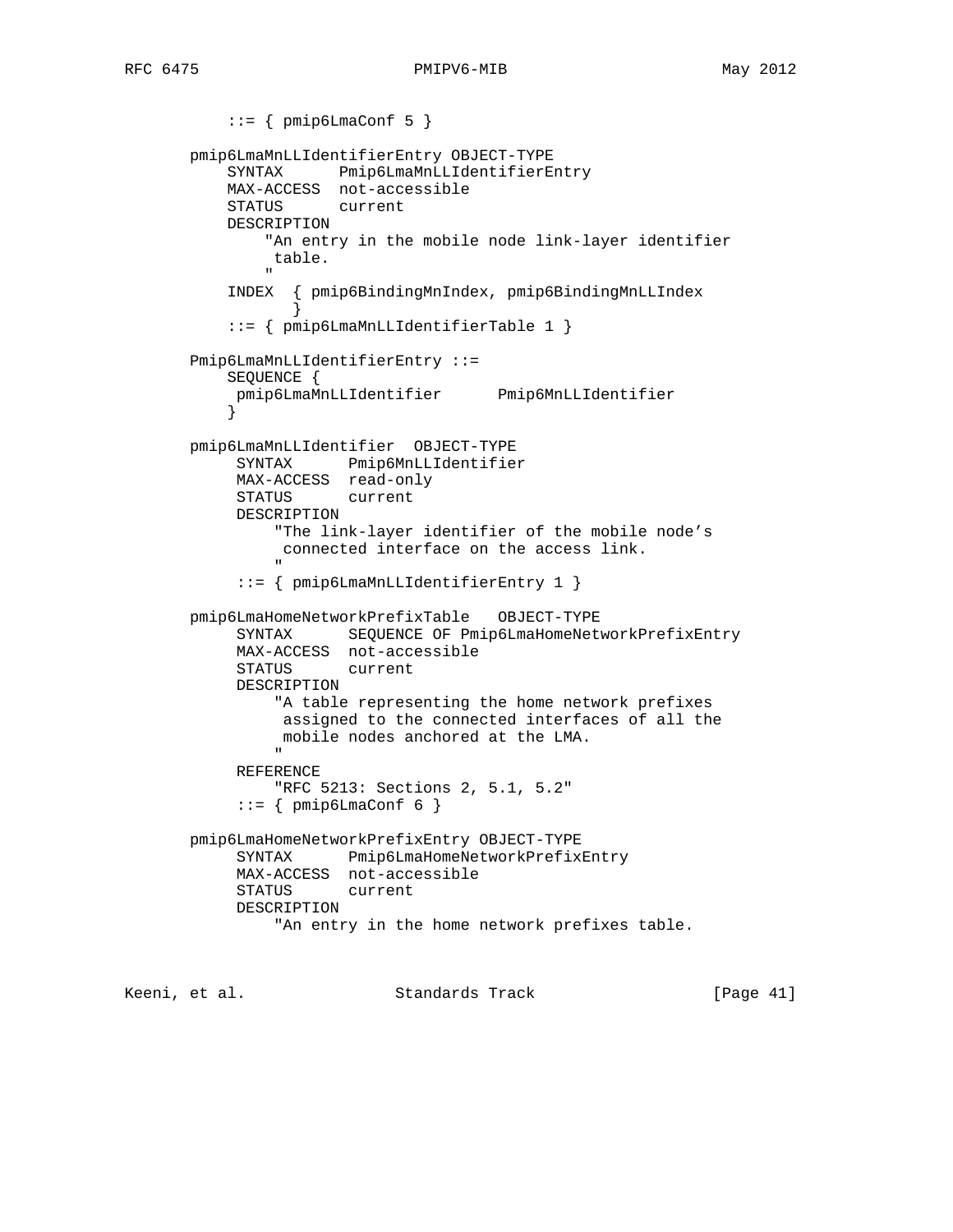```
RFC 6475 PMIPV6-MIB May 2012
```

```
 Implementers need to be aware that if the total
                        number of octets in pmip6LmaHomeNetworkPrefix
                        exceeds 111 then OIDs of column instances in this
                        row will have more than 128 sub-identifiers and
                        cannot be accessed using SNMPv1, SNMPv2c, or
                        SNMPv3.
" "The contract of the contract of the contract of the contract of the contract of the contract of the contract of the contract of the contract of the contract of the contract of the contract of the contract of the contrac
                 INDEX { pmip6BindingMnIndex, pmip6BindingMnLLIndex,
                              pmip6LmaHomeNetworkPrefixType,
                              pmip6LmaHomeNetworkPrefix }
                  ::= { pmip6LmaHomeNetworkPrefixTable 1 }
          Pmip6LmaHomeNetworkPrefixEntry ::=
                 SEQUENCE {
 pmip6LmaHomeNetworkPrefixType InetAddressType,
 pmip6LmaHomeNetworkPrefix InetAddress,
                  pmip6LmaHomeNetworkPrefixLength InetAddressPrefixLength,
                  pmip6LmaHomeNetworkPrefixLifeTime Gauge32
 }
          pmip6LmaHomeNetworkPrefixType OBJECT-TYPE
                 SYNTAX InetAddressType
                 MAX-ACCESS not-accessible
                 STATUS current
                 DESCRIPTION
                       "The InetAddressType of the pmip6LmaHomeNetworkPrefix
                        that follows.
" "The contract of the contract of the contract of the contract of the contract of the contract of the contract of the contract of the contract of the contract of the contract of the contract of the contract of the contrac
                  ::= { pmip6LmaHomeNetworkPrefixEntry 1 }
          pmip6LmaHomeNetworkPrefix OBJECT-TYPE
                 SYNTAX InetAddress
                 MAX-ACCESS not-accessible
                 STATUS current
                 DESCRIPTION
                       "The mobile network prefix that is delegated to the
                        mobile node. The type of the address represented by
                        this object is specified by the corresponding
                        pmip6LmaHomeNetworkPrefixType object.
" "The contract of the contract of the contract of the contract of the contract of the contract of the contract of the contract of the contract of the contract of the contract of the contract of the contract of the contrac
                 REFERENCE
                       "RFC 5213: Section 2"
                 ::= { pmip6LmaHomeNetworkPrefixEntry 2 }
          pmip6LmaHomeNetworkPrefixLength OBJECT-TYPE
                 SYNTAX InetAddressPrefixLength
                 MAX-ACCESS read-only
Keeni, et al.                       Standards Track                     [Page 42]
```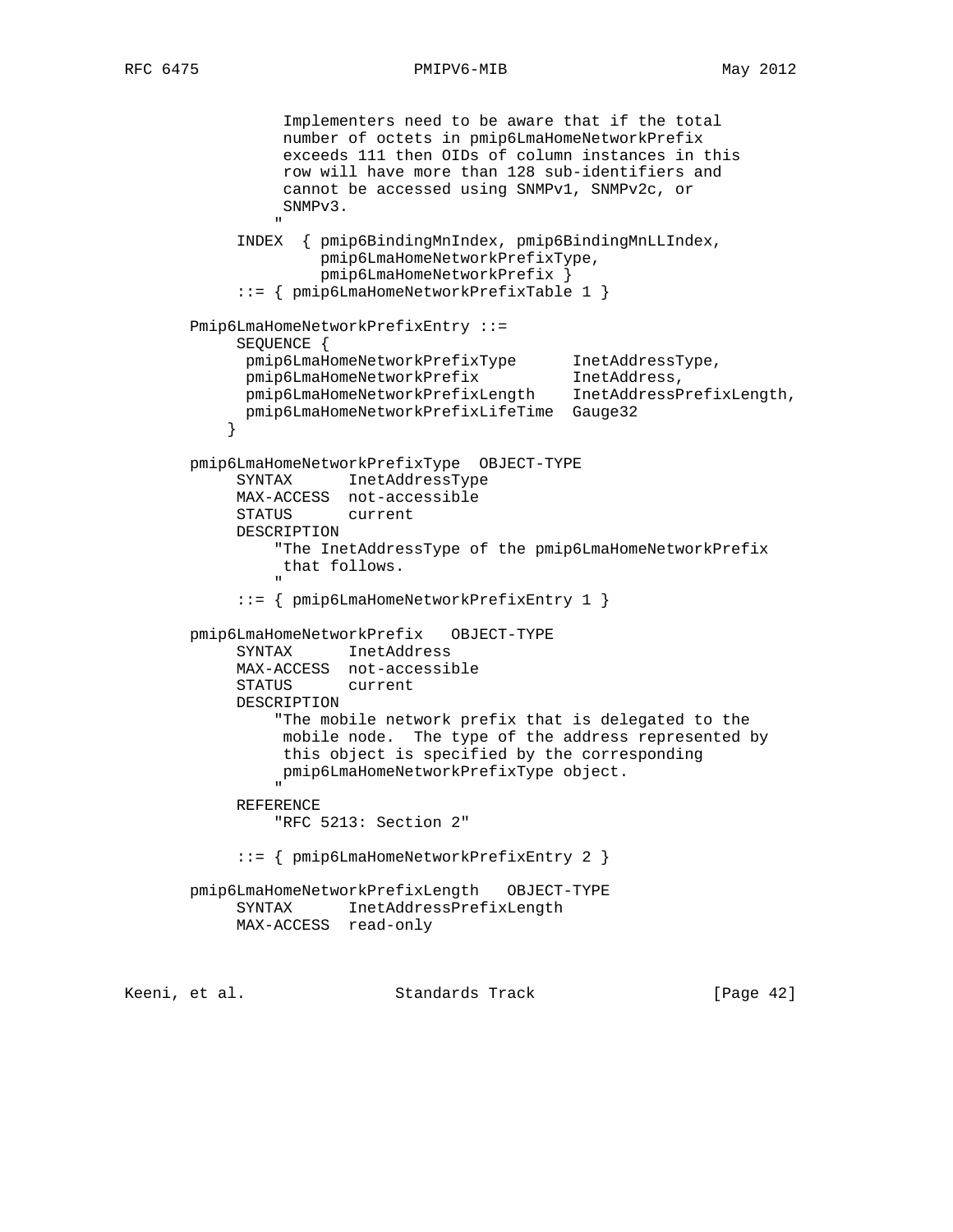```
 STATUS current
           DESCRIPTION
                   "The prefix length of the home network prefix.
 "
            ::= { pmip6LmaHomeNetworkPrefixEntry 3 }
       pmip6LmaHomeNetworkPrefixLifeTime OBJECT-TYPE
           SYNTAX Gauge32
           UNITS "seconds"
           MAX-ACCESS read-write
           STATUS current
           DESCRIPTION
               "The lifetime (in seconds) granted to the mobile
                node for this registration.
 "
           REFERENCE
               "RFC 5213: Section 5.3"
            ::= { pmip6LmaHomeNetworkPrefixEntry 4 }
 --
       -- pmip6Notifications
       --
      - pmip6MagHomeTunnelEstablished NOTIFICATION-TYPE
           OBJECTS {
                      pmip6MagBLTunnelIfIdentifier,
                      pmip6MagProxyCOAState
 }
           STATUS current
           DESCRIPTION
               "This notification is sent by the Proxy Mobile IPv6
               entities every time the tunnel is established between
             the local mobility anchor and mobile access gateway.
 "
           REFERENCE
              "RFC 5213: Section 5.6.1"
              ::= { pmip6Notifications 1 }
       pmip6MagHomeTunnelReleased NOTIFICATION-TYPE
           OBJECTS {
                    pmip6MagBLTunnelIfIdentifier,
                    pmip6MagProxyCOAState
 }
           STATUS current
           DESCRIPTION
               "This notification is sent by the Proxy Mobile IPv6
               entities every time the tunnel between the local
```
Keeni, et al. Standards Track [Page 43]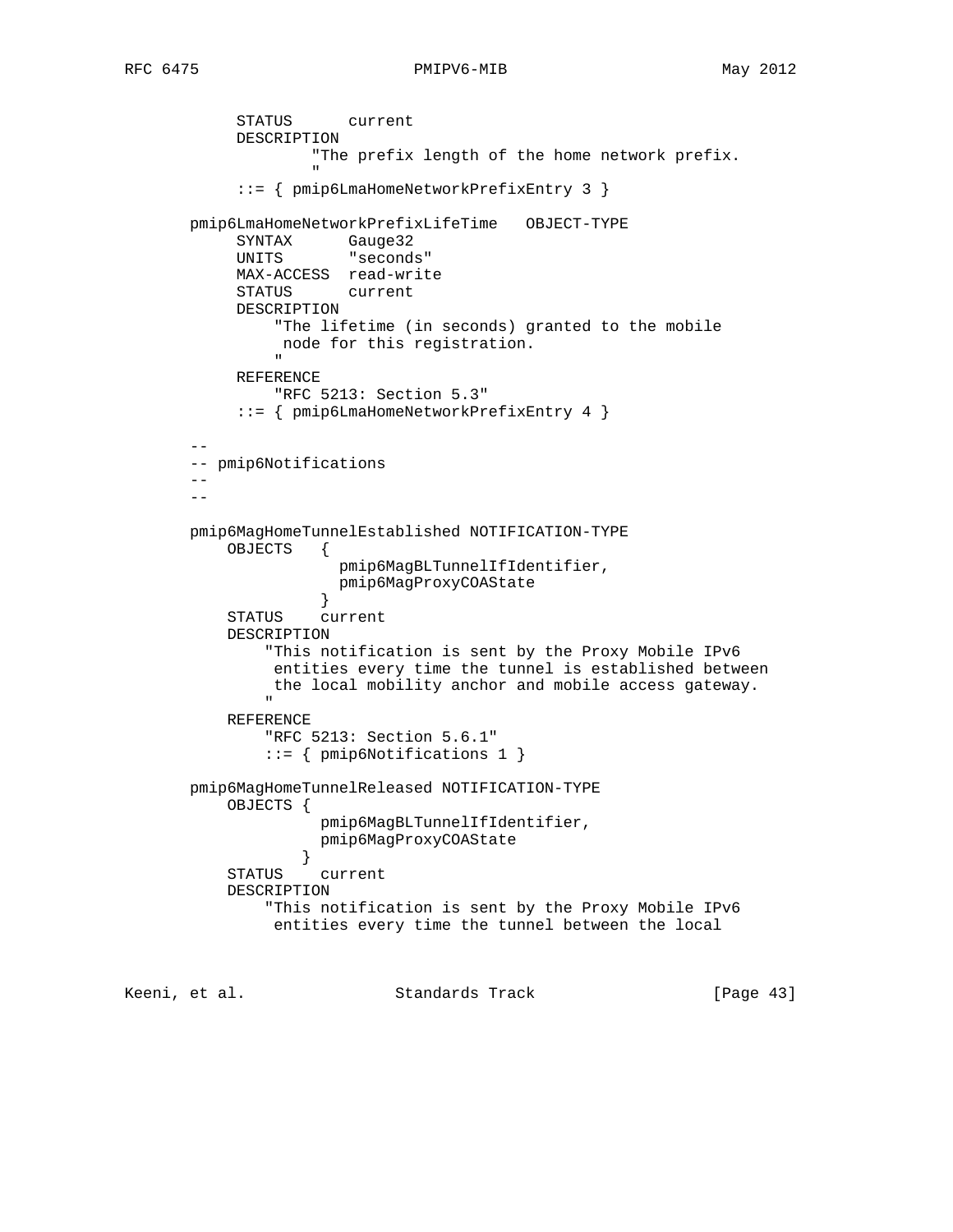```
 mobility anchor and mobile access gateway is released.
 "
           REFERENCE
               "RFC 5213: Section 5.6.1"
               ::= { pmip6Notifications 2}
       pmip6LmaHomeTunnelEstablished NOTIFICATION-TYPE
           OBJECTS {
                      pmip6BindingTunnelIfIdentifier,
                      pmip6LmaLMAAState
 }
           STATUS current
           DESCRIPTION
               "This notification is sent by the Proxy Mobile IPv6
                entities every time the tunnel is established between
                the local mobility anchor and mobile access gateway.
 "
           REFERENCE
               "RFC 5213: Section 5.6.1"
               ::= { pmip6Notifications 3 }
       pmip6LmaHomeTunnelReleased NOTIFICATION-TYPE
           OBJECTS {
                    pmip6BindingTunnelIfIdentifier,
                    pmip6LmaLMAAState
 }
           STATUS current
           DESCRIPTION
               "This notification is sent by the Proxy Mobile IPv6
                entities every time the tunnel between the local
               mobility anchor and mobile access gateway is released.
 "
           REFERENCE
               "RFC 5213: Section 5.6.1"
               ::= { pmip6Notifications 4}
        -- Conformance information
 pmip6Groups OBJECT IDENTIFIER ::= { pmip6Conformance 1 }
 pmip6Compliances OBJECT IDENTIFIER ::= { pmip6Conformance 2 }
        -- Units of conformance
       pmip6SystemGroup OBJECT-GROUP
            OBJECTS {
                pmip6Capabilities,
                pmip6MobileNodeGeneratedTimestampInUse,
                pmip6FixedMagLinkLocalAddressOnAllAccessLinksType,
                pmip6FixedMagLinkLocalAddressOnAllAccessLinks,
                pmip6FixedMagLinkLayerAddressOnAllAccessLinks
```
Keeni, et al. Standards Track [Paqe 44]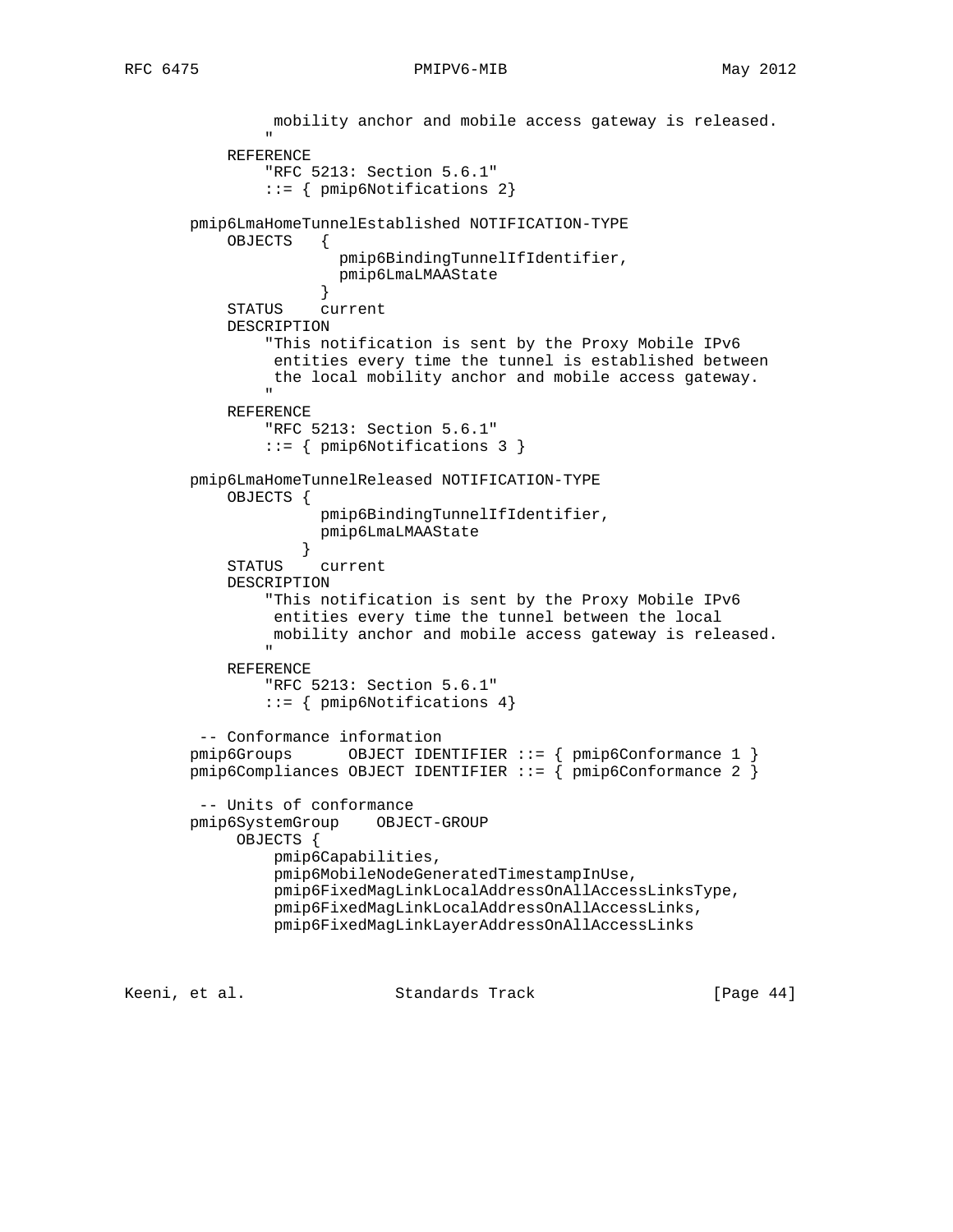```
 }
             STATUS current
             DESCRIPTION
                 " A collection of objects for basic PMIPv6
                  monitoring."
            ::= { pmip6Groups 1 }
       pmip6BindingCacheGroup OBJECT-GROUP
             OBJECTS {
                 pmip6BindingPBUFlag,
                 pmip6BindingMnIndex,
                 pmip6BindingMnLLIndex,
                 pmip6BindingMagLinkLocalAddressType,
                 pmip6BindingMagLinkLocalAddress,
                 pmip6BindingTunnelIfIdentifier,
                 pmip6BindingMnInterfaceATT,
                 pmip6BindingTimeRecentlyAccepted,
                 pmip6LmaMnIdentifier,
                 pmip6LmaMnLLIdentifier
 }
             STATUS current
             DESCRIPTION
                 " A collection of objects for monitoring the
                   PMIPv6 extensions of the Binding Cache."
             ::= { pmip6Groups 2 }
        pmip6StatsGroup OBJECT-GROUP
             OBJECTS {
                 pmip6MissingMnIdentifierOption,
                 pmip6MagNotAuthorizedForProxyReg,
                 pmip6NotLMAForThisMobileNode,
                 pmip6ProxyRegNotEnabled,
                 pmip6MissingHomeNetworkPrefixOption,
                 pmip6MissingHandOffIndicatorOption,
                 pmip6MissingAccessTechTypeOption,
                 pmip6NotAuthorizedForHomeNetworkPrefix,
                 pmip6TimestampMismatch,
                 pmip6TimestampLowerThanPrevAccepted,
                 pmip6BcePbuPrefixSetDoNotMatch,
                 pmip6InitialBindingRegistrations,
                 pmip6BindingLifeTimeExtensionNoHandOff,
                 pmip6BindingLifeTimeExtensionAfterHandOff,
                 pmip6BindingDeRegistrations,
                 pmip6BindingBindingAcks,
                 pmip6CounterDiscontinuityTime
 }
             STATUS current
             DESCRIPTION
```
Keeni, et al. Standards Track [Page 45]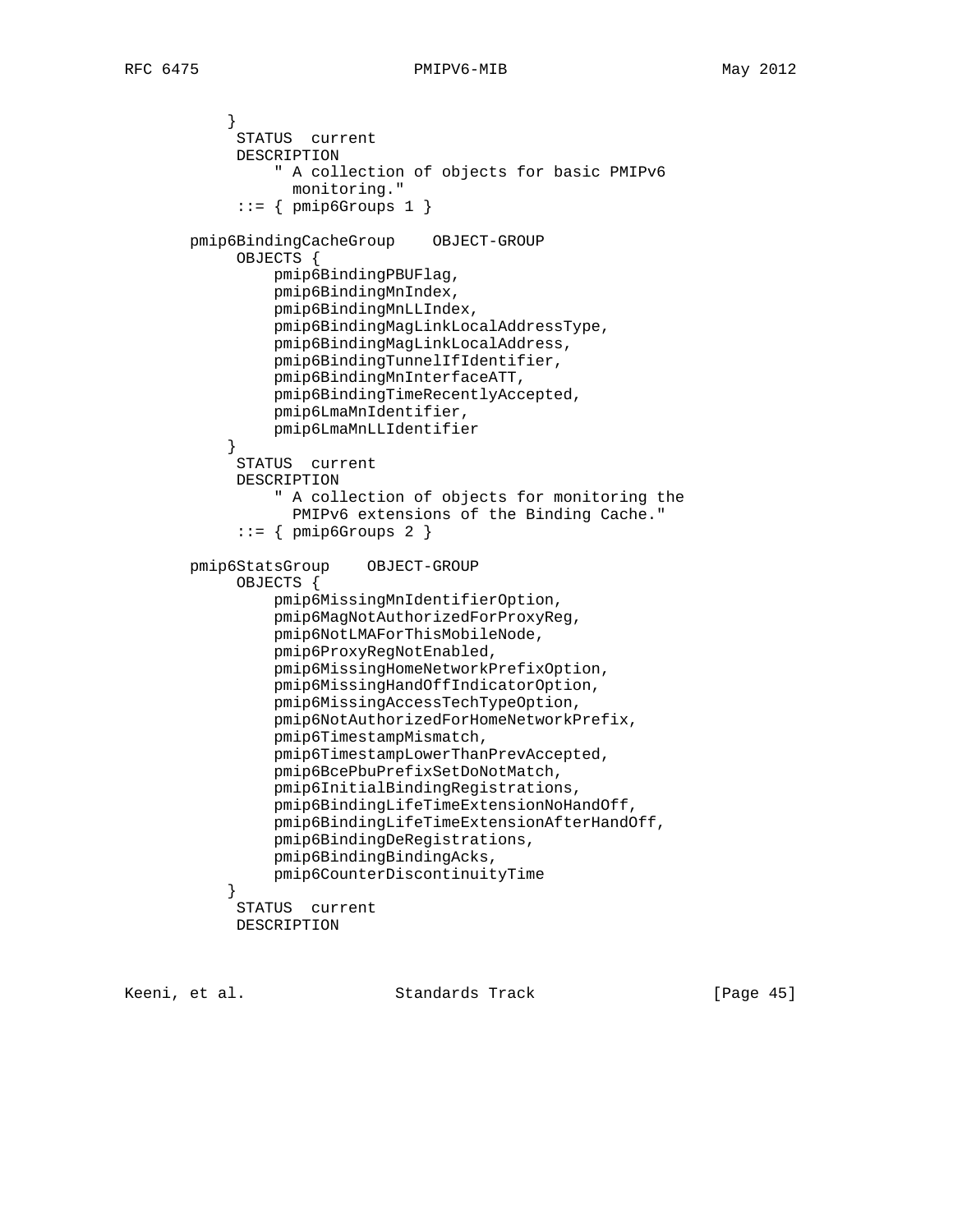```
 " A collection of objects for basic PMIPv6
                     statistics monitoring.
 "
               ::= { pmip6Groups 3 }
        pmip6MagSystemGroup OBJECT-GROUP
              OBJECTS {
                pmip6MagStatus,
                 pmip6MagProxyCOAState
 }
              STATUS current
              DESCRIPTION
                    " A collection of objects for monitoring the
                     PMIPv6-system-related objects on a mobile router."
              ::= { pmip6Groups 4 }
        pmip6MagConfigurationGroup OBJECT-GROUP
              OBJECTS {
                   pmip6MagHomeNetworkPrefixLength,
                   pmip6MagHomeNetworkPrefixLifeTime,
                   pmip6MagEnableMagLocalRouting
 }
              STATUS current
              DESCRIPTION
                    " A collection of objects for monitoring the
                     configuration-related objects on a mobile access
                     gateway.
" "The contract of the contract of the contract of the contract of the contract of the contract of the contract of the contract of the contract of the contract of the contract of the contract of the contract of the contrac
              ::= { pmip6Groups 5 }
        pmip6MagRegistrationGroup OBJECT-GROUP
              OBJECTS {
                   pmip6MagBLFlag,
                   pmip6MagBLMnIndex,
                   pmip6MagBLMnLLIndex,
                   pmip6MagBLMagLinkLocalAddressType,
                   pmip6MagBLMagLinkLocalAddress,
                   pmip6MagBLMagIfIdentifierToMn,
                   pmip6MagBLTunnelIfIdentifier,
                   pmip6MagBLMnInterfaceATT,
                   pmip6MagBLTimeRecentlyAccepted,
                   pmip6MagMnIdentifier,
                   pmip6MagMnLLIdentifier,
                   pmip6MagProfMnIdentifier,
                   pmip6MagProfMnLocalMobilityAnchorAddressType,
                   pmip6MagProfMnLocalMobilityAnchorAddress
 }
              STATUS current
              DESCRIPTION
```
Keeni, et al. Standards Track [Page 46]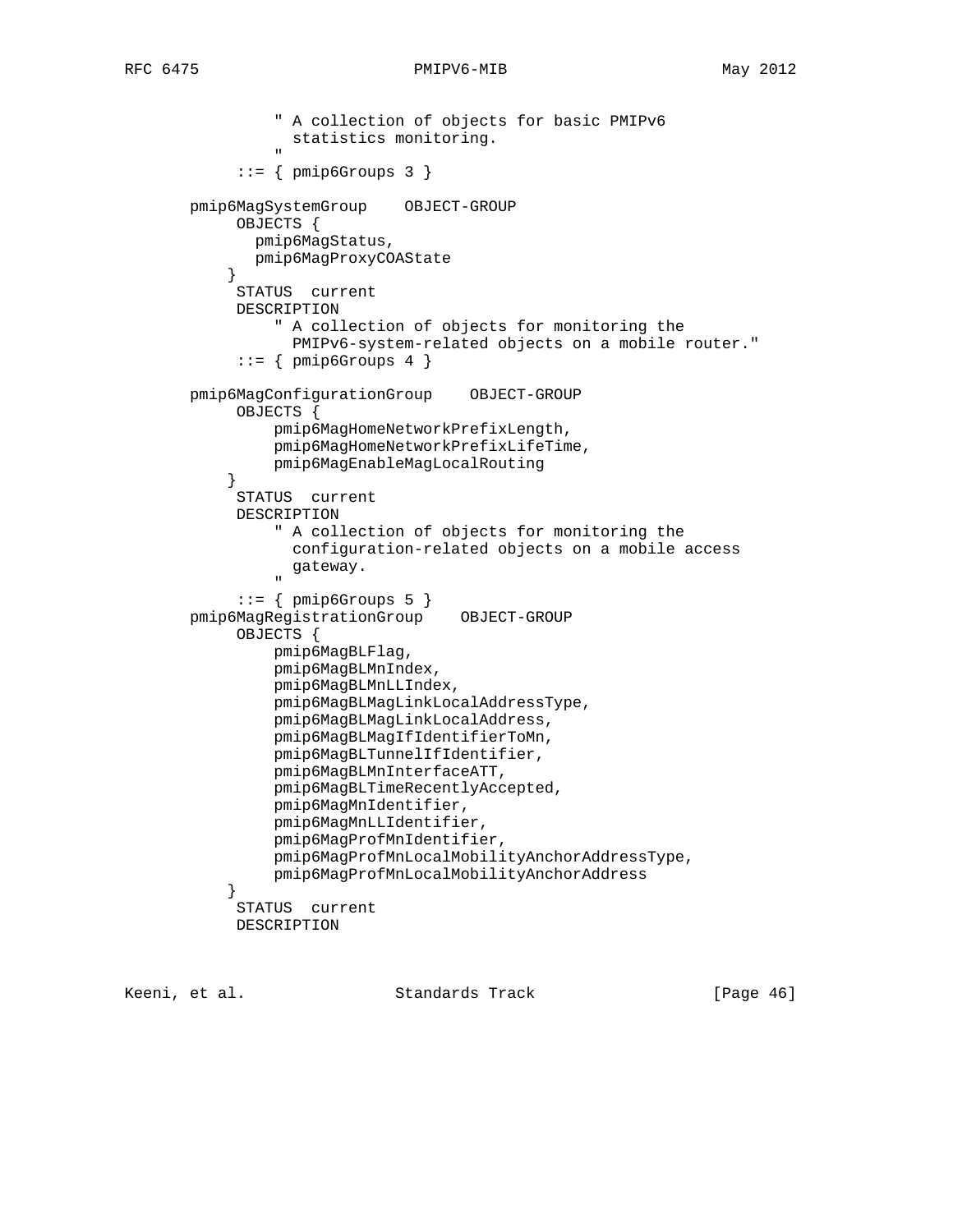```
 " A collection of objects for monitoring the
                     registration-related objects on a mobile access
                    gateway.
" "The contract of the contract of the contract of the contract of the contract of the contract of the contract of the contract of the contract of the contract of the contract of the contract of the contract of the contrac
               ::= { pmip6Groups 6 }
        pmip6LmaSystemGroup OBJECT-GROUP
              OBJECTS {
                   pmip6LmaStatus,
                   pmip6LmaLMAAState
 }
              STATUS current
              DESCRIPTION
                   " A collection of objects for monitoring the
                     system-related objects on an LMA."
              ::= { pmip6Groups 7 }
        pmip6LmaConfigurationGroup OBJECT-GROUP
              OBJECTS {
                   pmip6LmaMinDelayBeforeBCEDelete,
                   pmip6LmaMaxDelayBeforeNewBCEAssign,
                   pmip6LmaTimestampValidityWindow,
                   pmip6LmaHomeNetworkPrefixLength,
                   pmip6LmaHomeNetworkPrefixLifeTime
 }
              STATUS current
              DESCRIPTION
                   " A collection of objects for Monitoring the
                      configuration-related objects on an LMA."
              ::= { pmip6Groups 8 }
        pmip6MagNotificationGroup NOTIFICATION-GROUP
              NOTIFICATIONS {
                         pmip6MagHomeTunnelEstablished,
                         pmip6MagHomeTunnelReleased
 }
              STATUS current
              DESCRIPTION
                   "A collection of notifications from a home agent
                    or correspondent node to the Manager about the
                    tunnel status of the mobile router.
 "
               ::= { pmip6Groups 9 }
        pmip6LmaNotificationGroup NOTIFICATION-GROUP
              NOTIFICATIONS {
                         pmip6LmaHomeTunnelEstablished,
                         pmip6LmaHomeTunnelReleased
```
Keeni, et al. Standards Track [Page 47]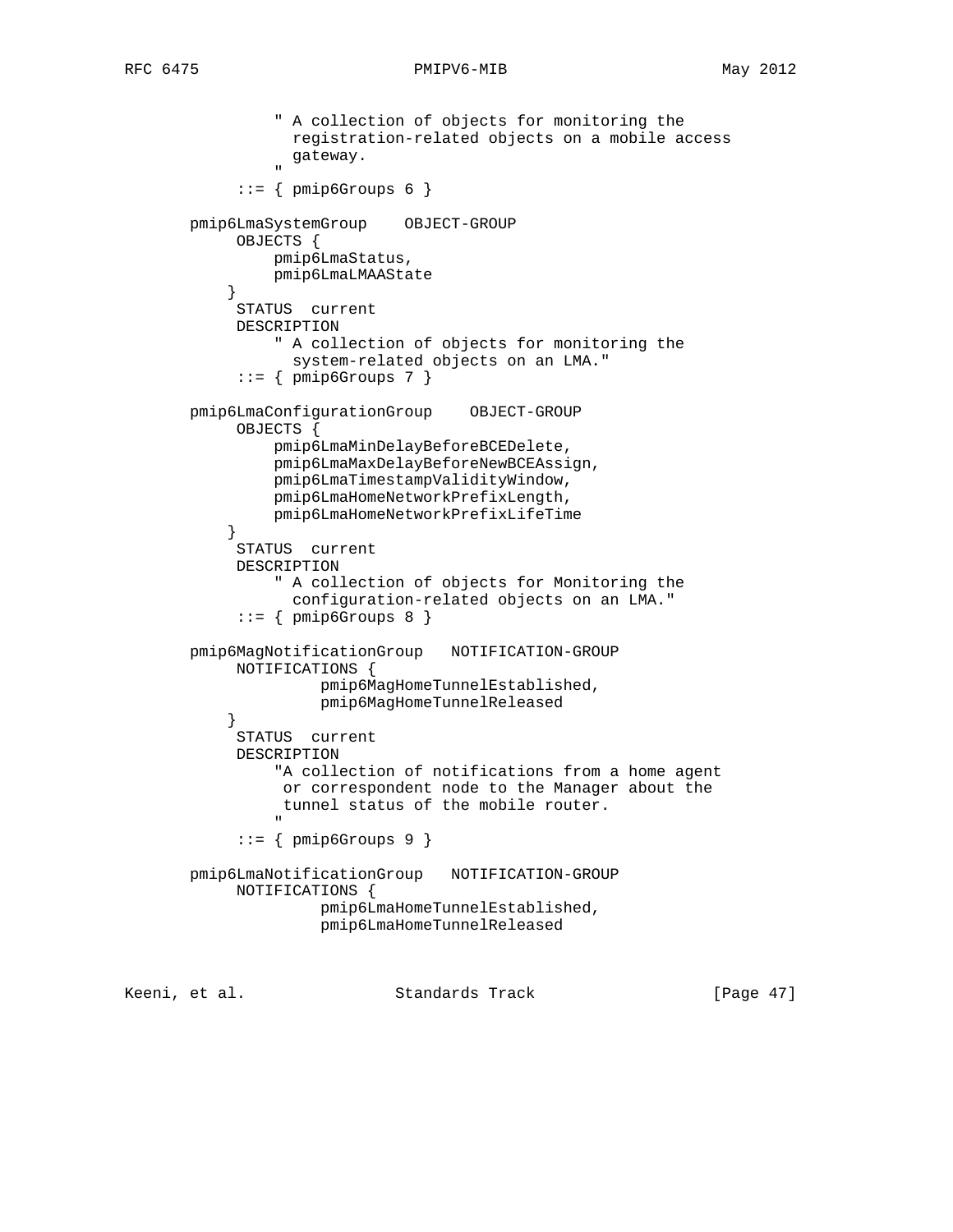} STATUS current DESCRIPTION "A collection of notifications from a home agent or correspondent node to the Manager about the tunnel status of the mobile router. " "The contract of the contract of the contract of the contract of the contract of the contract of the contract of the contract of the contract of the contract of the contract of the contract of the contract of the contrac  $::=$  { pmip6Groups 10 } -- Compliance statements pmip6CoreCompliance MODULE-COMPLIANCE STATUS current DESCRIPTION "The compliance statement for SNMP entities that implement the PMIPV6-MIB. There are a number of INDEX objects that cannot be represented in the form of OBJECT clauses in SMIv2, but for which there are compliance requirements, expressed in OBJECT clause form in this description: -- OBJECT pmip6BindingHomeAddressType -- SYNTAX InetAddressType { ipv6(2) } -- DESCRIPTION -- This MIB module requires support for global -- ipv6 addresses for the pmip6BindingHomeAddress -- object. -- " MODULE -- this module MANDATORY-GROUPS { pmip6SystemGroup } ::= { pmip6Compliances 1 } pmip6Compliance2 MODULE-COMPLIANCE STATUS current DESCRIPTION "The compliance statement for SNMP entities that implement the PMIPV6-MIB. " MODULE -- this module MANDATORY-GROUPS { pmip6SystemGroup, pmip6BindingCacheGroup, pmip6StatsGroup } ::= { pmip6Compliances 2 } pmip6CoreReadOnlyCompliance MODULE-COMPLIANCE STATUS current

Keeni, et al. Standards Track [Page 48]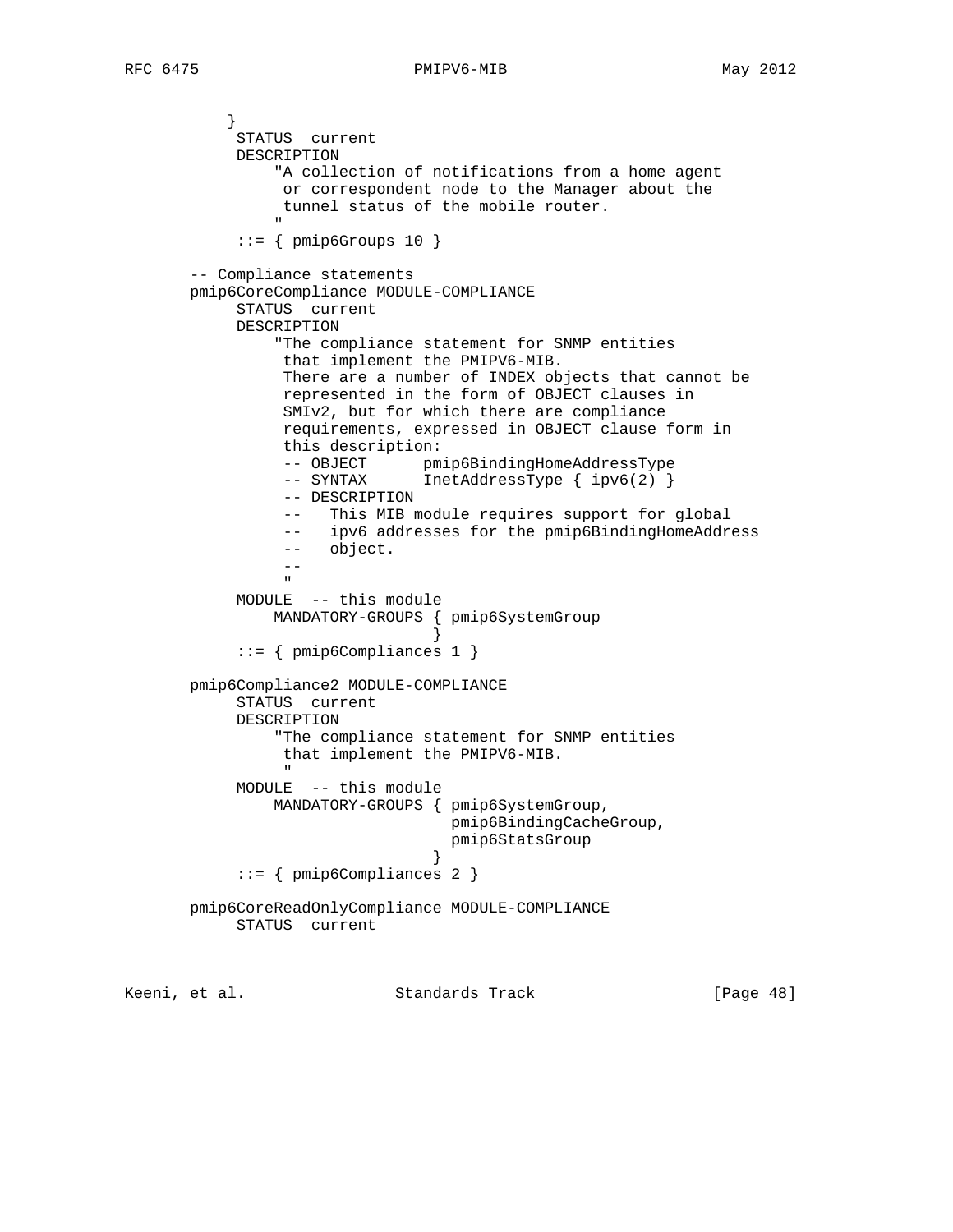DESCRIPTION

## RFC 6475 PMIPV6-MIB May 2012

```
 "The compliance statement for SNMP entities
                 that implement the PMIPV6-MIB without support
                 for read-write (i.e., in read-only mode).
 "
            MODULE -- this module
               MANDATORY-GROUPS { pmip6SystemGroup
 }
            OBJECT pmip6MobileNodeGeneratedTimestampInUse
            MIN-ACCESS read-only
            DESCRIPTION
                  "Write access is not required."
            OBJECT pmip6FixedMagLinkLocalAddressOnAllAccessLinksType
            MIN-ACCESS read-only
            DESCRIPTION
                  "Write access is not required."
            OBJECT pmip6FixedMagLinkLocalAddressOnAllAccessLinks
            MIN-ACCESS read-only
            DESCRIPTION
                  "Write access is not required."
            OBJECT pmip6FixedMagLinkLayerAddressOnAllAccessLinks
            MIN-ACCESS read-only
            DESCRIPTION
                   "Write access is not required."
            ::= { pmip6Compliances 3 }
       pmip6ReadOnlyCompliance2 MODULE-COMPLIANCE
            STATUS current
            DESCRIPTION
                "The compliance statement for SNMP entities
                 that implement the PMIPV6-MIB without support
                 for read-write (i.e., in read-only mode).
 "
            MODULE -- this module
                MANDATORY-GROUPS { pmip6SystemGroup,
                                  pmip6BindingCacheGroup,
                                  pmip6StatsGroup
 }
            OBJECT pmip6MobileNodeGeneratedTimestampInUse
            MIN-ACCESS read-only
            DESCRIPTION
                  "Write access is not required."
            OBJECT pmip6FixedMagLinkLocalAddressOnAllAccessLinksType
            MIN-ACCESS read-only
            DESCRIPTION
                   "Write access is not required."
            OBJECT pmip6FixedMagLinkLocalAddressOnAllAccessLinks
```
Keeni, et al. Standards Track [Page 49]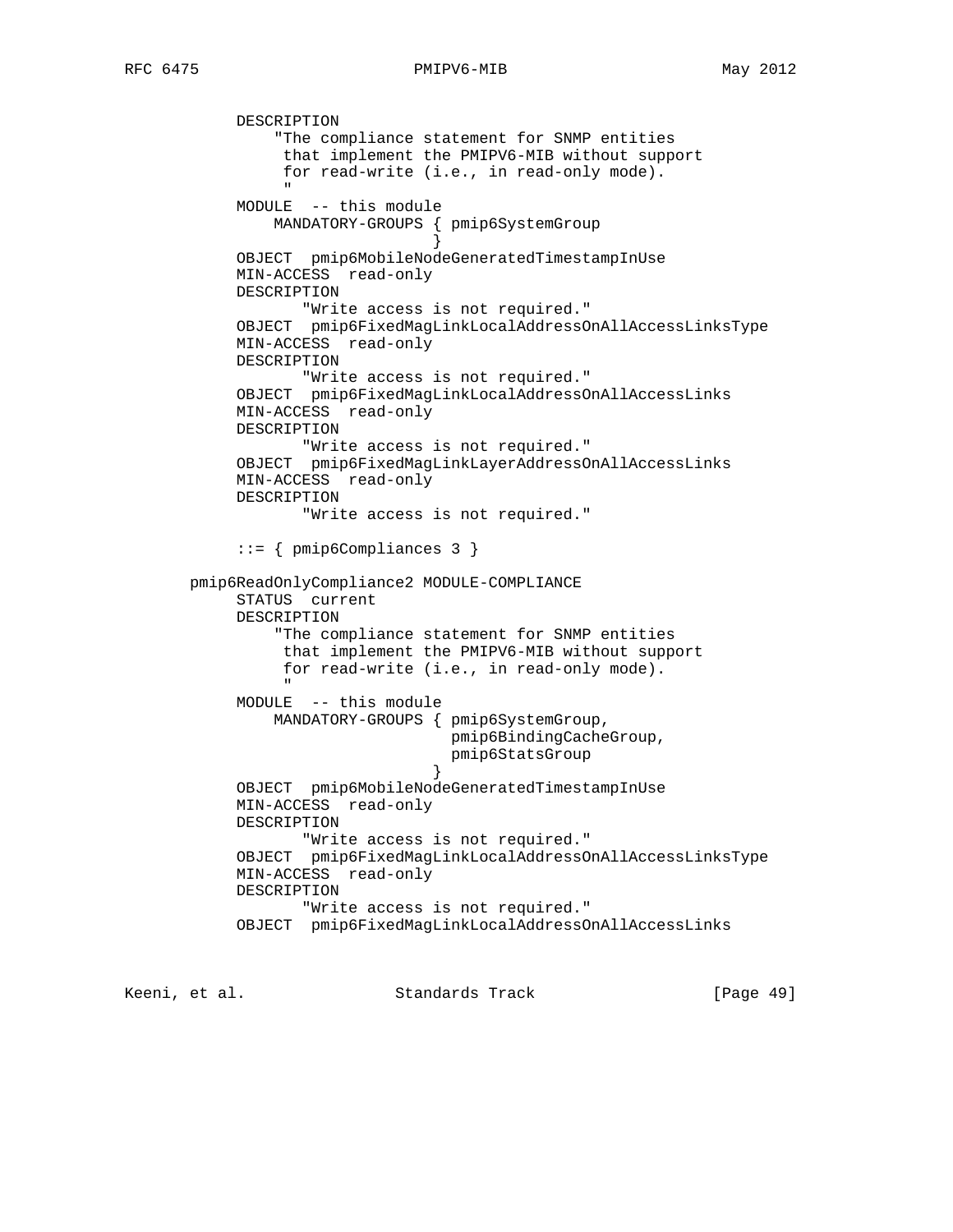MIN-ACCESS read-only DESCRIPTION "Write access is not required." OBJECT pmip6FixedMagLinkLayerAddressOnAllAccessLinks MIN-ACCESS read-only DESCRIPTION "Write access is not required."  $::=$  { pmip6Compliances 4 } pmip6MagCoreCompliance MODULE-COMPLIANCE STATUS current DESCRIPTION "The compliance statement for SNMP entities that implement the PMIPV6-MIB. There are a number of INDEX objects that cannot be represented in the form of OBJECT clauses in SMIv2, but for which there are compliance requirements, expressed in OBJECT clause form in this description: -- OBJECT pmip6MagProxyCOAType -- SYNTAX InetAddressType { ipv6(2) } -- DESCRIPTION -- This MIB module requires support for global -- IPv6 addresses for the pmip6MagProxyCOAType -- object. -- -- OBJECT pmip6MagProxyCOA -- SYNTAX InetAddress (SIZE(16)) -- DESCRIPTION -- This MIB module requires support for global -- IPv6 addresses for the pmip6MagProxyCOA -- object. -- " MODULE -- this module MANDATORY-GROUPS { pmip6MagSystemGroup } ::= { pmip6Compliances 5 } pmip6MagCompliance2 MODULE-COMPLIANCE STATUS current DESCRIPTION "The compliance statement for SNMP entities that implement the PMIPV6-MIB for monitoring configuration related information, registration details, and statistics on a mobile access gateway. Keeni, et al. Standards Track [Page 50]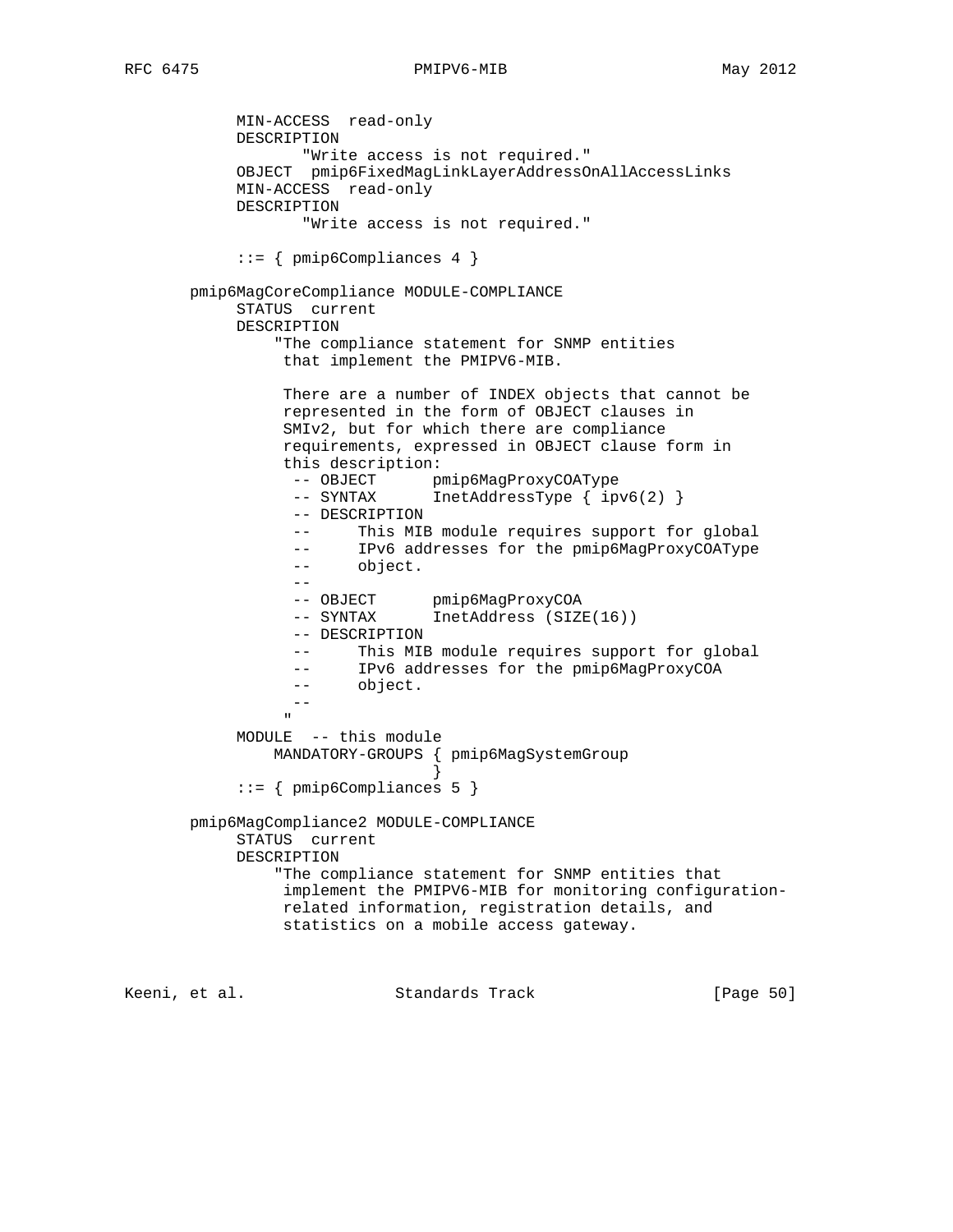There are a number of INDEX objects that cannot be represented in the form of OBJECT clauses in SMIv2, but for which there are compliance requirements, expressed in OBJECT clause form in this description:

```
-- OBJECT pmip6MagProxyCOAType
 -- SYNTAX InetAddressType { ipv6(2) }
               -- DESCRIPTION
               -- This MIB module requires support for global
              -- IPv6 addresses for the pmip6MagProxyCOA
               -- object.
 --
              -- OBJECT pmip6MagProxyCOA<br>-- SYNTAX InetAddress (SIZ)
               -- SYNTAX InetAddress (SIZE(16))
               -- DESCRIPTION
               -- This MIB module requires support for global
               -- IPv6 addresses for the pmip6MagProxyCOAType
               -- object.
 --
 -- OBJECT pmip6MagHomeNetworkPrefixType
 -- SYNTAX InetAddressType { ipv6(2) }
               -- DESCRIPTION
               -- This MIB module requires support for global
               -- IPv6 addresses for the
                -- pmip6MagHomeNetworkPrefix object.
 --
-- OBJECT pmip6MagHomeNetworkPrefix
 -- SYNTAX InetAddress (SIZE(16))
               -- DESCRIPTION
               -- This MIB module requires support for global
               -- IPv6 addresses for the
              -- pmip6MagHomeNetworkPrefix object.
 --
 "
          MODULE -- this module
              MANDATORY-GROUPS { pmip6MagSystemGroup,
                             pmip6MagConfigurationGroup,
                             pmip6MagRegistrationGroup
 }
           ::= { pmip6Compliances 6 }
      pmip6MagCoreReadOnlyCompliance MODULE-COMPLIANCE
          STATUS current
          DESCRIPTION
              "The compliance statement for SNMP entities
               that implement the PMIPV6-MIB without support
               for read-write (i.e., in read-only mode).
```
Keeni, et al. Standards Track [Paqe 51]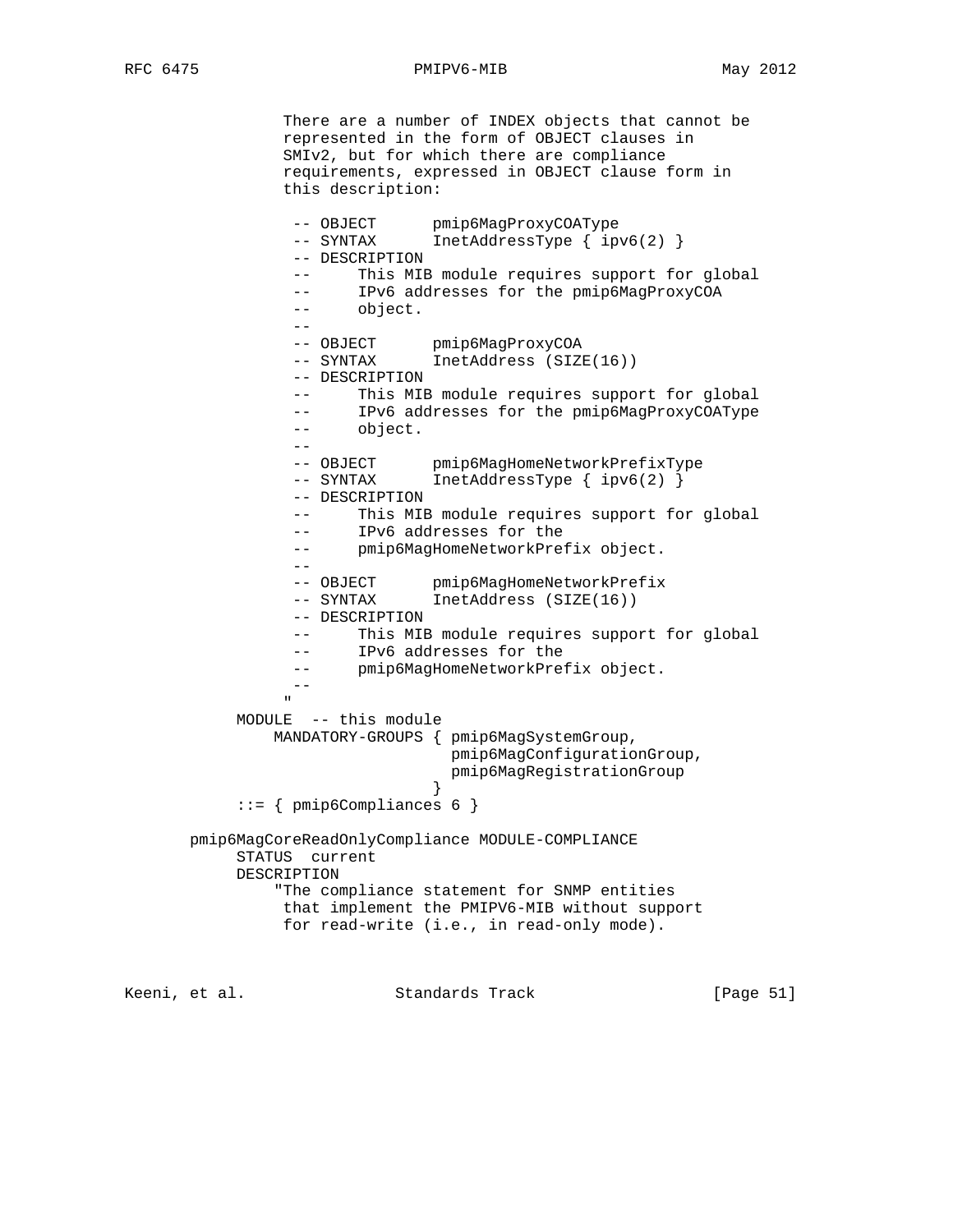There are a number of INDEX objects that cannot be represented in the form of OBJECT clauses in SMIv2, but for which there are compliance requirements, expressed in OBJECT clause form in this description: -- OBJECT pmip6MagProxyCOAType -- SYNTAX InetAddressType { ipv6(2) } -- DESCRIPTION -- This MIB module requires support for global -- IPv6 addresses for the pmip6MagProxyCOA -- object. -- -- OBJECT pmip6MagProxyCOA -- SYNTAX InetAddress (SIZE(16)) -- DESCRIPTION -- This MIB module requires support for global -- IPv6 addresses for the pmip6MagProxyCOAType -- object. -- -- OBJECT pmip6MagHomeNetworkPrefixType -- SYNTAX InetAddressType { ipv6(2) } -- DESCRIPTION -- This MIB module requires support for global -- IPv6 addresses for the -- interesting<br>-- pmip6MagHomeNetworkPrefix object. -- " MODULE -- this module MANDATORY-GROUPS { pmip6MagSystemGroup } OBJECT pmip6MagStatus MIN-ACCESS read-only DESCRIPTION "Write access is not required." ::= { pmip6Compliances 7 } pmip6MagReadOnlyCompliance2 MODULE-COMPLIANCE STATUS current DESCRIPTION "The compliance statement for SNMP entities that implement the PMIPV6-MIB without support for read write (i.e., in read-only mode) and with support for monitoring configuration-related information, registration details, and statistics on a mobile access gateway. There are a number of INDEX objects that cannot be represented in the form of OBJECT clauses in

Keeni, et al. Standards Track [Page 52]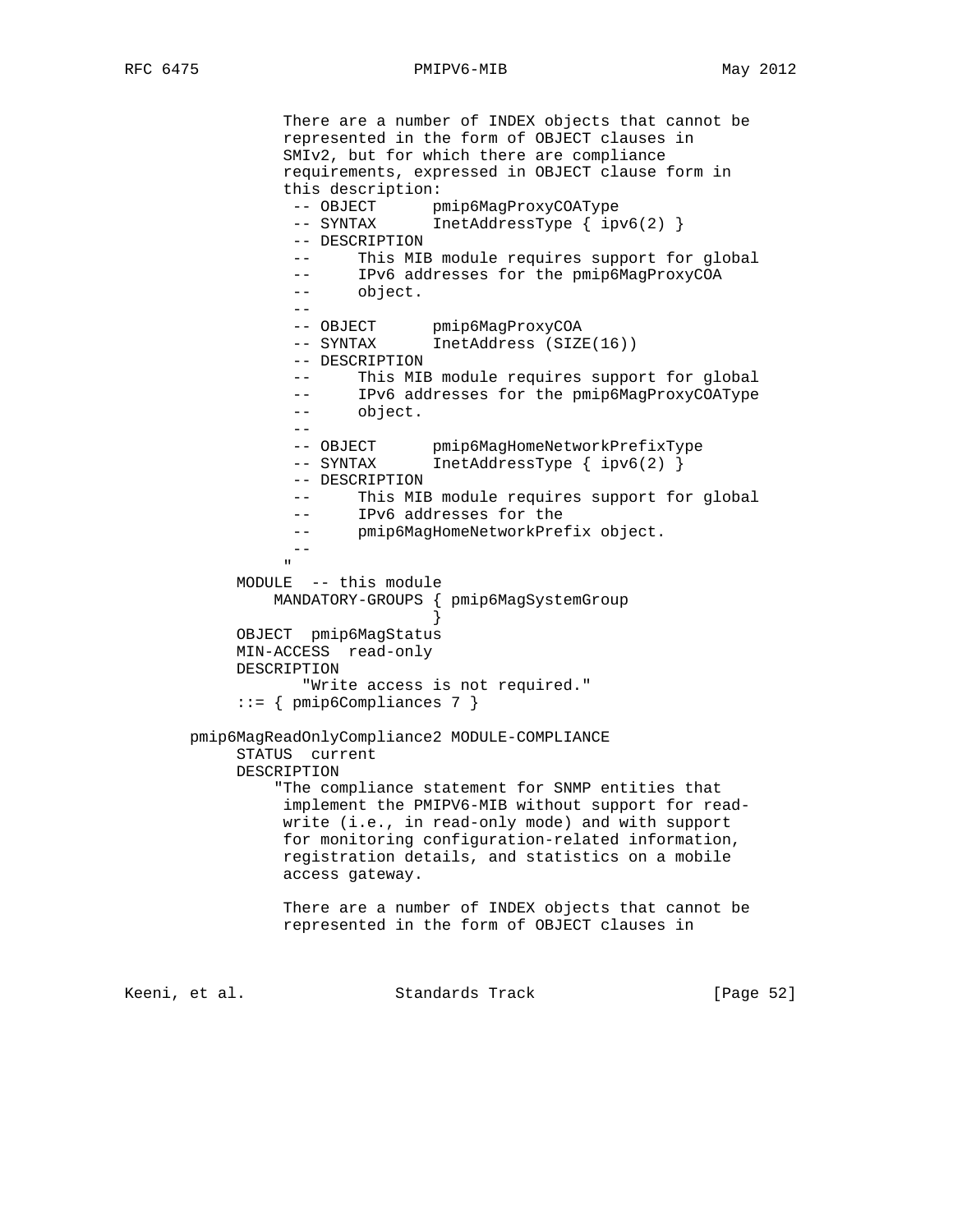SMIv2, but for which there are compliance requirements, expressed in OBJECT clause form in this description: -- OBJECT pmip6MagProxyCOAType -- SYNTAX InetAddressType { ipv6(2) } -- DESCRIPTION -- This MIB module requires support for global -- IPv6 addresses for the pmip6MagProxyCOA -- object. -- -- OBJECT pmip6MagProxyCOA -- SYNTAX InetAddress (SIZE(16)) -- DESCRIPTION -- This MIB module requires support for global -- IPv6 addresses for the pmip6MagProxyCOAType -- object. -- -- OBJECT pmip6MagHomeNetworkPrefixType -- SYNTAX InetAddressType { ipv6(2) } -- DESCRIPTION -- This MIB module requires support for global -- IPv6 addresses for the -- pmip6MagHomeNetworkPrefix object. -- -- OBJECT pmip6MagHomeNetworkPrefix -- SYNTAX InetAddress (SIZE(16)) -- DESCRIPTION -- This MIB module requires support for global -- IPv6 addresses for the -- pmip6MagHomeNetworkPrefix object. -- " MODULE -- this module MANDATORY-GROUPS { pmip6MagSystemGroup, pmip6MagConfigurationGroup, pmip6MagRegistrationGroup } OBJECT pmip6MagStatus MIN-ACCESS read-only DESCRIPTION "Write access is not required." OBJECT pmip6MagEnableMagLocalRouting MIN-ACCESS read-only DESCRIPTION "Write access is not required." ::= { pmip6Compliances 8 }

Keeni, et al. Standards Track [Page 53]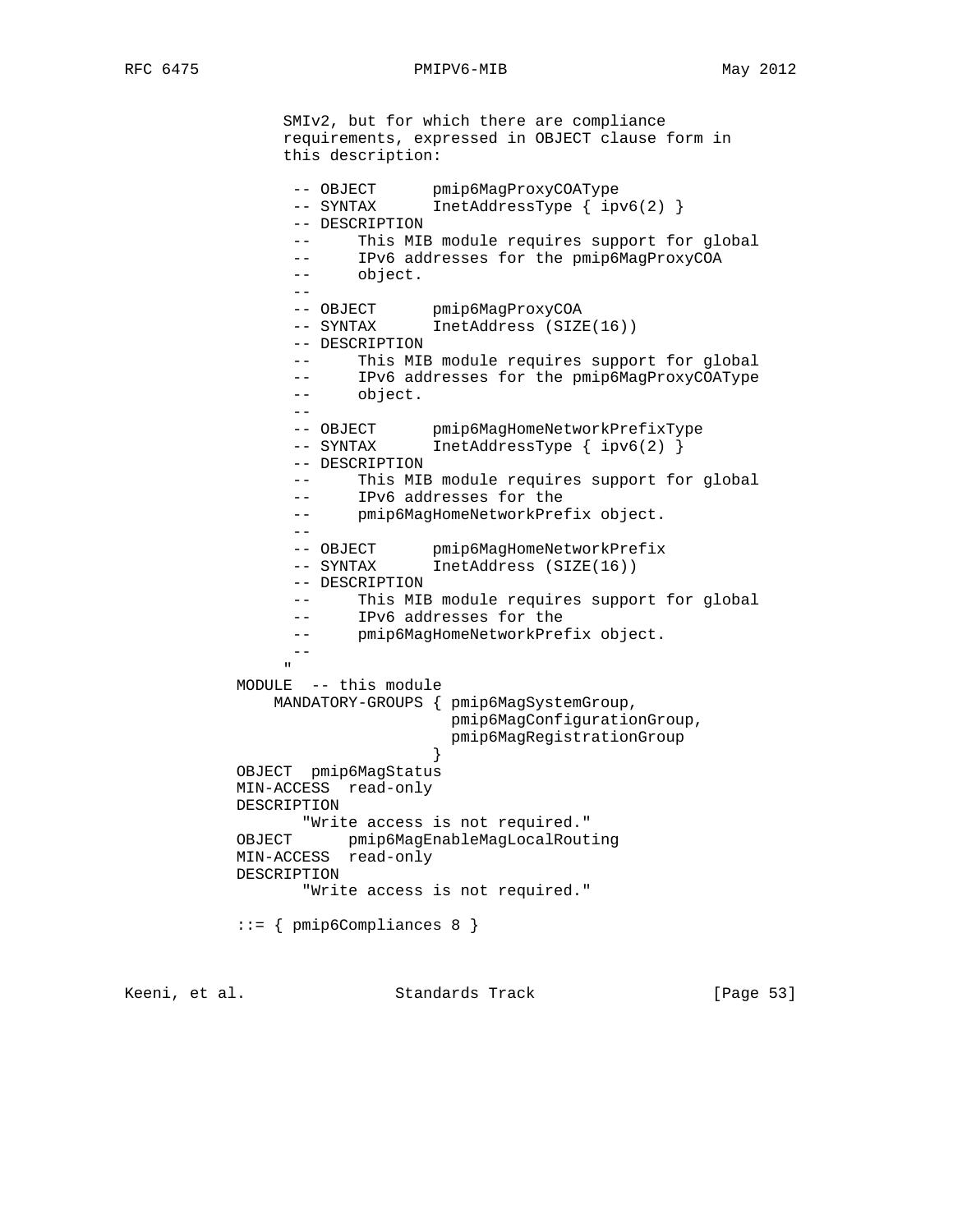```
 pmip6LmaCoreCompliance MODULE-COMPLIANCE
           STATUS current
           DESCRIPTION
               "The compliance statement for SNMP entities
               that implement the PMIPV6-MIB.
               There are a number of INDEX objects that cannot be
               represented in the form of OBJECT clauses in
               SMIv2, but for which there are compliance
               requirements, expressed in OBJECT clause form in
               this description:
-- OBJECT pmip6LmaLMAAType
 -- SYNTAX InetAddressType { ipv6(2) }
                -- DESCRIPTION
                  This MIB module requires support for global
                -- IPv6 addresses for the pmip6LmaLMAA
                -- object.
 --
 -- OBJECT pmip6LmaLMAA
 -- SYNTAX InetAddress (SIZE(16))
                -- DESCRIPTION
                -- This MIB module requires support for global
                -- IPv6 addresses for the pmip6LmaLMAA
                -- object.
 --
 "
           MODULE -- this module
              MANDATORY-GROUPS { pmip6LmaSystemGroup
 }
           ::= { pmip6Compliances 9 }
       pmip6LmaCompliance2 MODULE-COMPLIANCE
           STATUS current
           DESCRIPTION
               "The compliance statement for SNMP entities that
               implement the PMIPV6-MIB for monitoring configuration-
               related information, registration details, and
               statistics on a mobile access gateway.
               There are a number of INDEX objects that cannot be
               represented in the form of OBJECT clauses in
               SMIv2, but for which there are compliance
               requirements, expressed in OBJECT clause form in
               this description:
-- OBJECT pmip6LmaLMAAType
 -- SYNTAX InetAddressType { ipv6(2) }
                -- DESCRIPTION
                -- This MIB module requires support for global
```
Keeni, et al. Standards Track [Page 54]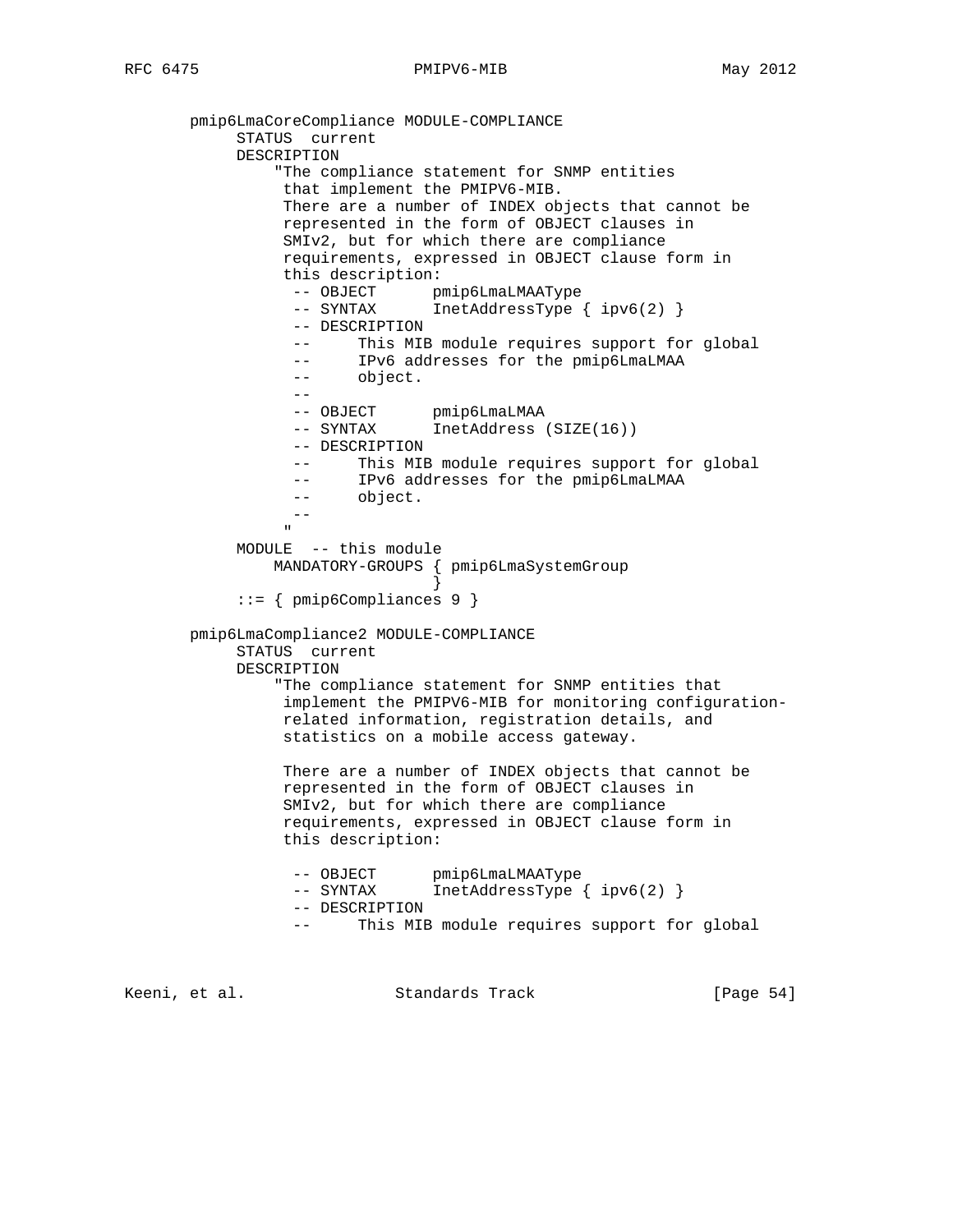-- IPv6 addresses for the pmip6LmaLMAA -- object. -- -- OBJECT pmip6LmaLMAA -- SYNTAX InetAddress (SIZE(16)) -- DESCRIPTION -- This MIB module requires support for global -- IPv6 addresses for the pmip6LmaLMAA -- object. -- -- OBJECT pmip6LmaHomeNetworkPrefixType -- OBJECT Puripormanomentes.<br>-- SYNTAX InetAddressType { ipv6(2) } -- DESCRIPTION -- This MIB module requires support for global -- IPv6 addresses for the -- pmip6LmaHomeNetworkPrefix object. -- -- OBJECT pmip6LmaHomeNetworkPrefix<br>-- SYNTAX InetAddress (SIZE(16)) InetAddress (SIZE(16)) -- DESCRIPTION -- This MIB module requires support for global -- IPv6 addresses for the -- pmip6LmaHomeNetworkPrefix object. -- " MODULE -- this module MANDATORY-GROUPS { pmip6LmaSystemGroup, pmip6LmaConfigurationGroup } ::= { pmip6Compliances 10 } pmip6LmaReadOnlyCompliance MODULE-COMPLIANCE STATUS current DESCRIPTION "The compliance statement for SNMP entities that implement the PMIPV6-MIB. There are a number of INDEX objects that cannot be represented in the form of OBJECT clauses in SMIv2, but for which there are compliance requirements, expressed in OBJECT clause form in this description: -- OBJECT pmip6LmaLMAAType -- SYNTAX InetAddressType { ipv6(2) } -- DESCRIPTION -- This MIB module requires support for global -- IPv6 addresses for the pmip6LmaLMAA -- object. --

Keeni, et al. Standards Track [Page 55]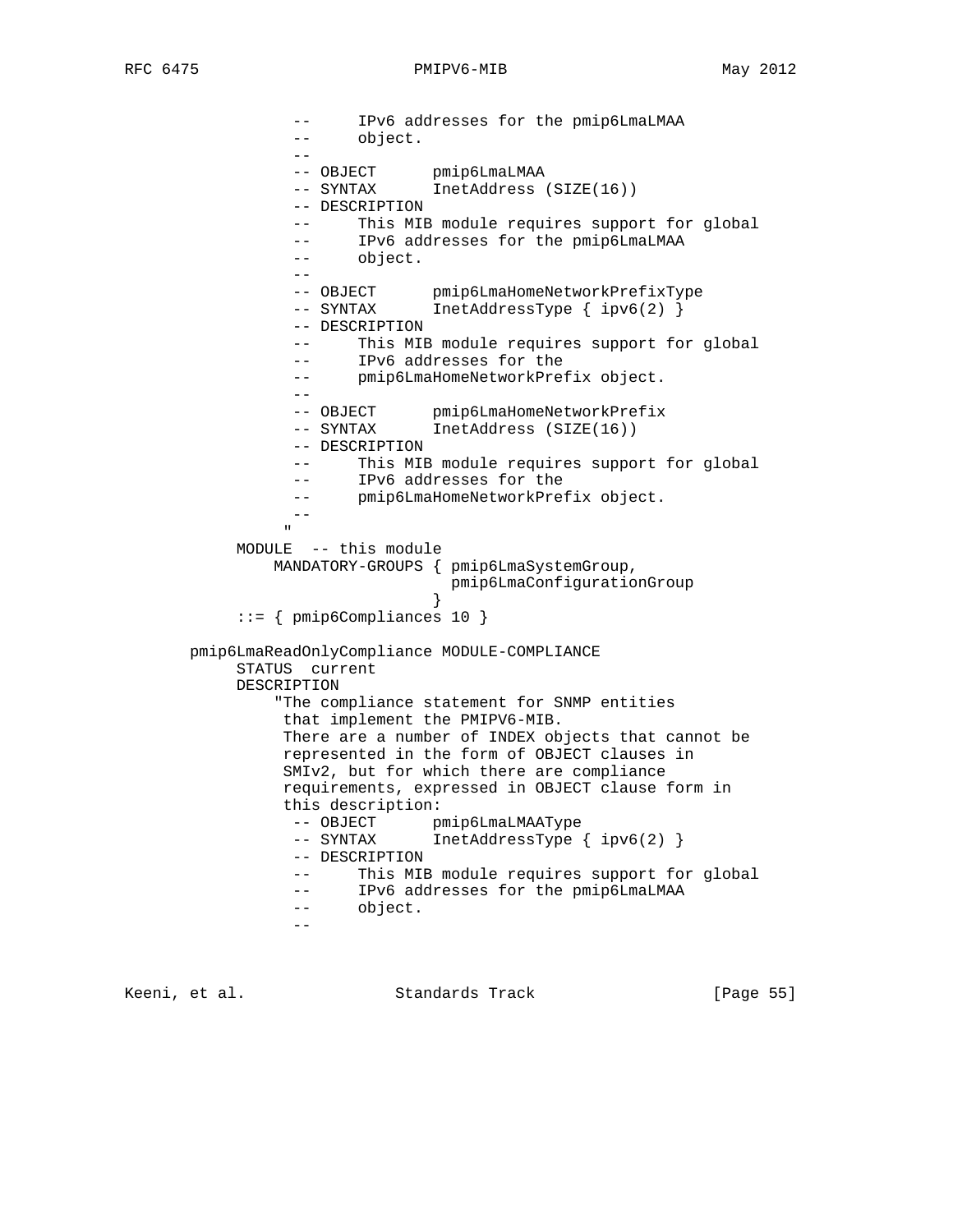```
-- OBJECT pmip6LmaLMAA
 -- SYNTAX InetAddress (SIZE(16))
                -- DESCRIPTION
                -- This MIB module requires support for global
                -- IPv6 addresses for the pmip6LmaLMAA
                -- object.
 --
 "
           MODULE -- this module
              MANDATORY-GROUPS { pmip6LmaSystemGroup
 }
           OBJECT pmip6LmaStatus
           MIN-ACCESS read-only
           DESCRIPTION
                "Write access is not required."
           ::= { pmip6Compliances 11 }
      pmip6LmaReadOnlyCompliance2 MODULE-COMPLIANCE
           STATUS current
           DESCRIPTION
              "The compliance statement for SNMP entities that
               implement the PMIPV6-MIB without support
               for read-write (i.e., in read-only mode) and for
               monitoring configuration-related information,
               registration details, and statistics on a mobile
               access gateway.
               There are a number of INDEX objects that cannot be
               represented in the form of OBJECT clauses in
               SMIv2, but for which there are compliance
               requirements, expressed in OBJECT clause form in
               this description:
-- OBJECT pmip6LmaLMAAType
 -- SYNTAX InetAddressType { ipv6(2) }
                -- DESCRIPTION
                -- This MIB module requires support for global
 -- IPv6 addresses for the pmip6LmaLMAA
 -- object.
 --
               -- OBJECT pmip6LmaLMAA<br>-- SYNTAX InetAddress
               -- SYNTAX InetAddress (SIZE(16))
                -- DESCRIPTION
                -- This MIB module requires support for global
                -- IPv6 addresses for the pmip6LmaLMAA
                -- object.
 --
```
Keeni, et al. Standards Track [Page 56]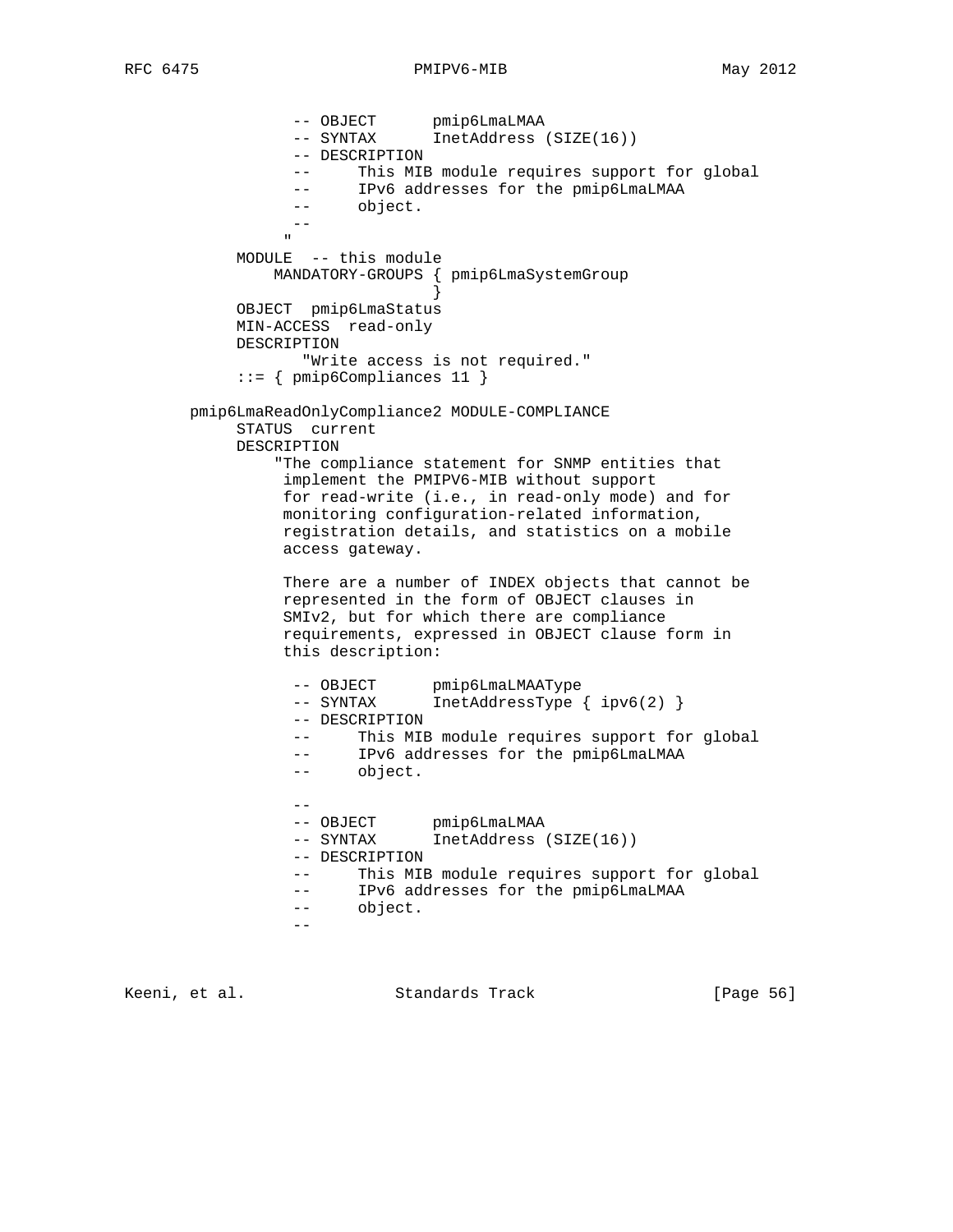-- OBJECT pmip6LmaHomeNetworkPrefixType -- SYNTAX InetAddressType { ipv6(2) } -- DESCRIPTION -- This MIB module requires support for global -- IPv6 addresses for the -- pmip6LmaHomeNetworkPrefix object. -- -- OBJECT pmip6LmaHomeNetworkPrefix -- SYNTAX InetAddress (SIZE(16)) -- DESCRIPTION -- This MIB module requires support for global -- IPv6 addresses for the -- pmip6LmaHomeNetworkPrefix object. -- " MODULE -- this module MANDATORY-GROUPS { pmip6LmaSystemGroup, pmip6LmaConfigurationGroup } OBJECT pmip6LmaStatus MIN-ACCESS read-only DESCRIPTION "Write access is not required." OBJECT pmip6LmaMinDelayBeforeBCEDelete MIN-ACCESS read-only DESCRIPTION "Write access is not required." OBJECT pmip6LmaMaxDelayBeforeNewBCEAssign MIN-ACCESS read-only DESCRIPTION "Write access is not required." OBJECT pmip6LmaTimestampValidityWindow MIN-ACCESS read-only DESCRIPTION "Write access is not required." OBJECT pmip6LmaHomeNetworkPrefixLifeTime MIN-ACCESS read-only DESCRIPTION "Write access is not required." ::= { pmip6Compliances 12 } pmip6MagNotificationCompliance MODULE-COMPLIANCE STATUS current DESCRIPTION "The compliance statement for SNMP entities that implement the PMIPV6-MIB and support notification from the mobile access gateway.

Keeni, et al. Standards Track [Page 57]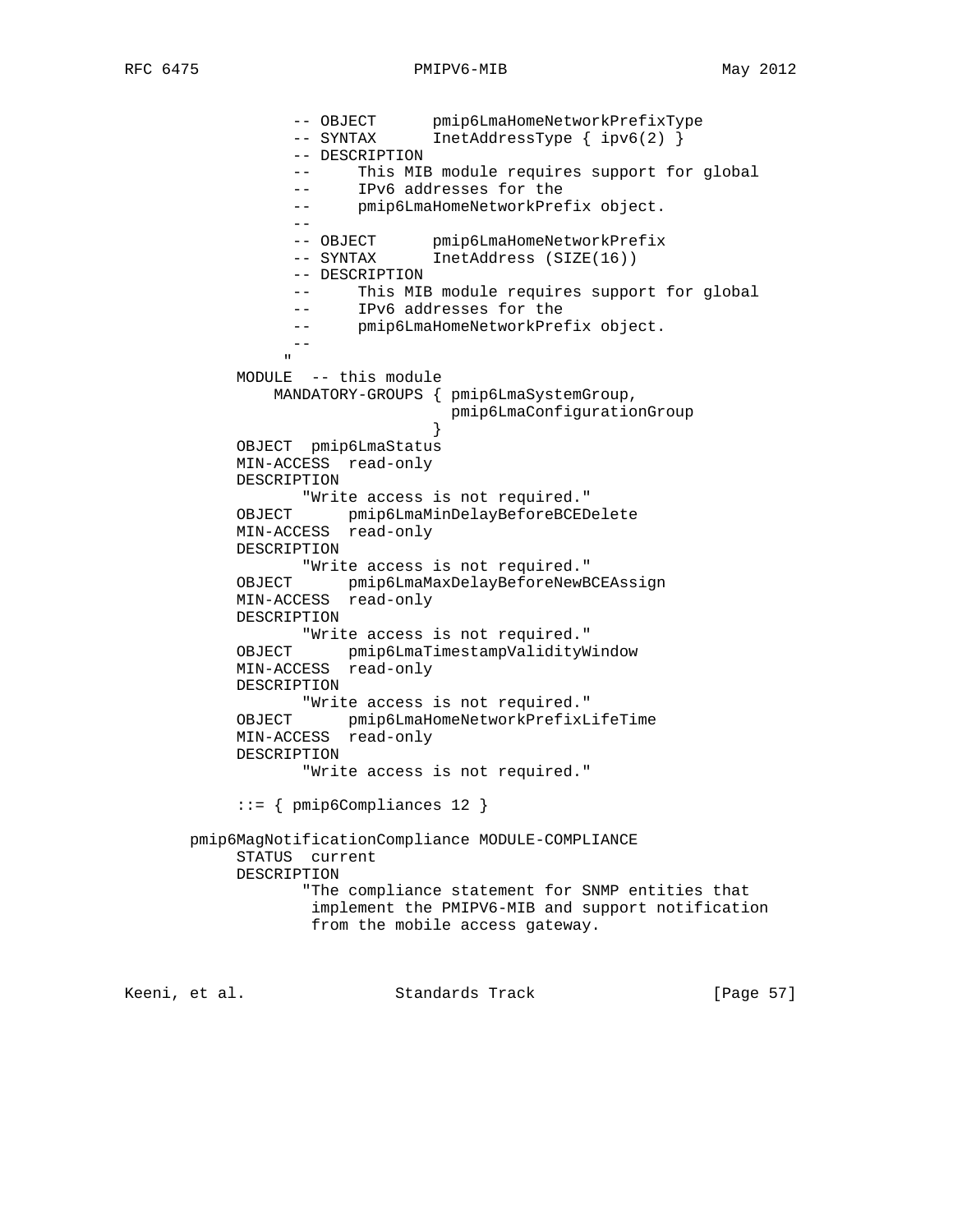```
 "
          MODULE -- this module
              MANDATORY-GROUPS { pmip6MagNotificationGroup
 }
          ::= { pmip6Compliances 13 }
      pmip6LmaNotificationCompliance MODULE-COMPLIANCE
          STATUS current
          DESCRIPTION
                "The compliance statement for SNMP entities that
                 implement the PMIPV6-MIB and support notification
                 from the LMA.
 "
          MODULE -- this module
             MANDATORY-GROUPS { pmip6LmaNotificationGroup
 }
          ::={ pmip6Compliances 14 }
```
END

6. Security Considerations

 There are a number of management objects defined in this MIB module with a MAX-ACCESS clause of read-write. Such objects may be considered sensitive or vulnerable in some network environments. The support for SET operations in a non-secure environment without proper protection can have a negative effect on network operations. These are the tables and objects and the corresponding sensitivity/vulnerability:

 The value of the following objects is used to enable or disable the PMIPv6 functionality on the corresponding PMIPv6 entity. Access to these MOs may be abused to disrupt the communication that depends on the PMIPv6 functionality. pmip6MagStatus pmip6LmaStatus

 Access to the following MOs may be abused to misconfigure PMIPv6 entities and disrupt communications.

 pmip6MobileNodeGeneratedTimestampInUse pmip6FixedMagLinkLocalAddressOnAllAccessLinksType pmip6FixedMagLinkLocalAddressOnAllAccessLinks pmip6FixedMagLinkLayerAddressOnAllAccessLinks pmip6MagEnableMagLocalRouting pmip6MagHomeNetworkPrefixLifeTime pmip6LmaMinDelayBeforeBCEDelete pmip6LmaMaxDelayBeforeNewBCEAssign pmip6LmaTimestampValidityWindow

Keeni, et al. Standards Track [Page 58]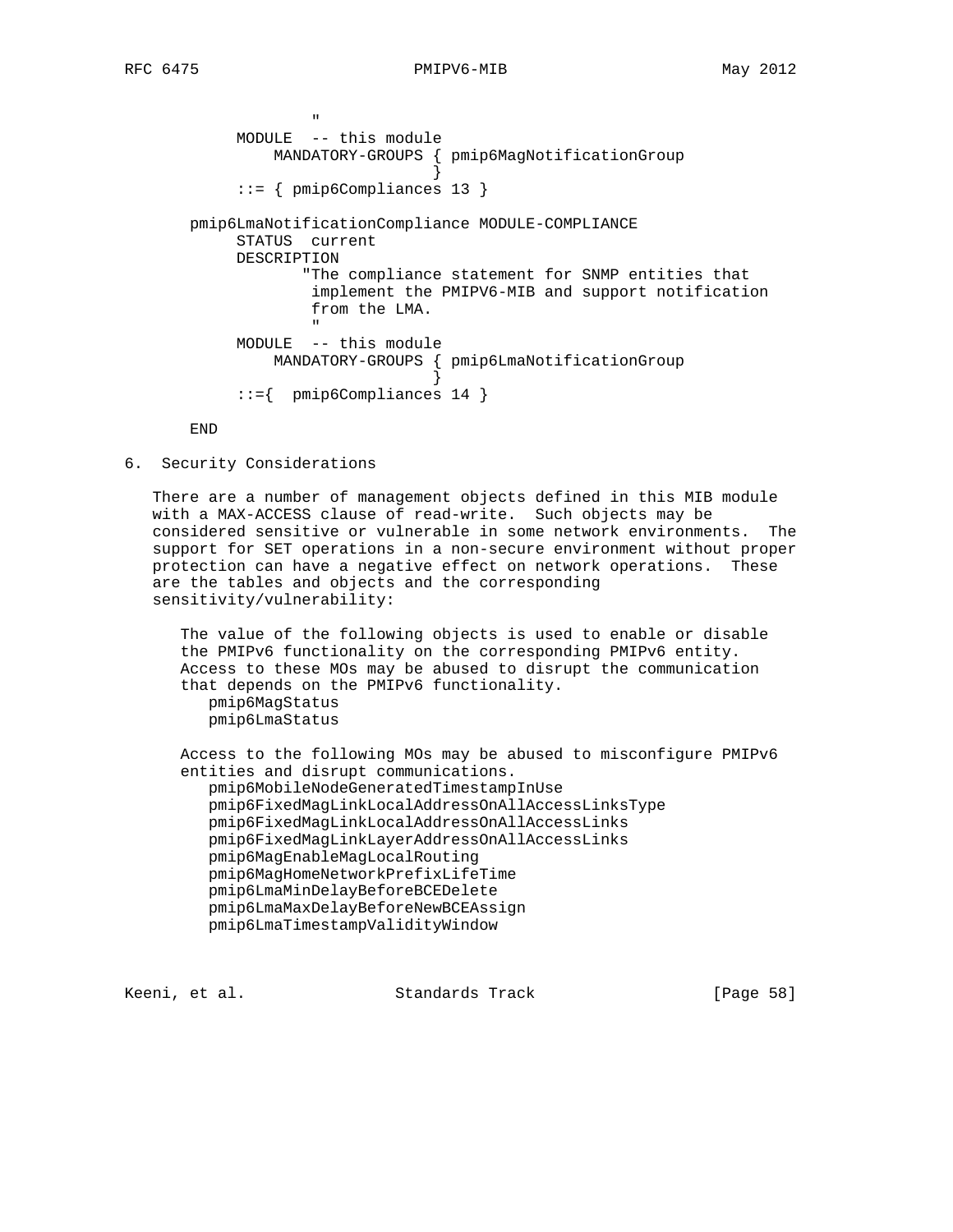#### pmip6LmaHomeNetworkPrefixLifeTime

 Some of the readable objects in this MIB module (i.e., objects with a MAX-ACCESS other than not-accessible) may be considered sensitive or vulnerable in some network environments. It is thus important to control even GET and/or NOTIFY access to these objects and possibly to even encrypt the values of these objects when sending them over the network via SNMP. These are the tables and objects and their sensitivity/vulnerability:

 The following address-related objects may be considered to be particularly sensitive and/or private.

 pmip6LmaHomeNetworkPrefixType pmip6LmaHomeNetworkPrefix pmip6LmaHomeNetworkPrefixLength

 The following MN Identifier-related MOs may be used to identify users. These may be considered to be sensitive and/or private.

 pmip6MagMnIdentifier pmip6MagMnLLIdentifier pmip6LmaMnIdentifier pmip6LmaMnLLIdentifier pmip6MagProfMnIdentifier

 SNMP versions prior to SNMPv3 did not include adequate security. Even if the network itself is secure (for example by using IPsec), even then, there is no control as to who on the secure network is allowed to access and GET/SET (read/change/create/delete) the objects in this MIB module.

 It is RECOMMENDED that implementers consider the security features as provided by the SNMPv3 framework (see [RFC3410], section 8), including full support for the SNMPv3 cryptographic mechanisms (for authentication and privacy).

 Implementations MUST provide the security features described by the SNMPv3 framework (see [RFC3410]), including full support for authentication and privacy via the User-based Security Model (USM) [RFC3414] with the AES cipher algorithm [RFC3826]. Implementations MAY also provide support for the Transport Security Model (TSM) [RFC5591] in combination with a secure transport such as SSH [RFC5592] or TLS/DTLS [RFC6353].

 Further, deployment of SNMP versions prior to SNMPv3 is NOT RECOMMENDED. Instead, it is RECOMMENDED to deploy SNMPv3 and to enable cryptographic security. It is then a customer/operator

Keeni, et al. Standards Track [Page 59]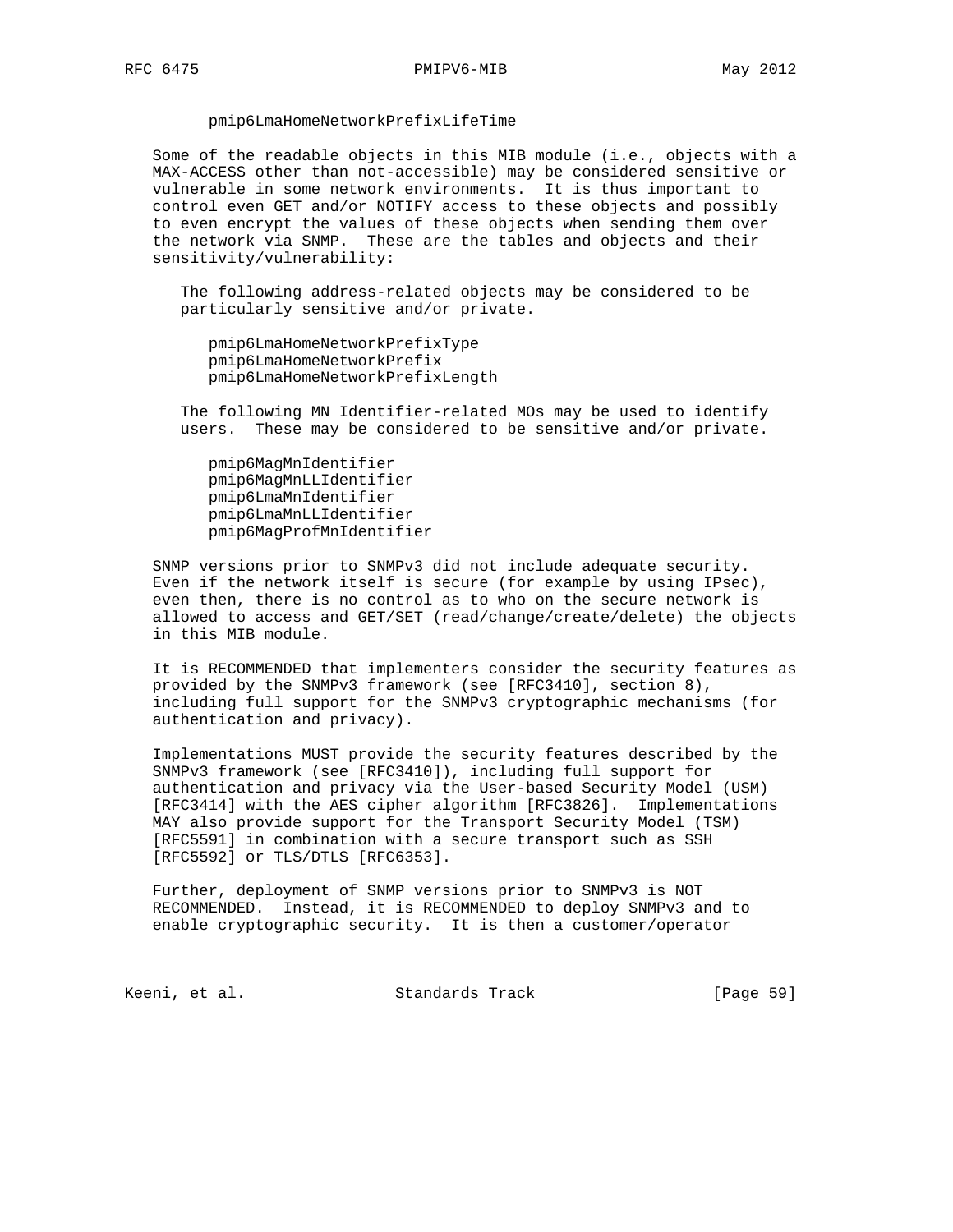responsibility to ensure that the SNMP entity giving access to an instance of this MIB module is properly configured to give access to the objects only to those principals (users) that have legitimate rights to indeed GET or SET (change/create/delete) them.

7. IANA Considerations

IANA has assigned the following:

- 1. a base arc in the 'mib-2' (Standards Track) OID tree for the 'pmip6TCMIB' MODULE-IDENTITY defined in the PMIPV6-TC-MIB.
- 2. a base arc in the 'mib-2' (Standards Track) OID tree for the 'pmip6MIB' MODULE-IDENTITY defined in the PMIPV6-MIB.

#### 8. References

- 8.1. Normative References
	- [RFC2119] Bradner, S., "Key words for use in RFCs to Indicate Requirement Levels", BCP 14, RFC 2119, March 1997.
	- [RFC2578] McCloghrie, K., Perkins, D., and J. Schoenwaelder, "Structure of Management Information Version 2 (SMIv2)", STD 58, RFC 2578, April 1999.
	- [RFC2579] McCloghrie, K., Perkins, D., and J. Schoenwaelder, "Textual Conventions for SMIv2", STD 58, RFC 2579, April 1999.
	- [RFC2580] McCloghrie, K., Perkins, D., and J. Schoenwaelder, "Conformance Statements for SMIv2", STD 58, RFC 2580, April 1999.
	- [RFC4001] Daniele, M., Haberman, B., Routhier, S., and J. Schoenwaelder, "Textual Conventions for Internet Network Addresses", RFC 4001, February 2005.
	- [RFC4283] Patel, A., Leung, K., Khalil, M., Akhtar, H., and K. Chowdhury, "Mobile Node Identifier Option for Mobile IPv6 (MIPv6)", RFC 4283, November 2005.
	- [RFC4293] Routhier, S., Ed., "Management Information Base for the Internet Protocol (IP)", RFC 4293, April 2006.
	- [RFC4295] Keeni, G., Koide, K., Nagami, K., and S. Gundavelli, "Mobile IPv6 Management Information Base", RFC 4295, April 2006.

| Keeni, et al. | Standards Track | [Page 60] |
|---------------|-----------------|-----------|
|---------------|-----------------|-----------|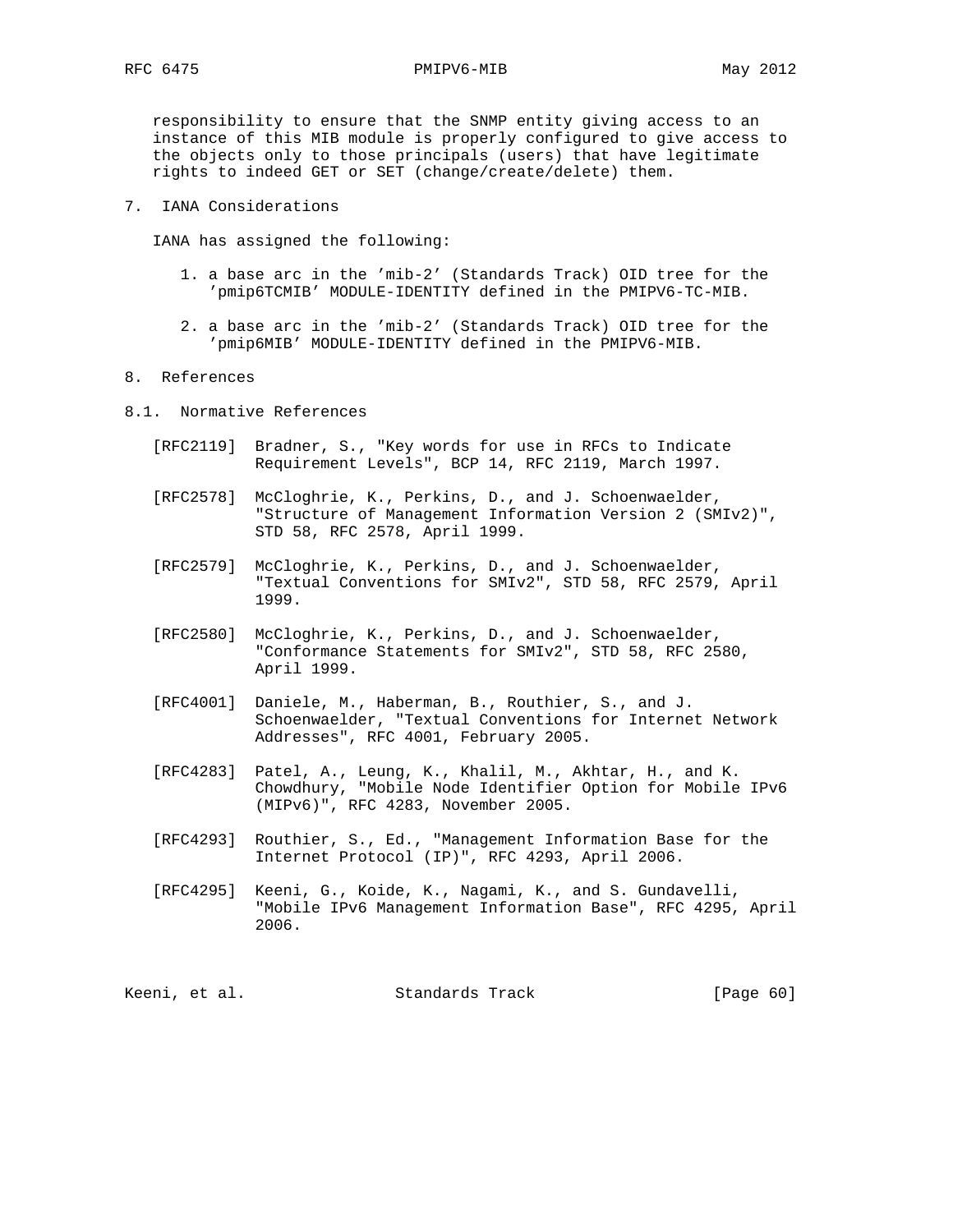- [RFC5213] Gundavelli, S., Ed., Leung, K., Devarapalli, V., Chowdhury, K., and B. Patil, "Proxy Mobile IPv6", RFC 5213, August 2008.
- [RFC6275] Perkins, C., Ed., Johnson, D., and J. Arkko, "Mobility Support in IPv6", RFC 6275, July 2011.
- 8.2. Informative References
	- [RFC3410] Case, J., Mundy, R., Partain, D., and B. Stewart, "Introduction and Applicability Statements for Internet- Standard Management Framework", RFC 3410, December 2002.
	- [RFC3414] Blumenthal, U. and B. Wijnen, "User-based Security Model (USM) for version 3 of the Simple Network Management Protocol (SNMPv3)", STD 62, RFC 3414, December 2002.
	- [RFC3826] Blumenthal, U., Maino, F., and K. McCloghrie, "The Advanced Encryption Standard (AES) Cipher Algorithm in the SNMP User-based Security Model", RFC 3826, June 2004.
	- [RFC4831] Kempf, J., Ed., "Goals for Network-Based Localized Mobility Management (NETLMM)", RFC 4831, April 2007.
	- [RFC5591] Harrington, D. and W. Hardaker, "Transport Security Model for the Simple Network Management Protocol (SNMP)", RFC 5591, June 2009.
	- [RFC5592] Harrington, D., Salowey, J., and W. Hardaker, "Secure Shell Transport Model for the Simple Network Management Protocol (SNMP)", RFC 5592, June 2009.
	- [RFC6353] Hardaker, W., "Transport Layer Security (TLS) Transport Model for the Simple Network Management Protocol (SNMP)", RFC 6353, July 2011.

Keeni, et al. Standards Track [Page 61]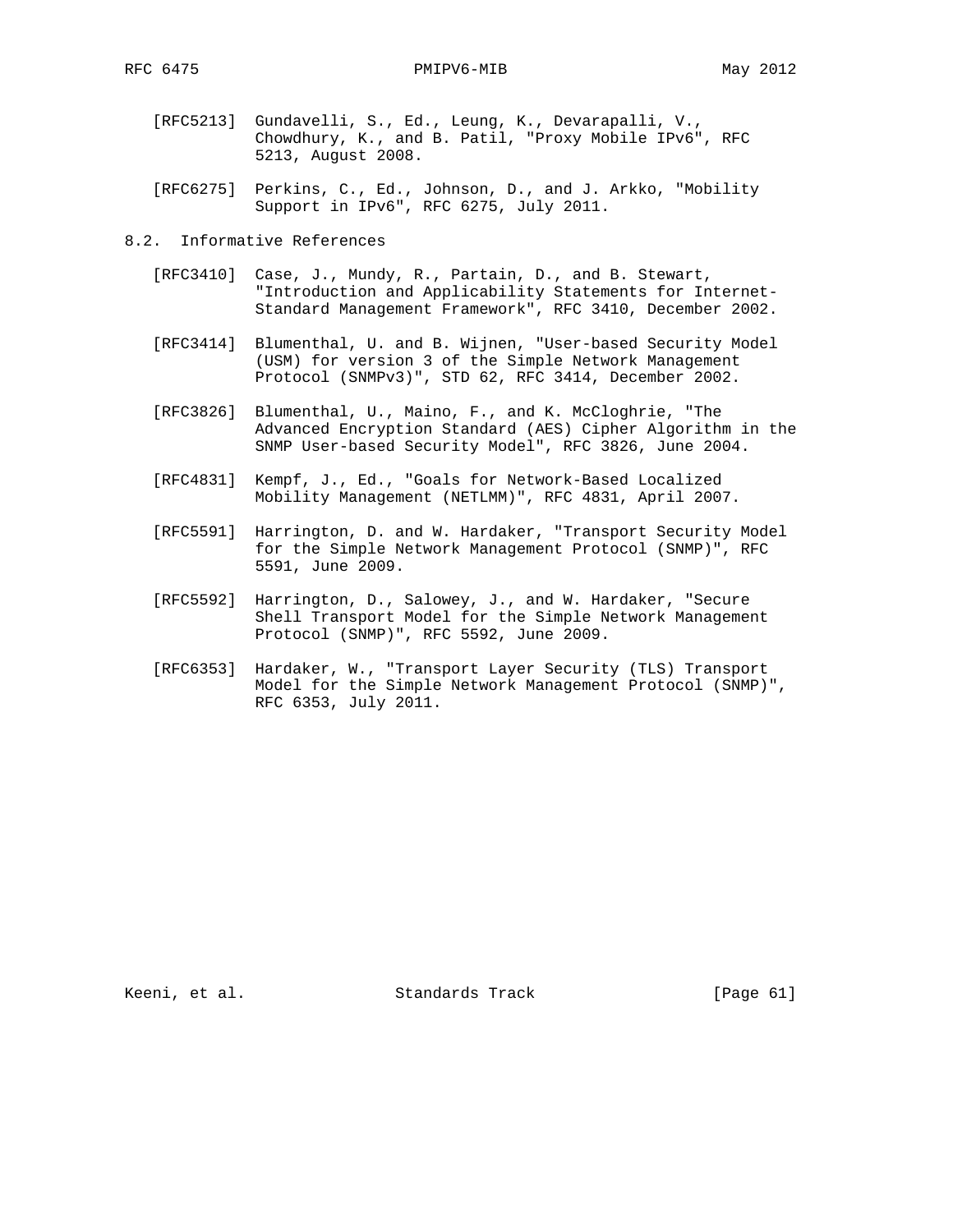# 9. Acknowledgements

 The following individuals and groups have contributed to this document with discussions and comments:

 Adrian Farrel Dan Romascanu David Harrington Dirk von-Hugo Francis Dupont Harrie Hazewinkel Jari Arkko Sean Turner Stephen Farrell Vincent Roca WIDE Project netman-WG

Keeni, et al. Standards Track [Page 62]